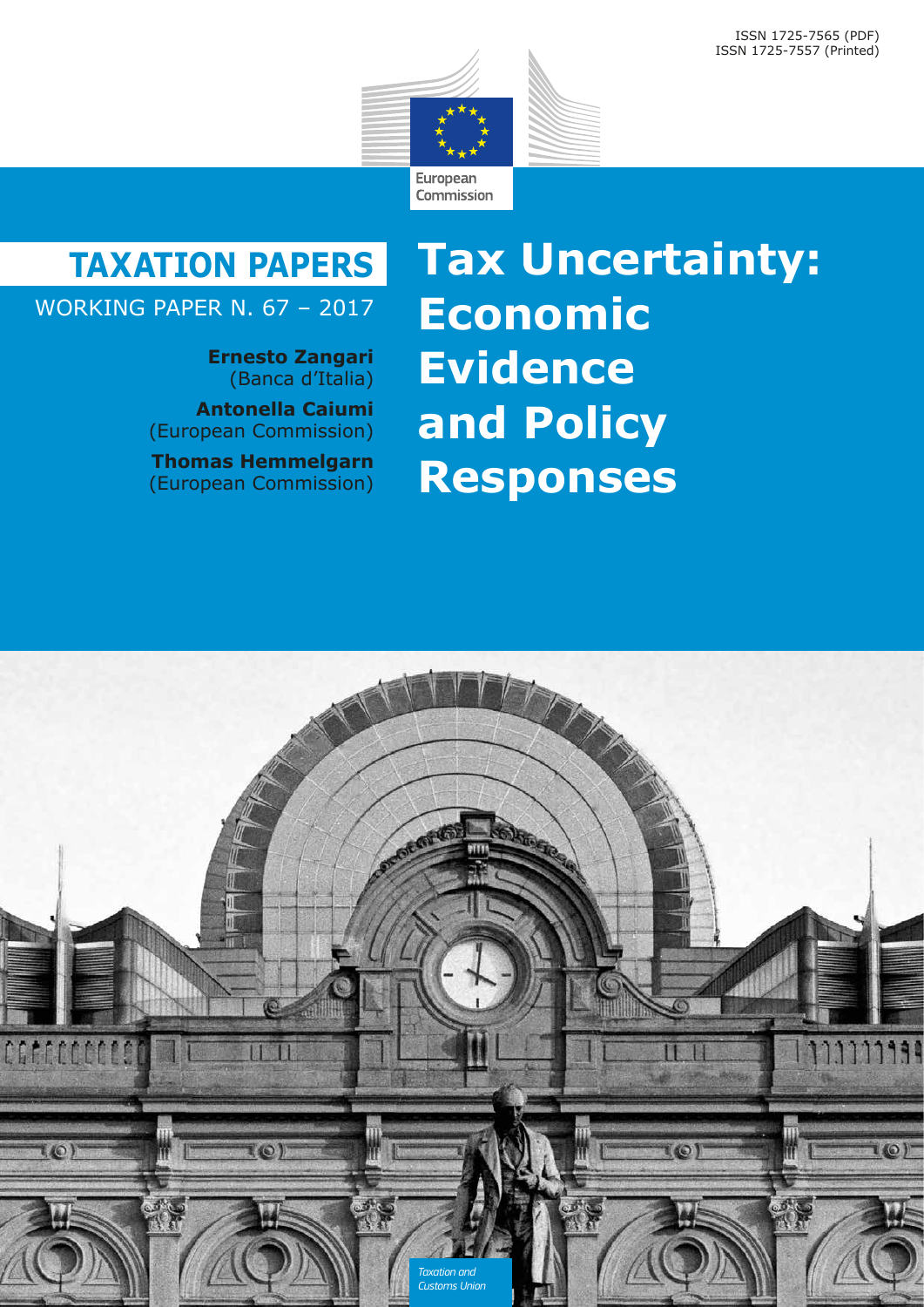**Taxation Papers** are written by the staff of the European Commission's Directorate-General for Taxation and Customs Union, or by experts working in association with them. **Taxation Papers** are intended to increase awareness of the work being done by the staff and to seek comments and suggestions for further analyses. These papers often represent preliminary work, circulated to encourage discussion and comment. Citation and use of such a paper should take into account of its provisional character. The views expressed in the **Taxation Papers** are solely those of the authors and do not necessarily reflect the views of the European Commission.

Comments and inquiries should be addressed to: TAXUD TAXATION-PAPERS@ec.europa.eu

Cover photo made by Milan Pein

Despite all our efforts, we have not yet succeeded in identifying the authors and rights holders for some of the images. If you believe that you may be a rights holder, we invite you to contact the Central Audiovisual Library of the European Commission.

This paper is available in English only.

Europe Direct is a service to help you find answers to your questions about the European Union Freephone number:

### 00 800 6 7 8 9 10 11

A great deal of additional information on the European Union is available on the Internet. It can be accessed through EUROPA at: http://europa.eu.

For information on EU tax policy visit the European Commission's website at: http://ec.europa.eu/taxation\_customs/taxation/index\_en.htm

Do you want to remain informed of EU tax and customs initiatives? Subscribe now to the Commission's e-mail newsflash at: http://ec.europa.eu/taxation\_customs/common/newsflash/index\_en.htm

Cataloguing data can be found at the end of this publication.

Luxembourg: Office for Official Publications of the European Communities, 2015

doi:10.2778/620293 (printed) doi:10.2778/232752 (PDF) ISBN 978-92-79-66924-8 (printed) ISBN 978-92-79-66925-5 (PDF)

© European Union, 2015 Reproduction is authorised provided the source is acknowledged.

*PRINTED ON WHITE CHLORINE-FREE PAPER*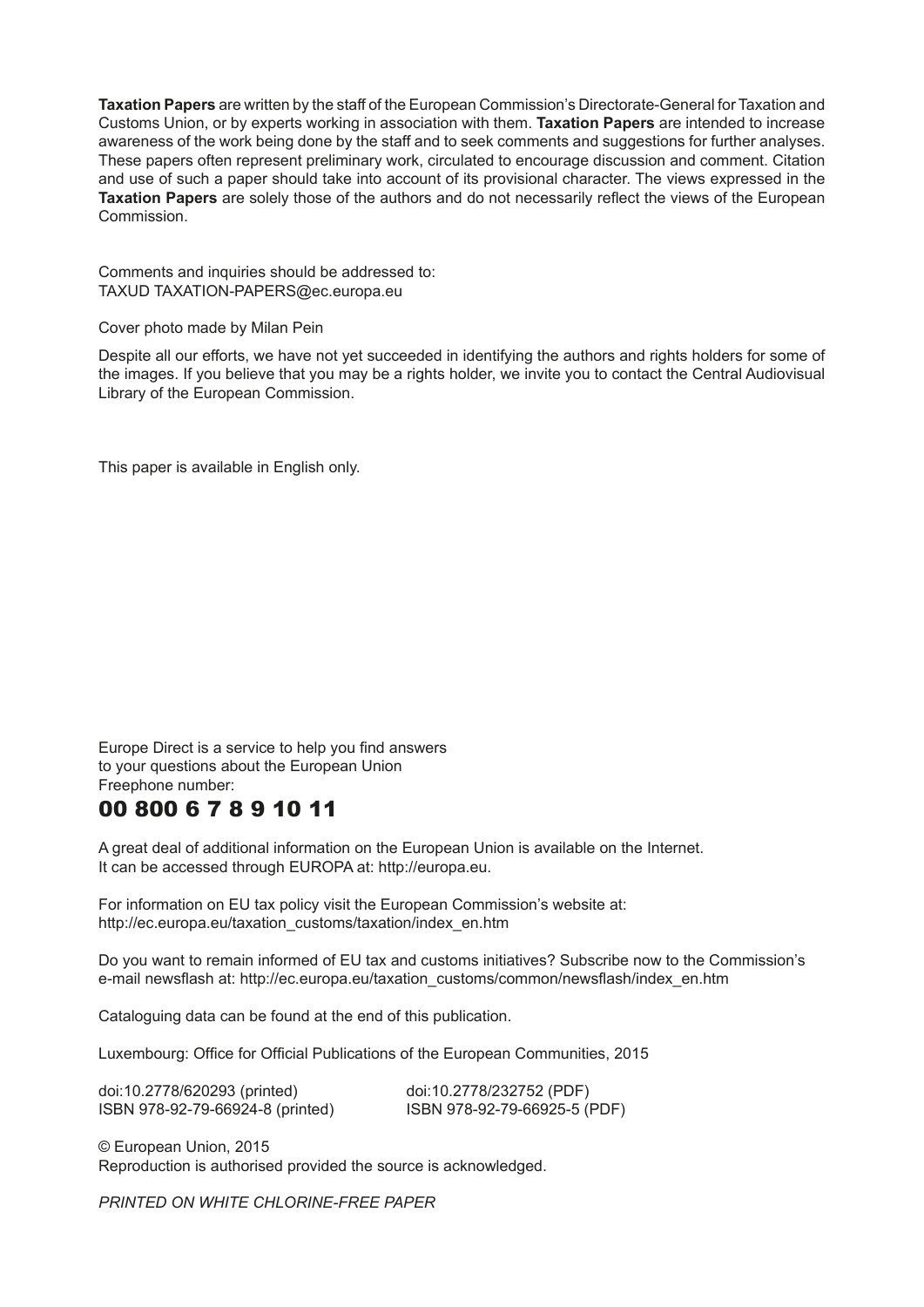# Tax Uncertainty: Economic Evidence and Policy Responses

Ernesto Zangari\* (Banca d'Italia)

Antonella Caiumi[\\*](#page-2-0) (European Commission)

Thomas Hemmelgarn<sup>\*</sup> (European Commission)

March 2017

*Abstract: Tax uncertainty typically derives from institutional flaws of the tax policy process and unclear tax rules at the domestic level. At the international level tax uncertainty has its roots in the lack of tax coordination and cooperation between countries, as well as in the increased globalization and the emergence of new business models. Uncertainty may have negative effects on investment, trade and compliance. In this paper, we discuss the main sources of tax uncertainty, review the economic and empirical literature on the effects of tax uncertainty, and examine the policy measures to tackle the issue at the domestic level and the recent policy initiatives at the international level, with a focus on the EU. This survey concludes that to improve tax certainty policy makers should focus their attention on planning tax reforms and tax changes properly, clearly communicating their content and timing, and more generally establishing a structured approach in managing the tax policy process. At the international level, the best policy answers are boosting the cooperation on tax matters, developing common approaches to fighting aggressive tax planning, as well as agreeing on a clear and sustainable distribution of tax revenues for crossborder investment and more generally on a transparent and non-harmful tax competition.*

Keywords: Taxation, European Union, Corporate Taxation, Uncertainty, Investment, Tax avoidance JEL codes: H20, H25, H26.

<span id="page-2-0"></span>-

The views expressed in this paper are those of the authors and shall not be attributed to the European Commission and Banca d'Italia. The authors appreciate the helpful comments of Vieri Ceriani and [Gaëtan Nicodème.](https://mitpress.mit.edu/authors/ga%C3%ABtan-nicod%C3%A8me) Errors and omissions are those of the authors only.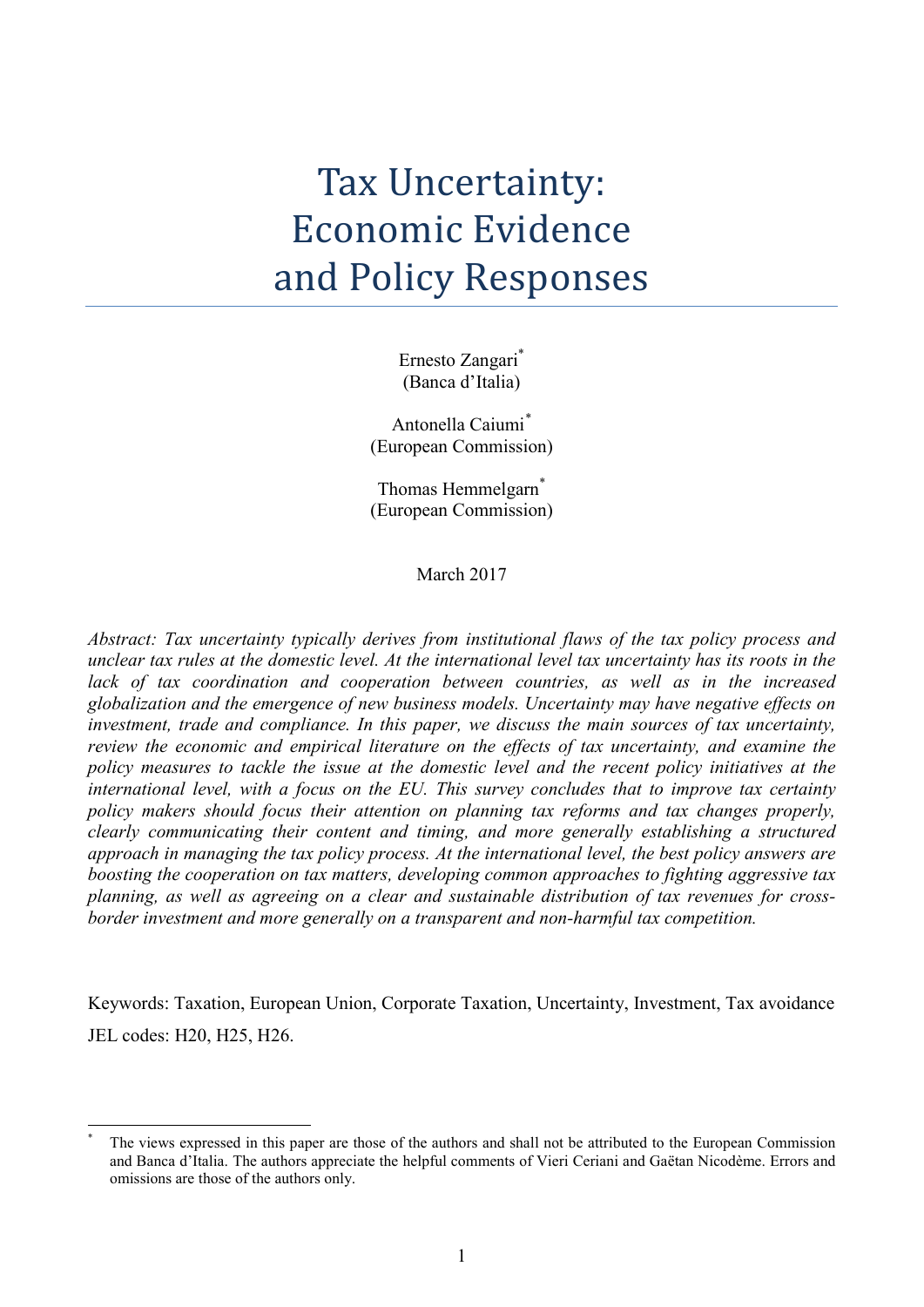#### **Non-Technical Summary**

**After the financial crisis, there has been a strong policy push to reform corporate taxation at the international level.** Several important initiatives have been launched with the aim of making the international corporate tax system more robust to aggressive tax planning. These initiatives are now in their implementation stage.

**Against this background, tax uncertainty has been recently receiving increasing attention in the policy debate, becoming one of the taxation issues of discussion at the G20 during the 2016 Chinese Presidency, taken over by the German Presidency in 2017.** This increased focus on tax uncertainty by policymakers reflects concerns about the potential negative effects of tax uncertainty on investment and trade as a result of the interplay of high global economic and political uncertainty, evolving business models, as well as numerous changes in international tax rules.

**Tax uncertainty can derive from several sources. Weaknesses of the institutional framework of tax policy, at domestic and international level, are the main drivers.** 

**At the domestic level, typical sources of uncertainty are the lack of precision of the tax code and the frequent tax changes.** Tinkering yearly with the tax code – often to change tax expenditures – clearly generates tax uncertainty. Another potential source of domestic tax uncertainty stems from the overall political and administrative process of pursuing a tax reform: from the announcement and preparation, to the implementation and the following fine-tuning. The direct effects of a tax reform on tax uncertainty are rarely considered in its cost-benefit analysis, but only indirectly – and often only partially – through the relationship between compliance costs and tax uncertainty. However, these costs could be relevant, especially if the changes in important elements of the corporate tax system occur frequently, because CIT rules may become a sort of permanent work in progress, with compliance costs and tax uncertainty remaining higher than normal for a long time.

**At the international level, the existence of different tax systems unavoidably generates uncertainty for cross-border investments.** There is both a static and a dynamic dimension to consider. At the static level, for a firm active in several countries, dealing with different tax systems may clearly be a source of uncertainty regarding the final tax treatment of a specific investment. The dynamic dimension in the relationship between tax uncertainty and the international tax system has to do with the incentives that the international tax system may provide to governments and corporations to make choices that further complicate the system and thereby increase tax uncertainty. With regard to governments, tax competition between countries can increase tax uncertainty along an active and a passive channel. The active channel is that countries may try to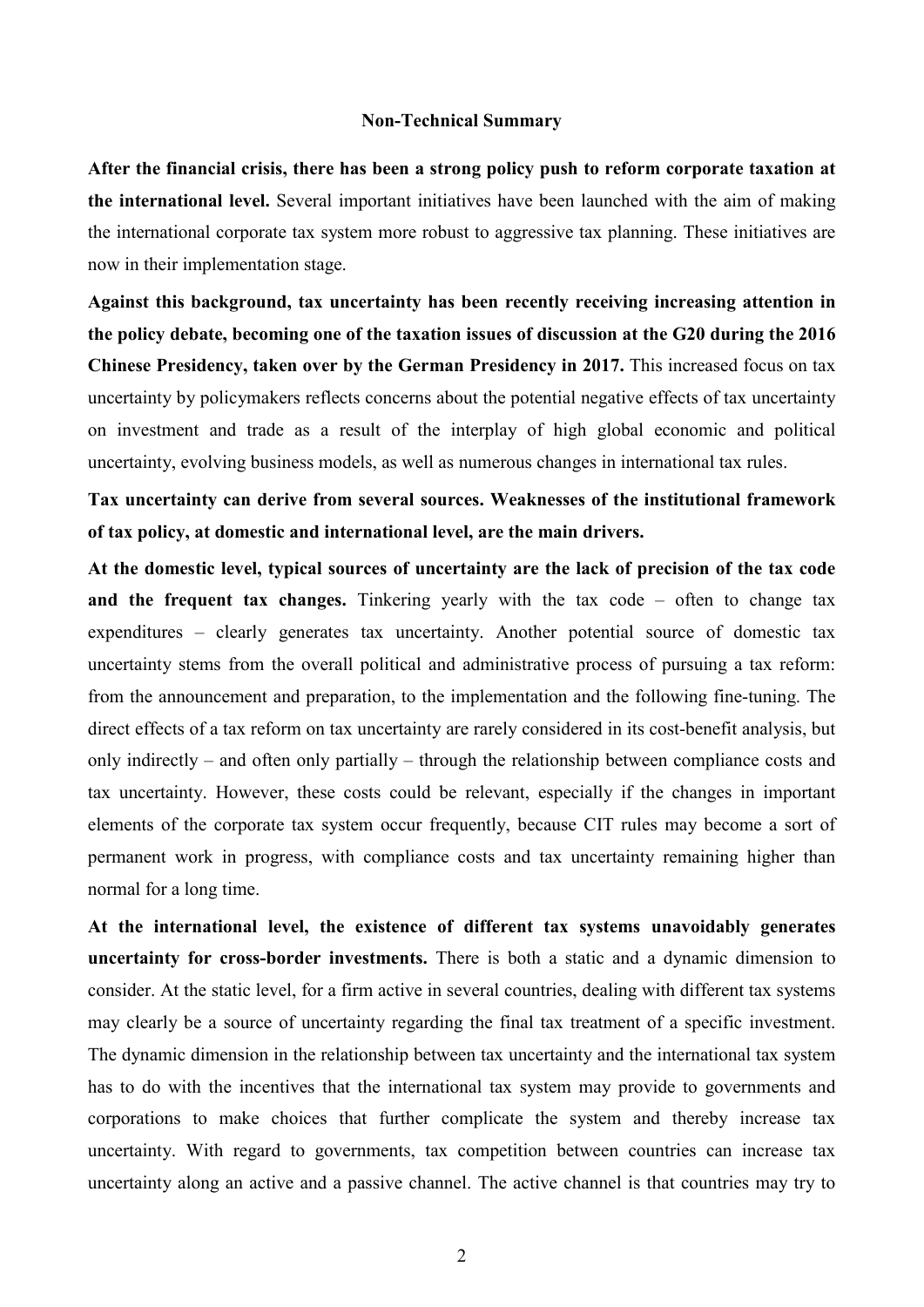attract capital, profits and corporations by introducing specific regimes mainly targeted to crossborder investments. These regimes create discontinuities in the tax treatment of investment and they may ultimately generate tax uncertainty. The passive channel describes countries trying to protect their domestic tax revenues in the process of tax competition, complicating further the international tax environment. As regards the corporations, a complex international tax system with loopholes may clearly provide occasions for minimizing the final tax bill, by choosing specific structures for cross-border investments. These structures may be complex and opaque mainly with the aim of minimizing the tax burden and they may be associated with increased tax uncertainty.

**The theoretical literature shows that the effects of tax uncertainty depend on many factors and in some cases the results are counterintuitive.** Overall, tax uncertainty is more likely to affect growth negatively if one considers more realistic assumptions about the nature of corporate investment compared to the classical investment models. For example the existence of unrecoverable investment costs; more complete theoretical investment frameworks, including monetary policy, market power and price stickiness; and cases very relevant for growth, like investments in innovation and start-ups.

**Empirical evidence of the effects of tax uncertainty at the firm level is still limited due to the difficulties in measuring tax uncertainty.** However, the existing studies consistently support the view that tax uncertainty has a negative impact on investment. Some studies also find a positive association between the reported significant uncertainty of a firm's tax position and corporate tax avoidance and a dampening effect of tax planning on investment. Recent survey evidence suggests that uncertainty on the effective tax rate on profits ranks as the third most important factor for investment and location decisions, after political uncertainty and macroeconomic conditions. Also, the most important sources of tax uncertainty are the complexity in the tax code, followed by unpredictable or inconsistent treatment by the tax authority and by frequent changes in the tax system.

**Tax certainty can be improved with policy initiatives both at the domestic and international level. At the domestic level, the key aspects to consider are the simplification of the tax system and the features of process generating the tax law.** Designing a simpler tax system, in terms of tax rules and tax compliance, may improve substantially tax certainty. This is especially the case for smaller businesses that have fewer resources to deal with increased tax uncertainty. A structured approach in the development of tax policy can generate positive effects on tax certainty along several channels, for instance by engaging key participants of the private sector in the consultation, pre- and post-reform/change, and by having safeguards to guarantee a good drafting of tax law and ultimately the clarity of tax legislation.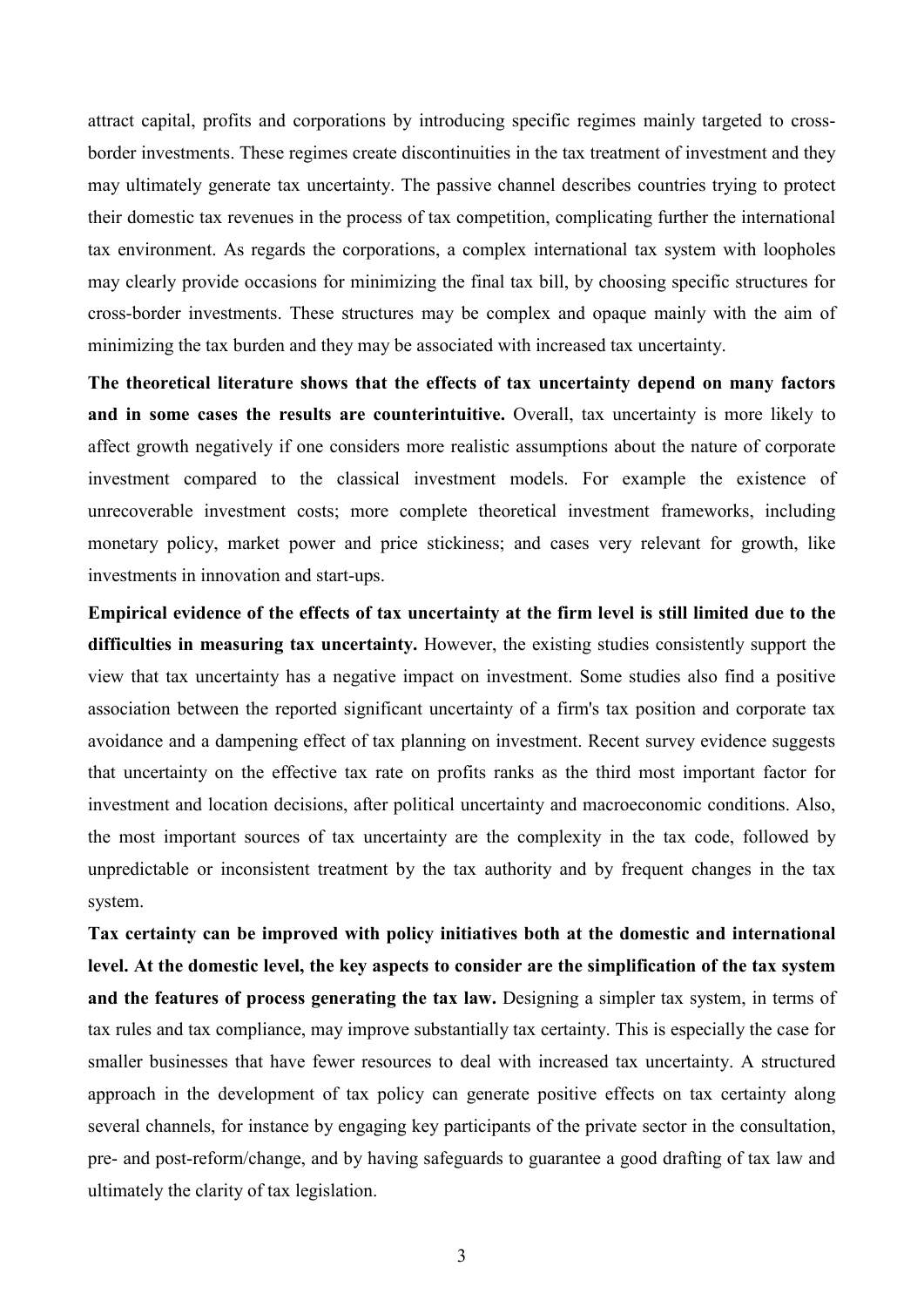**At the international level, the best policy answer is boosting broadly the cooperation on tax matters, which means – not only more exchange of information - but also common approaches in fighting aggressive tax planning, agreement on a fair distribution of the tax revenues for cross-border investment, as well as agreeing on a transparent and fair tax competition game. This agenda would dramatically improve tax certainty in the long-run.** The recent initiatives in the field on international corporate taxation are going in the right direction. The BEPS initiative and the EU agenda to fight aggressive tax planning are promoting more coordination among governments. This should result in higher tax certainty. The reasons are that corporations will have less scope for tax avoidance by complicating their business structures, while at the same time governments will have less need to unilaterally protect themselves against aggressive tax planning. A more transparent international corporate tax system will also lead to a more transparent tax competition game through the tax rate, with probably less scope for the governments to complicate their tax system to attract profits, corporations and capital. Other initiatives at the European level also promise to have positive effects on tax certainty, like those explicitly aiming at simplifying the taxation system for businesses, both in the field of direct taxation (e.g. with the CCCTB proposal) and in the field of indirect taxation (e.g. with the Action Plan on VAT).

**For the future, more empirical research is needed to shed light on the effects of tax uncertainty on economic outcomes, as well as on the positive effects of the main policy measures to tackle tax uncertainty.** This research would also be useful to identify measures of tax (un)certainty to be used in the tax policy evaluation process. More research is also needed with regard to better understand the institutional frameworks and arrangements that promote clarity and stability of the tax law generating process.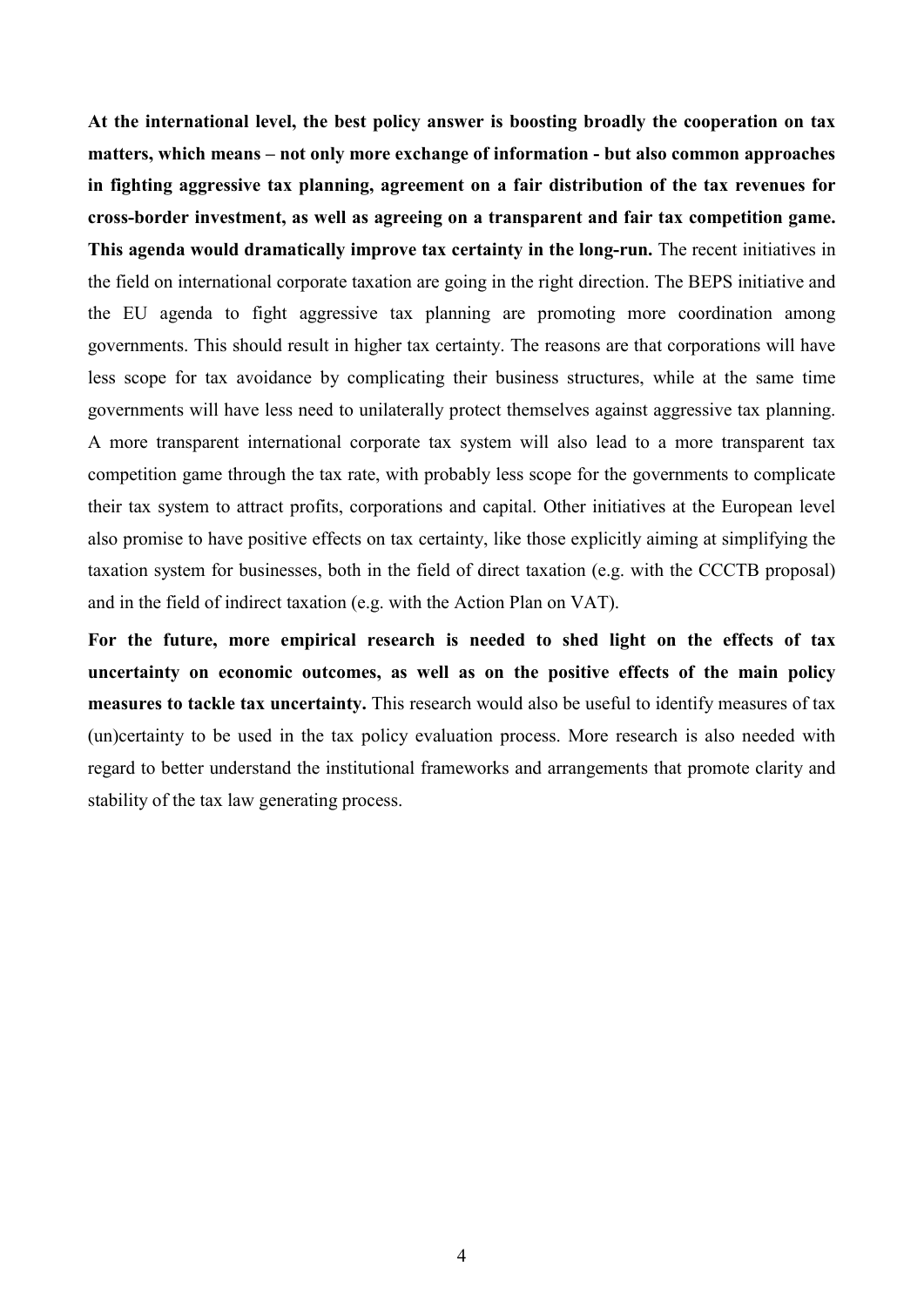### 1. Introduction

**Since the beginning of the financial and economic crises, the international tax policy debate has been particularly focussing on corporate taxation with a view to limit tax avoidance while improving investment conditions.** The fiscal constraints imposed on public budgets together with slow growth after the crisis have led to a discussion about how to generate safeguard and additional revenues, while at the same time minimizing the negative impacts of taxes on investment and growth. Corporate income taxation (CIT) has been one of the most relevant issues in this debate. The reason is that a number of leaks showed that some multinational corporations, sometimes with the help of governments, systematically lower their tax bill by exploiting differences in tax system. This created strong political pressure to act. In addition, corporate taxes are usually considered to be very detrimental to investment which created a discussion on how to tax more efficiently.

**As a result, numerous changes and reforms of domestic and international corporate tax law have been implemented or are in the pipeline, with the aim of increasing tax revenues from multinationals by curbing their tax avoidance practices.** The G20/OECD project to fight against base erosion and profits shifting (BEPS), as well as the anti-tax avoidance package (ATAP) recently adopted at the European level, are examples of international initiatives in this area which aim at securing national tax bases and increasing tax revenues*.* 

**At the same time, policy makers are concerned with the negative effects of business taxation on growth, as well as with the complexity and instability of the corporate tax system.** This has led to a discussion of policy measures which may improve the system along these dimensions, enhancing the business environment.

**More recently, the role of tax uncertainty in corporate taxation have been receiving increasing interest by policy-makers at the international level.** Uncertainty on corporate taxation has become a topic of discussion at the G20 and OECD level during the Chinese Presidency in 2016. Germany - that took over the G20 presidency in 2017 - announced that tax certainty would have remained on the agenda. The debate – originated basically when the BEPS project has entered its implementation stage - is expected to provide insights on options for enhancing tax certainty at the international level.

**At the European level, over the last years several tax policy initiatives have been tabled with potential relevant effects on tax certainty**. The general aims of these initiatives are strengthening the single market by removing tax obstacles, increasing the growth potential of the European economy by improving the business environment, fighting against tax avoidance and tax evasion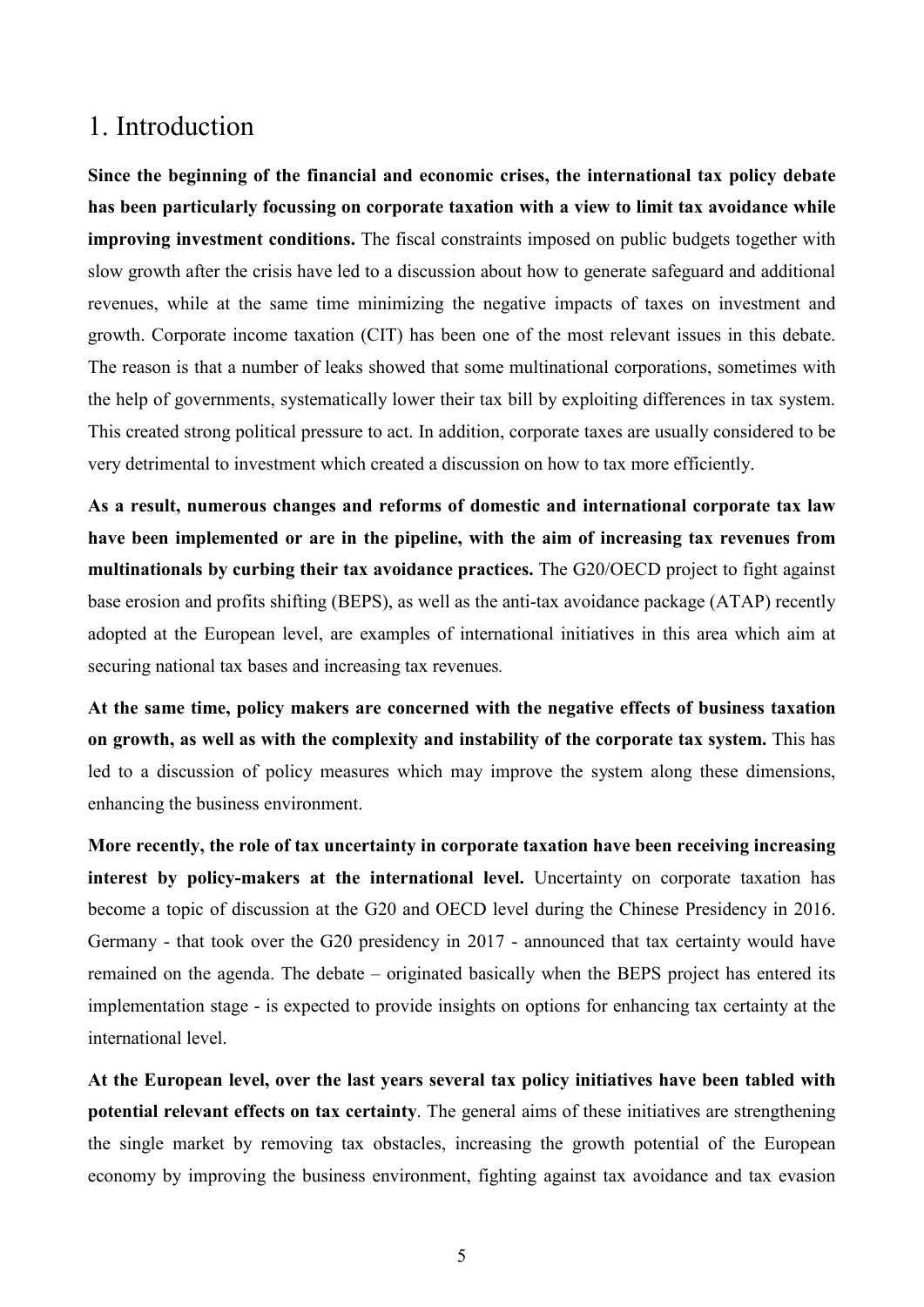and enhancing the fairness of the European tax system. Although improving tax certainty has not been an explicit policy objective, basically every EU tax initiative has positive externalities in this regard. By promoting coordinated approaches in the field of taxation, the European Union can enhance tax certainty at the international level. Important recent achievements are the anti-tax avoidance directives (ATAD and ATAD2) which were adopted by the Council in July 2016 (ATAD) and February 2017 (ATAD2). They ensure a common EU approach to the implementation of BEPS and avoid a patchwork of different national implementation measures of the BEPS actions. In perspective, the new common consolidated corporate tax base, proposed in October 2016, promises to simplify the corporate tax system for companies which are or plan to be active in more than one Member State, to reduce the compliance costs and ultimately to promote tax certainty.

**This paper adds to the current policy debate by reviewing the economic literature on the economic effects of (tax) uncertainty, and by highlighting the impact of recent policy initiatives on tax certainty, with a focus on the EU level.** The paper is organized as follows. Section 2 discusses the main sources of tax uncertainty. Section 3 reviews the theoretical and empirical evidence on tax uncertainty. Section 4 discusses the recent policy developments at the international and EU level and their effects on tax certainty. Section 5 concludes.

### 2. Sources of tax uncertainty

**Uncertainty may arise from any economic policy process.** While it is on common sense that uncertainty brings about negative effects on the economy, it is much more difficult to specify exactly the relevant sources of uncertainty. More importantly, the challenge is to explain how exactly uncertainty in its different expressions may affect economic decision making. In very general terms, any policy reform and any policy measure affecting economic actors such as households, companies or the government itself may generate uncertainty. The reason is that policy outcomes and their exact impact are often unknown to the economic actors. At the international level the (uncoordinated) interactions between countries add an additional layer of uncertainty.

**Taxation can be a source of uncertainty and - in very general terms – it is possible to identify a macro and a micro dimension of tax uncertainty**. The macro level refers to the overall structure of the revenue system. At this macro level, tax uncertainty is related to overall taxation policy, as reflected in variables such as the overall level of tax revenues and the shares of different taxes in the tax mix.

**At the micro level, tax uncertainty concerns the individuals' and firms' tax bill, and it basically derives from the following two factors: a) the inherent incompleteness of the law and**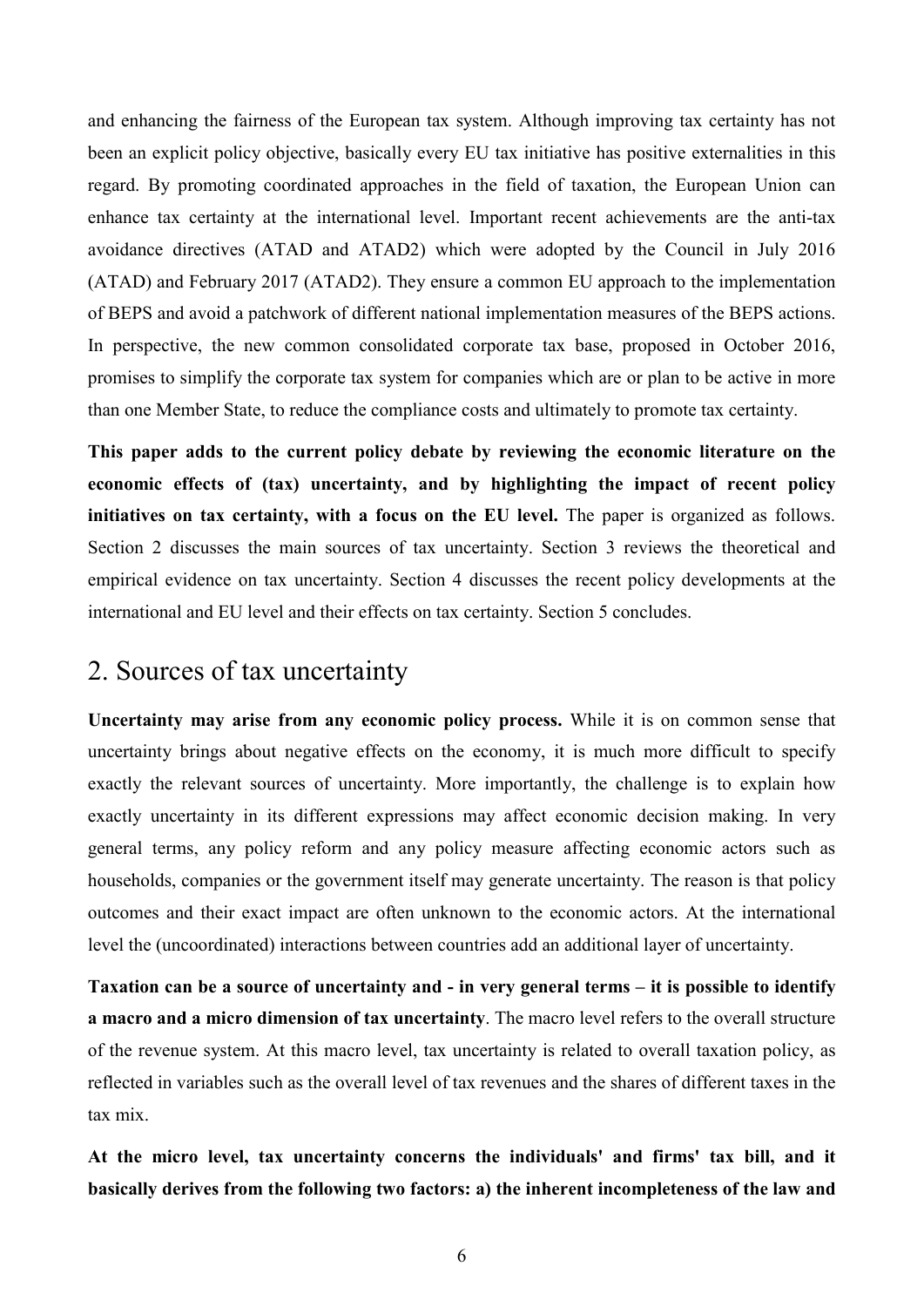**its often enormous legislative, judicial and administrative modifications in the tax reform process; b) the different tax rules applied internationally in cross-border situations.** Note that the first source of tax uncertainty would exist even if the national tax systems were completely harmonized. At the micro level, the tax reform process may create uncertainty for taxpayers. While governments need to have enough scope and flexibility for adapting the tax system to achieve policy objectives, such as addressing redistributive issues or negative externalities, the process of change can increase uncertainty as a side effect.

**Uncertainty usually starts spreading already before the implementation of a tax reform or a change in the law:** preparatory studies are carried out, political announcements are made, and a draft bill is submitted to parliament and changed during the consultation. In some cases, announced changes are cancelled or postponed. Tax payers are often uncertain whether the reform will actually take place, as well as about the timing direction. Uncertainty about the timing of the changes could be particularly damaging for taxes such as the VAT, since these changes have an immediate and strong impact. The more complex the design of the reform, the more difficult it is to estimate the change for the tax payers. With regard to the legislative tax law process, the frequent changes due to tinkering with the tax code, modifying tax expenditures, may generate uncertainty for both households and businesses<sup>[1](#page-8-0)</sup>. This may hold true also for the way the maintenance process of the tax law is organized. A very specific source of uncertainty stemming from the tax law generating process is related to implementation of temporary tax measures with expiration dates that are unclear and/or not credible<sup>[2](#page-8-1)</sup>. For businesses, a particularly undesirable outcome of these distortions is ultimately an increasing volatility of the rate-of-return for the investment.

**Other typical sources of tax uncertainty are the lack of precision in tax code and the possibility of conflicting tax provisions, also due to different interpretations over time**. As tax laws are often too complicated to be correctly interpreted, the possibility of making mistakes may result in either too high or too law tax payments. Even if the tax law remains unchanged tax uncertainty may stem from the possibility of different interpretations of the provisions by fiscal authorities, tax courts and taxpayers. While these sources of uncertainty may regard any tax provision, the issue is particularly worrying for tax reforms, given the extent of the changes of the tax code. Indeed, tax reforms are very rarely born perfect. Often adjustments are needed; not all

-

<span id="page-8-0"></span><sup>1</sup> IMF-OECD (2017) analyse the frequency of changes in corporate taxation for 12 advanced countries over the period 1983-2014 separating tax rate and tax base changes. They find that on average each country has implemented 17 policy changes. Italy and France feature more frequent changes (40 and 32 changes, respectively), while Denmark and Korea are at the other extreme (with 9 and 10 changes, respectively). See Baker et al. (2016).

<span id="page-8-1"></span>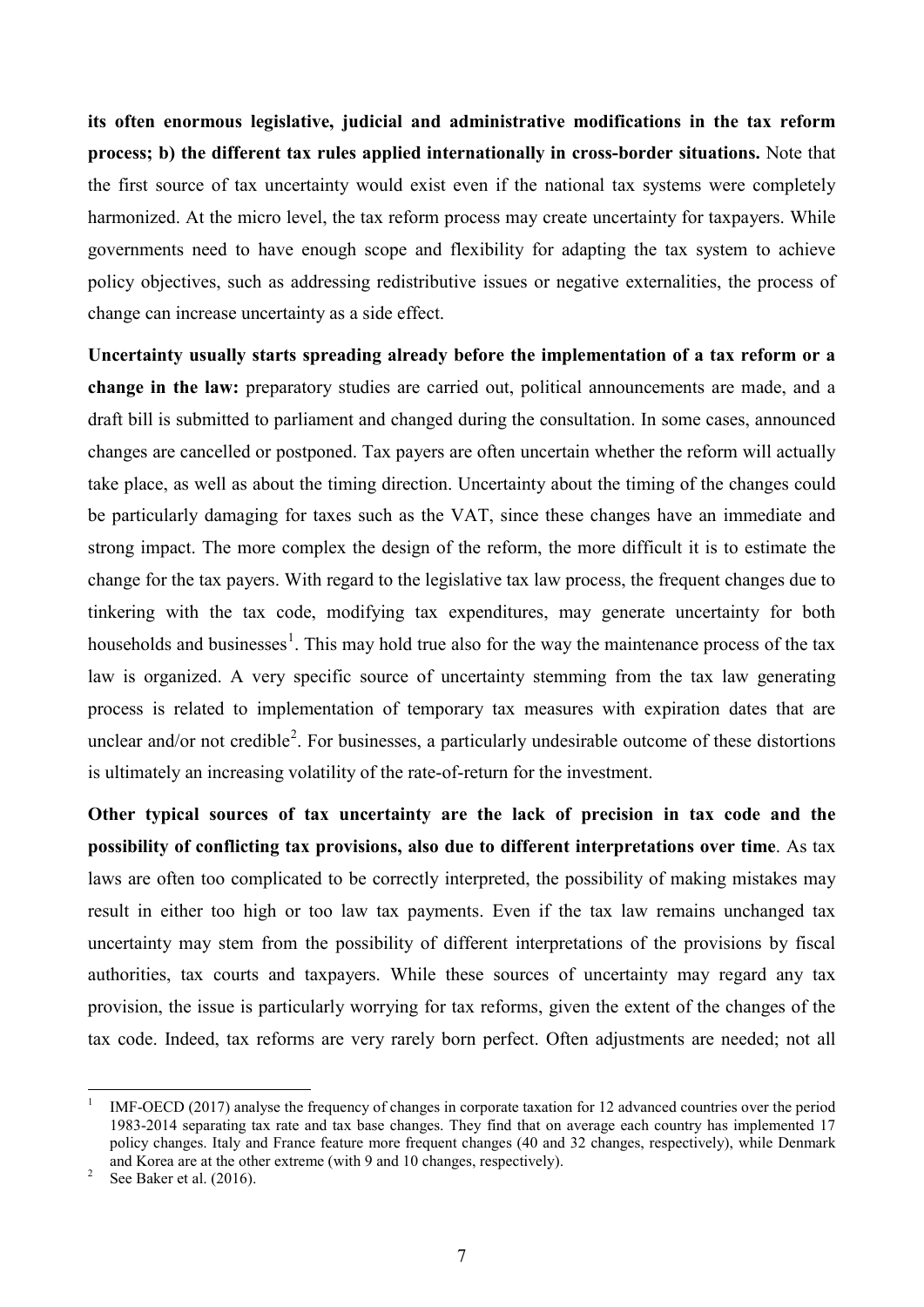details have been dealt with in advance; secondary legislation (regulations) and instructions (interpretations) by tax administrations are needed; different interpretations may seem plausible at the beginning, and clarifications may take time; litigation may arise; unfavourable sentences by the national constitutional courts or by the ECJ may occur, and corrections of the law become necessary; until courts emit the final verdict the cases remain open and taxpayers remain uncertain on what the correct behavior should be; tax administrations may change their interpretation of the law at any time. The adjustment process is usually lengthy and imposes high compliance costs. This is particularly true for CIT reforms: companies have to learn about the reform, understand what is to be done and change internal procedures by modifying accounting and IT processes as well as internal controls. Once the adjustment is completed, compliance costs tend to return to their normal level. If changes in important aspects of the CIT occur frequently, CIT rules become a constant work in progress and compliance costs remain higher than normal for a longer period<sup>[3](#page-9-0)</sup>.

**Tax audit uncertainty may also rise with a stricter enforcement of tax rules**. Companies are now paying much closer attention to tax risk (i.e., the risk of being considered non-compliant when audited) than they did in the past. This change in attitude has been prompted by the legislations that many countries have enacted in the wake of the Enron and similar scandals. The new and stricter laws require a more transparent internal reporting and enhanced systems of control within the companies. Also, in recent years and especially after the 2008 financial crisis and the consequent strain on public finances, tax administrations have become stricter in enforcing tax legislation. In many countries general anti-avoidance rules have become more stringent. The concept of "abuse of the law" has been updated or introduced for the first time in several countries<sup>[4](#page-9-1)</sup>. Specific anti-abuse measures (controlled-foreign-company (CFC) legislation, thin capitalization rules, transfer pricing), aimed at protecting the domestic tax bases from profit shifting towards low-taxing jurisdictions, have been adjusted and made more stringent; deductibility of expenses towards non-cooperative jurisdictions has been disallowed. Exit taxes on assets transferred abroad have been introduced. The OECD has launched an action plan on how to curb tax base erosion and profit shifting (BEPS). The European Commission has tabled many proposals (mostly based on BEPS actions) to increase the robustness of the corporate tax system to tax planning. Ultimately, the border between legitimate and

-

<span id="page-9-0"></span><sup>3</sup> Hall (1994) analyses the compliance costs of frequent tax reforms in the US and he provides evidence of an upsurge of IRS regulations and of tax court litigations after major tax reforms. Also, the literature surveyed by Eichfelder and Vaillancourt (2014), as well as by Evans et al. (2014), suggests that compliance costs increase with the number of laws, and decline in relative terms with the size of the business, whether measured by reference to turnover, income, the number of employees or any other proxy. The research also shows that compliance costs do not appear<br>to be diminishing over time (Lignier and Evans, 2012; Lignier, Evans and Tran-Nam, 2014).

<span id="page-9-1"></span>The concept "abuse of the law" differs between jurisdictions. In general, it encompasses any behavior which is undertaken with the aim of reducing the taxes due while respecting all tax rules.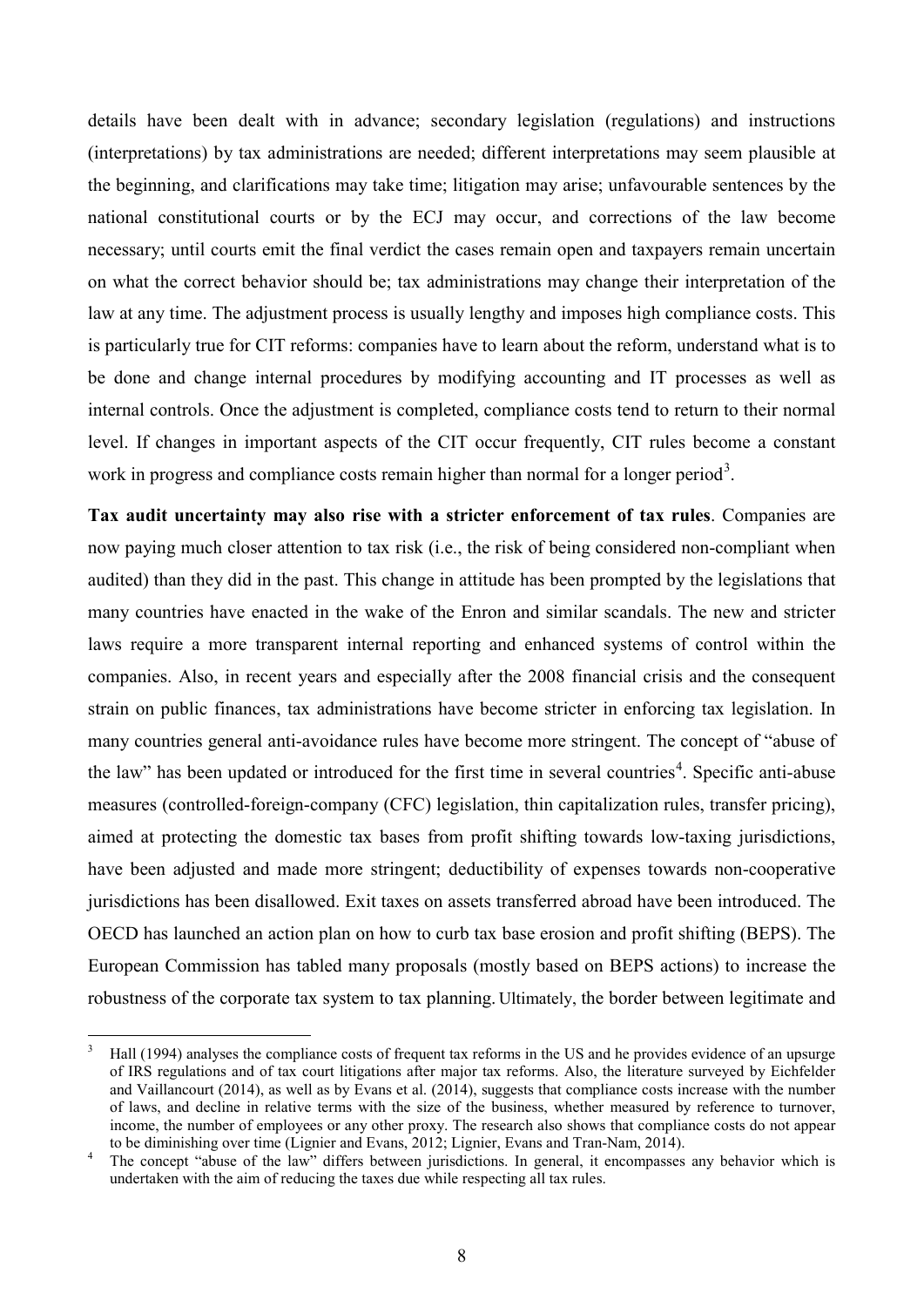illegitimate tax planning has moved: behaviors which in the past were considered legitimate fall now in the domain of illegitimate avoidance or abuse of the law.<sup>[5](#page-10-0)</sup>

**Tax uncertainty may also derive from the interplay between a tax system evolving laboriously and a rapidly changing economic environment.** The increased digitalization of the economy and more generally the emergence of new business models may be an *indirect* additional source of tax uncertainty since it is not always clear what is the tax treatment of these economic transactions.<sup>[6](#page-10-1)</sup> The business models of multinational companies have become more complex, intra-group transactions have multiplied and multinationals' integrated value chains make it difficult to determine where profits are actually created. Governments struggle to determine within the current set of international tax rules which country should tax a multinational's income. The problem for cross-border investments in identifying a permanent establishment and - as a consequence - in deciding which country has the right to tax is an example of the difficulties due to the interaction between the tax law and an economic context always more complex.

**The lack of coordination between different countries on tax matters may be a very important source of tax uncertainty.** Although tax uncertainty affects all firms, companies operating in a cross-border environment are particularly sensible to this issue, since they have to face multiple tax regimes potentially subject to frequent changes. A specific form of this type of uncertainty also stems merely from the debates on tax reforms/tax changes by "big players" in the tax competition game, as shown by Brexit – with the debate about its tax consequences<sup>[7](#page-10-2)</sup> - and the election of President Trump, with the debate around the proposals of corporate tax reform in the  $US<sup>8</sup>$  $US<sup>8</sup>$  $US<sup>8</sup>$ . Given increasing investment mobility and the deepening of the global markets, the economy-wide costs caused by a fragmented tax landscape may be relevant. At the international level, over the last

<span id="page-10-0"></span><sup>-</sup><sup>5</sup> In a survey conducted in January 2014 by EY, 81% of the tax and finance executives surveyed in 25 jurisdictions agreed or strongly agreed that tax risk and tax controversy will become more important in the next two years; 69% felt that tax audits had become more aggressive and frequent in the last two years; 74% felt that tax administrators were then challenging existing structures due to changes in the law or changes in their enforcement approach (see EY, *2014 Tax risk and controversy survey*: [http://www.ey.com/gl/en/services/tax/tax-policy-and-controversy/ey-](http://www.ey.com/gl/en/services/tax/tax-policy-and-controversy/ey-2014-tax-risk-controversy-survey-01-summary)

<span id="page-10-1"></span>New digital technologies can of course also reduce uncertainty. One example which is currently discussed in many fora is blockchain and distributed ledger technology which could significantly reduce administrative burden while increasing trust between business and tax administrations. It is however too early to draw stable conclusions on the impact on uncertainty.<br>See for instance International Tax Review (2016), Global tax 50 2016: Geopolitical event that has created

<span id="page-10-2"></span>unprecedented tax uncertainty, December [\(http://www.internationaltaxreview.com/Article/3644906/Global-Tax-50-](http://www.internationaltaxreview.com/Article/3644906/Global-Tax-50-2016-Brexit.html) [2016-Brexit.html\)](http://www.internationaltaxreview.com/Article/3644906/Global-Tax-50-2016-Brexit.html); EY (2016), Brexit: working through uncertainty (http://www.ey.com/gl/en/industries/financial-<br>services/fso-insights-brexit-working-through-uncertainty).

<span id="page-10-3"></span>[services/fso-insights-brexit-working-through-uncertainty\)](http://www.ey.com/gl/en/industries/financial-services/fso-insights-brexit-working-through-uncertainty).<br><sup>[8](http://www.ey.com/gl/en/industries/financial-services/fso-insights-brexit-working-through-uncertainty)</sup> See for instance International Tax Review (2016), Global tax 50 2016: Trump, December [\(http://www.internationaltaxreview.com/Article/3644913/Global-Tax-50-2016-Donald-Trump.html\)](http://www.internationaltaxreview.com/Article/3644913/Global-Tax-50-2016-Donald-Trump.html); Summers, L. (2017), *Trump and Ryan are right to tackle corporate taxes. But their approach would do harm*, Washington Post, 8 January.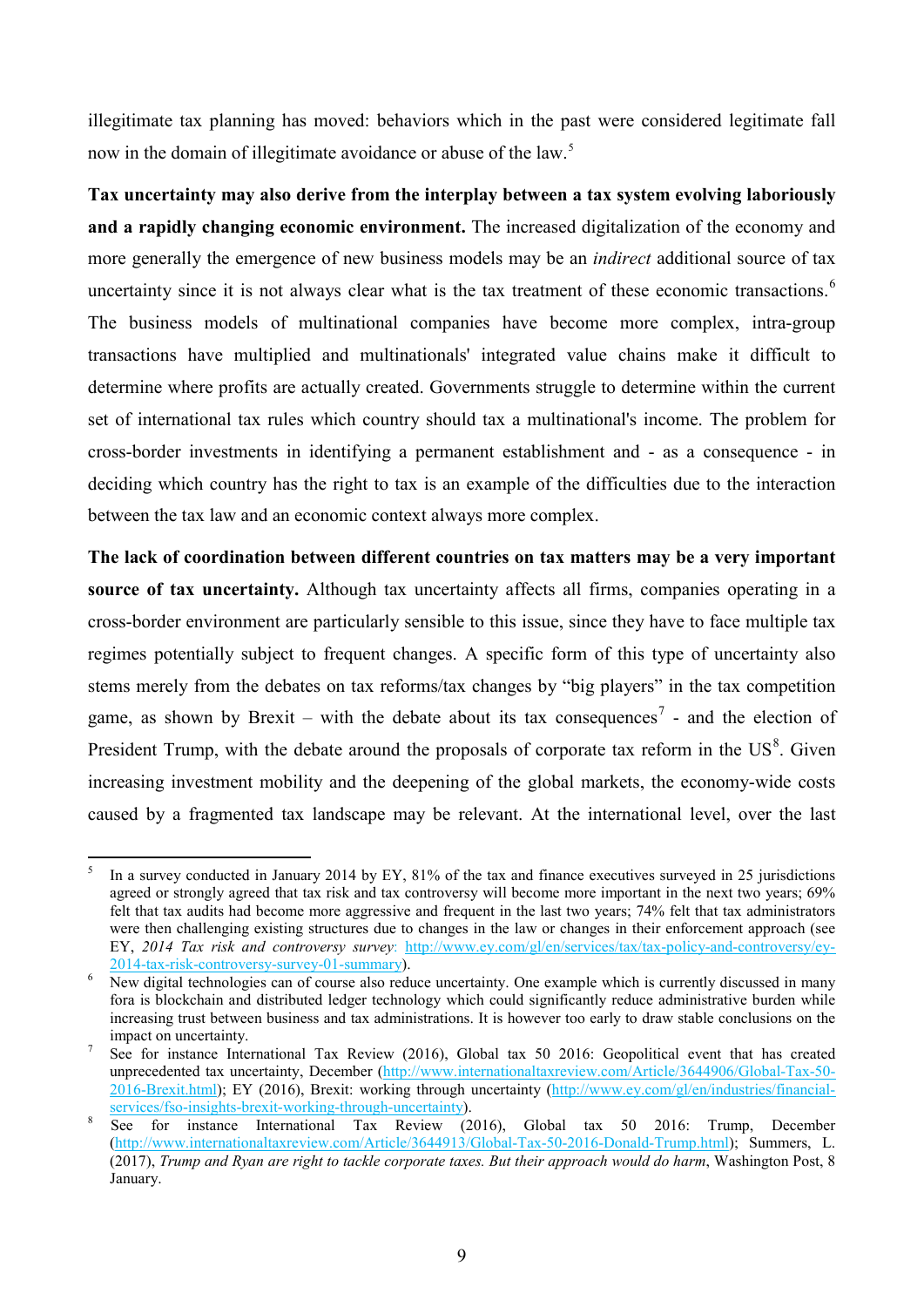decades a reduction of tax uncertainty has been facilitated by the extension of the network of tax treaties and of bilateral and multilateral trade agreements. However, there is a concern that taxation could still be a relevant barrier to trade, given the growing complexity of the international tax system. Important tax barriers to investment and trade include, for instance: the possibility of unrelieved double taxation on cross-border income and capital; the differences in the application of transfer pricing regulations across customs, VAT and direct tax authorities.

**At the EU level, the fragmentation of the EU system into 28 national systems is particularly worrying and considered to be a main obstacle for the completion of the single market.** With its single market and a common currency in the Euro area, the EU offers important advantages to business and citizens. The economic integration within the EU has increased welfare by lowering prices, increasing choices and removing borders. While the integration of markets has made progress, the taxation of income from activities across the EU has remained largely a national task. This can lead to frictions in the single market due to tax obstacles and also to an increased tax uncertainty for cross-border investments, due the complexity of the European tax system.

**To sum up, tax uncertainty may derive from several sources, at the domestic and international level, and it is mainly related to weaknesses of the institutional framework of tax policy.** At the domestic level, the lack of precision of the tax code, conflicting tax provisions and interpretations over time and frequent changes of the tax rules are the main sources of tax uncertainty. At the international level, the lack of tax coordination/cooperation between countries, as well as the globalization and the emergence of new business models, are the main reasons of increased tax uncertainty regarding the tax treatment of cross-border investment.

### 3. Economic effects of tax uncertainty: theory and evidence

This section summarizes the existing literature on (tax) uncertainty. Section 3.1 starts off by explaining the impact of general uncertainty on business investments. Section 3.2 then turns to the theoretical models which analyse specifically tax uncertainty<sup>[9](#page-11-0)</sup>. Section 3.3 concludes the section by summarizing the existing empirical work.

### *3.1 General uncertainty and its impact on investment*

**The economic effects of tax uncertainty may crucially depend on its impact on investment, given the importance of capital accumulation for growth and welfare.** The discussion of the

<span id="page-11-0"></span><sup>&</sup>lt;u>.</u> <sup>9</sup> See Annex 1 for a review of the earlier literature on the impact of tax uncertainty on individual taxpayers.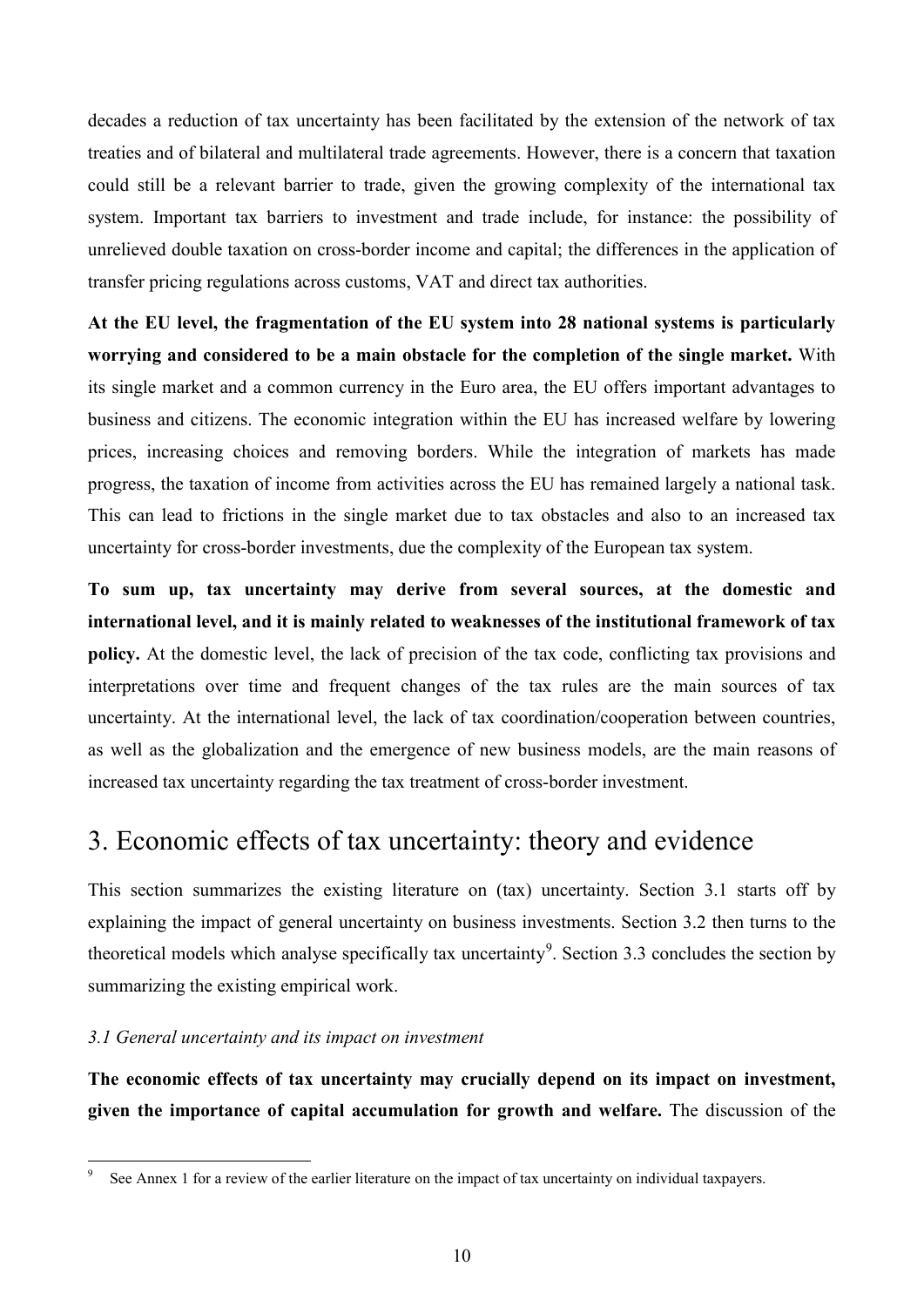economic channels through which uncertainty affects *in general* investment is a useful starting point for the more specific analysis of the effects of tax uncertainty in section 4.2.

**When investment is reversible and cannot be postponed (***now-or-never* **type), uncertainty may have counterintuitive effects on capital accumulation**. These assumptions are typical in the traditional theory. Under these assumptions, if the firm can flexibly react to shocks by varying for instance labour input and/or capital utilization, the marginal product of capital may overreact to the movement of the relevant economic variables. In these cases, increased uncertainty – reflected into changes in the volatility of output and input prices (given their expected values), possibly also induced by tax factors – may trigger expansionary investment responses. These are the so called Oi-Hartman-Abel effects (see Annex 2 for more details).

**More realistically, when investment is (partially) irreversible and it is possible to choose the investment timing (***now-or-later* **type), uncertainty is detrimental under very general conditions.** The assumptions that an investment is reversible and that is a *now-or-never* decision are quite strong. They are relaxed in the modern investment theory that analyses the more realistic possibility of (partial) irreversibility of investment, emphasizes the option-like features of the investment opportunities ("real option" investment theory), and solves for the optimal investment choice through dynamic programming<sup>[10](#page-12-0)</sup>. If the investment is (partially) irreversible, the firm has to take into account future costs and opportunities because capital expenditures are at least partly sunk. For instance, in the case of partial irreversibility the decision to install capital gives the firm an option to resell the capital in the future. This is a benefit that derives from investing now, not recognized in the traditional theory. Moreover, a firm has often the opportunity but not the obligation to invest, namely the investment can be a *now-or-later* type, rather than a *now-or-never* type. In this case, when a firm decides to invest, it gives up the possibility to wait, to see what happens in the future and to decide not to invest if the market conditions were to change adversely ("wait and see" behaviour). Investing now is equivalent to incur a cost that has to be balanced with the foregone profits if the firm decides to wait. This cost – stemming from exercising the option to invest – is also not recognized in the traditional theory. When uncertainty increases both, the cost of investing now and the benefit to sell potentially the capital later, increases. However, when the investment is partially irreversible, the benefit to possibly sell the capital in the future is lower (at the limit, it is equal to zero for irreversible investments), therefore the cost of investing now

<span id="page-12-0"></span> $10$ Annex 2 describes more in details the differences between the traditional investment theory and the modern theory, as regards the effects of uncertainty on investment.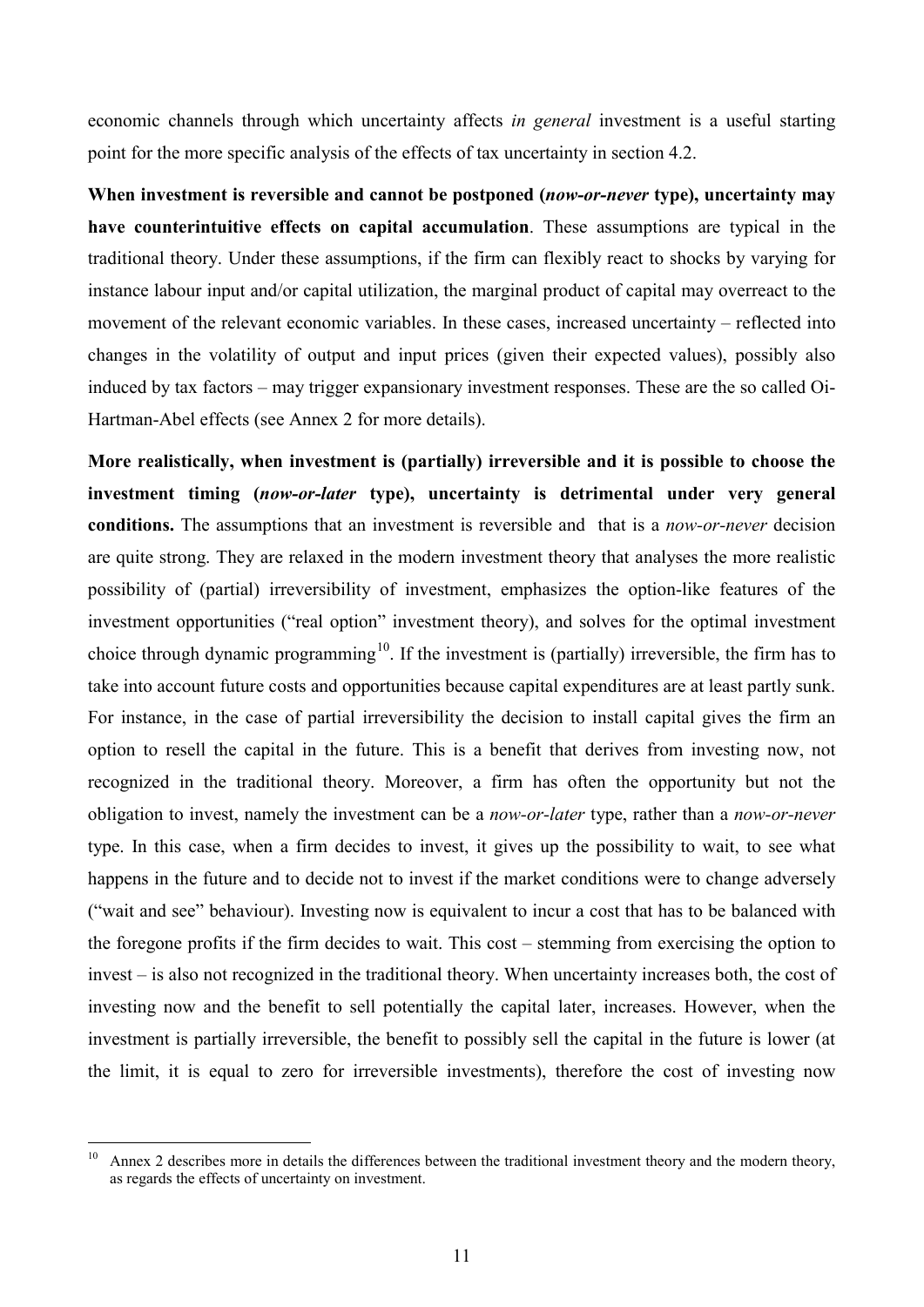becomes relatively more important, and it is more likely that uncertainty will have negative effects on investment.

**Investment irreversibility not only plays a crucial role in driving the sign of the investment response to uncertainty, but also it affects the extent of the response.** Rodrick (1991) and more recently Chen and Funke (2008) show this result for the effects of uncertainty on FDI. Rodrick (1991) analyses the effects of political uncertainty on private investments in developing countries. His analysis can be extended to the uncertainty about the duration of tax policies and tax reforms. The author shows that uncertainty about the survival of reforms enacted to raise investments may be particularly harmful when investment is (partly) irreversible. In fact, this uncertainty acts as an implicit tax on investment, which is increasing in the subjective probability that the reform will collapse. Interestingly, the effect is increasing in the level of investment irreversibility. Chen and Funke (2008) explore the effect of political uncertainty on FDI in an investment model with adjustment costs. Political uncertainty is modelled with a random productivity parameter assumed to change continuously as a random walk process, but at random points in time it takes upward or downward jumps of a fixed size with a given probability. This type of process could describe for instance the uncertainty associated with discontinues changes in the tax environment unrelated one to another. They show that as the probability of the downward jump increases, the minimum threshold of the marginal product of capital over which investment is undertaken rises, and firms invest less. This happens because the expected profitability of the investment drops, but also because the cost of investing now (the option value of waiting) increases. Interestingly, the authors also find that the (positive) sensitivity of the investment minimum threshold with respect to the arrival rate of the upward jump is lower than the (negative) sensitivity with respect to the probability of the downward jump. This is because of the existence of two offsetting effects in the case of the upward jump: on the one hand, as the probability of the "good" jump increases, the expected profitability of the investment rises, and this pushes investment; on the other hand, again, the option value of waiting increases, since the incentive to "wait and see" rises, and this tends to delay investment. Overall, the results are consistent with Bernanke's "bad news principle", according to which with irreversible investment only bad news affect the propensity to invest.<sup>[11](#page-13-0)</sup> The same conclusions are reached when the analysis is referred to the magnitude of the downward and upward jumps: the "bad jump" has a much powerful (negative) effect than the "good jump".

<span id="page-13-0"></span><sup>-</sup><sup>11</sup> When an investor decides not to invest at time t, he gives up short run returns, "buying" in exchange an option to invest at time t+1. In doing so, he takes into account only the "bad" states at time t+1. The reason is that it is the ability to avoid the consequences of bad news that induces the investor to wait (see Bernanke, 1983).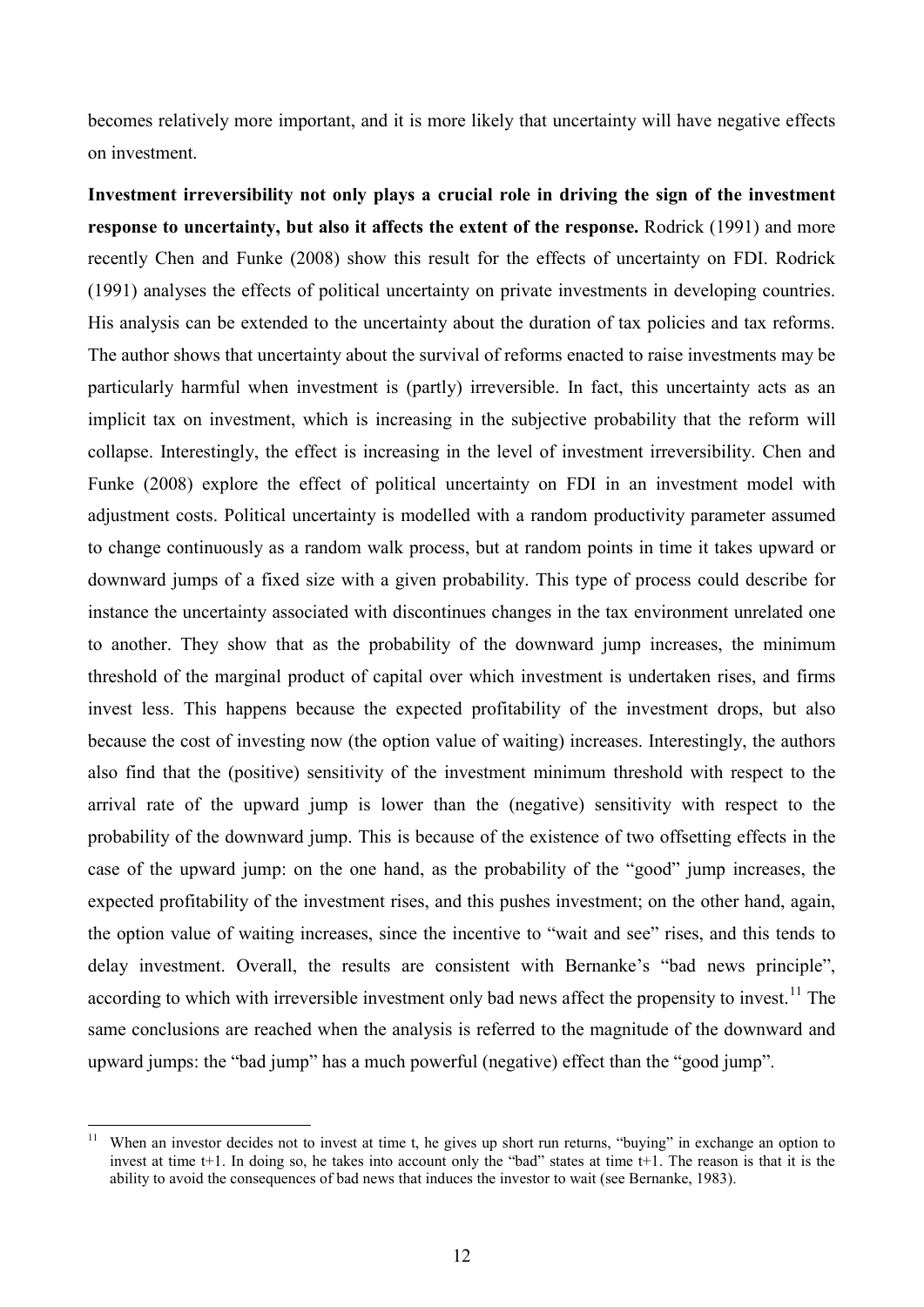**Strategic interaction between governments and firms and lack of government commitment to a specific tax policy may however induce counterintuitive effect of uncertainty on investment, even in the case of investment irreversibility**. Janeba (2000) shows that the lack of government commitment regarding the tax rate that will be set after sunk investments are made could induce a multinational to invest in more countries and to invest in an excess of capacity. In doing so, the multinational will trigger tax competition between governments by threatening each government to leave the country and to serve its market from the other country if the tax rate is set too high. The consequence is that uncertainty over the tax rate stimulates investment, although not always this over-investment will be associated to an improved welfare.

**General equilibrium economic channels may reverse the counterintuitive result regarding the effects of uncertainty on investment and economic activity derived in partial equilibrium frameworks, and they may even amplify these effects when they are negative.** More recent general equilibrium models allow combining several channels through which uncertainty may affect investment and more generally economic activity.<sup>[12](#page-14-0)</sup> Some channels have been described already above, namely: the Oi-Hartman-Abel expansionary effect on investment, associated with the firms' flexibility in labour demand and variable capital utilization; and the "real option" channel associated with the extent of investment irreversibility, that implies ambiguous effects since uncertainty has opposite effects on the option to invest and the option to possibly sell the capital in the future. An earlier economic literature also highlights a "precautionary savings" channel that will bring households to save more and to increase labour supply to self-ensure against future shocks (Annex 1). But there are at least three other general equilibrium channels through which uncertainty may affect negatively investment, two of them associated directly with sticky prices typical of new-Keynesian models and the other related to monetary policy.

The first channel is called the "inverse Oi-Hartman-Abel" channel. When prices are sticky, generally firms will tend to choose higher prices since they prefer to sell a lower quantity of goods at a higher profit per unit to the alternative of getting stuck with too low prices, selling more goods but with a lower markup or with a loss. Therefore, as uncertainty increases: firms will tend to increase prices; given marginal costs, this will result in higher markups; higher markups will dampen aggregate demand, investment and economic activity in the short run.

<u>.</u>

<span id="page-14-0"></span><sup>&</sup>lt;sup>12</sup> See the discussion in Born and Pfeifer  $(2014)$ .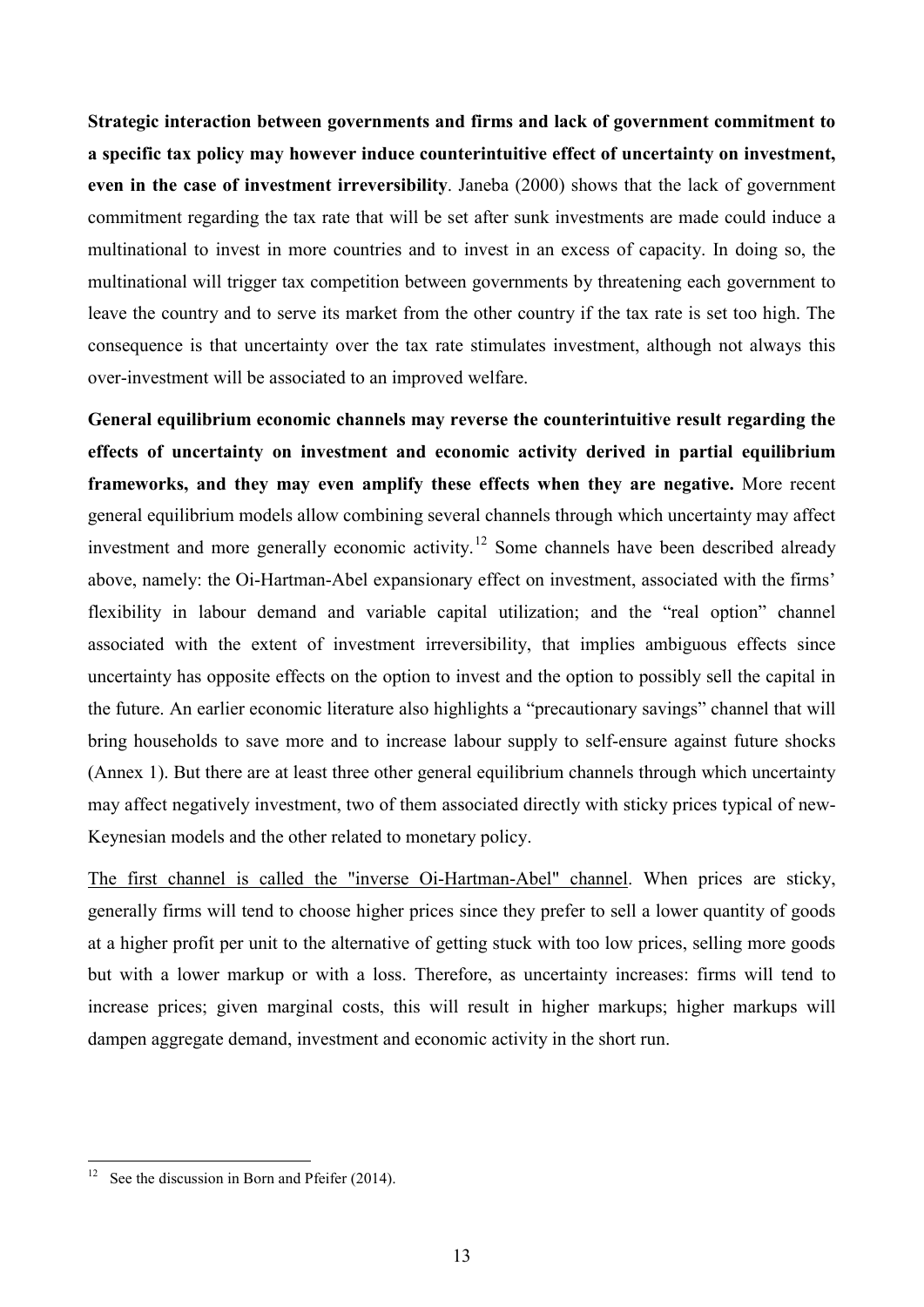The second channel is related to the "precautionary savings" channel. When uncertainty increases, households supply more labour and this will tend to reduce wages. With sticky prices and monopolistic competition, this will increase markups and reduce output.

The third channel operates through monetary policy. In principle, if monetary policy has reached the zero lower bound, the aggregate negative effect of uncertainty may be larger since in this case it will not be possible lowering real interest rate to ameliorate the negative effects of the uncertainty shock.<sup>[13](#page-15-0)</sup> Using an estimated new-Keynesian DSGE model, Born and Pfeifer (2014) investigate the role policy uncertainty in shaping business cycles and combine all the previous channels, but the possibility of the zero lower bound for monetary policy. They analyse uncertainty on capital and labour taxes, as well as on government spending and monetary policy. They find negative effects of tax rate uncertainty on output, driven by both households' and firms' responses to increased uncertainty. However, these negative effects appear to be small. This is explained by the fact that policy shocks do not seem large enough to induce a big output loss and - at the same time - by a propagation mechanism of these shocks that is not strong enough to amplify the effects of the shocks. One element that in theory could amplify the effects of the uncertainty – also discussed in Born and Pfeifer (2014) - is the existence of a zero lower bound for monetary policy. In this regard, the empirical results in Villaverde et al. (2015) are interesting. They estimate on US data policy rules for capital taxes, labor income taxes and consumption taxes, as well as for government spending, allowing for time-varying volatility in the shocks to the rules. Results show that unexpected changes in the volatility of capital income taxes produce sizeable negative effects on economic activity. In line with theoretical predictions, these effects are much larger when monetary policy is at zero lower bound.<sup>14</sup>

#### *3.2 Tax uncertainty and investment*

<u>.</u>

**The literature focused on tax uncertainty - built on modern investment theory - also finds that uncertainty may have counterintuitive effects on investment, depending on the assumptions.**  This literature analyses more in details uncertainty regarding tax rates, tax base, tax payments, as well as tax reforms. The crucial assumptions regard the relative volatilities of the tax variables and the investment's pre-tax cash flow, the basic time series pattern of the cash flow (increasing vs.

<span id="page-15-0"></span><sup>&</sup>lt;sup>13</sup> For analysis of the interaction between zero lower bound of monetary policy and the effects of taxation policy uncertainty, see also Johannsen (2014). As regards the interaction between monetary policy and uncertainty on taxation policy, Danciulescu (2014) shows that welfare losses arising from tax uncertainty could be lowered through an adequate design of monetary policy that takes systematically into account such uncertainty.

<span id="page-15-1"></span><sup>&</sup>lt;sup>14</sup> Recent research also suggests that uncertainty about government action has negative effects on financial markets and spillovers across countries (Sialm 2006; Pastor and Veronesi 2013; Kelly, Pastor and Veronesi 2016). Julio and Yook (2012) find negative effects of political electoral uncertainty on investment.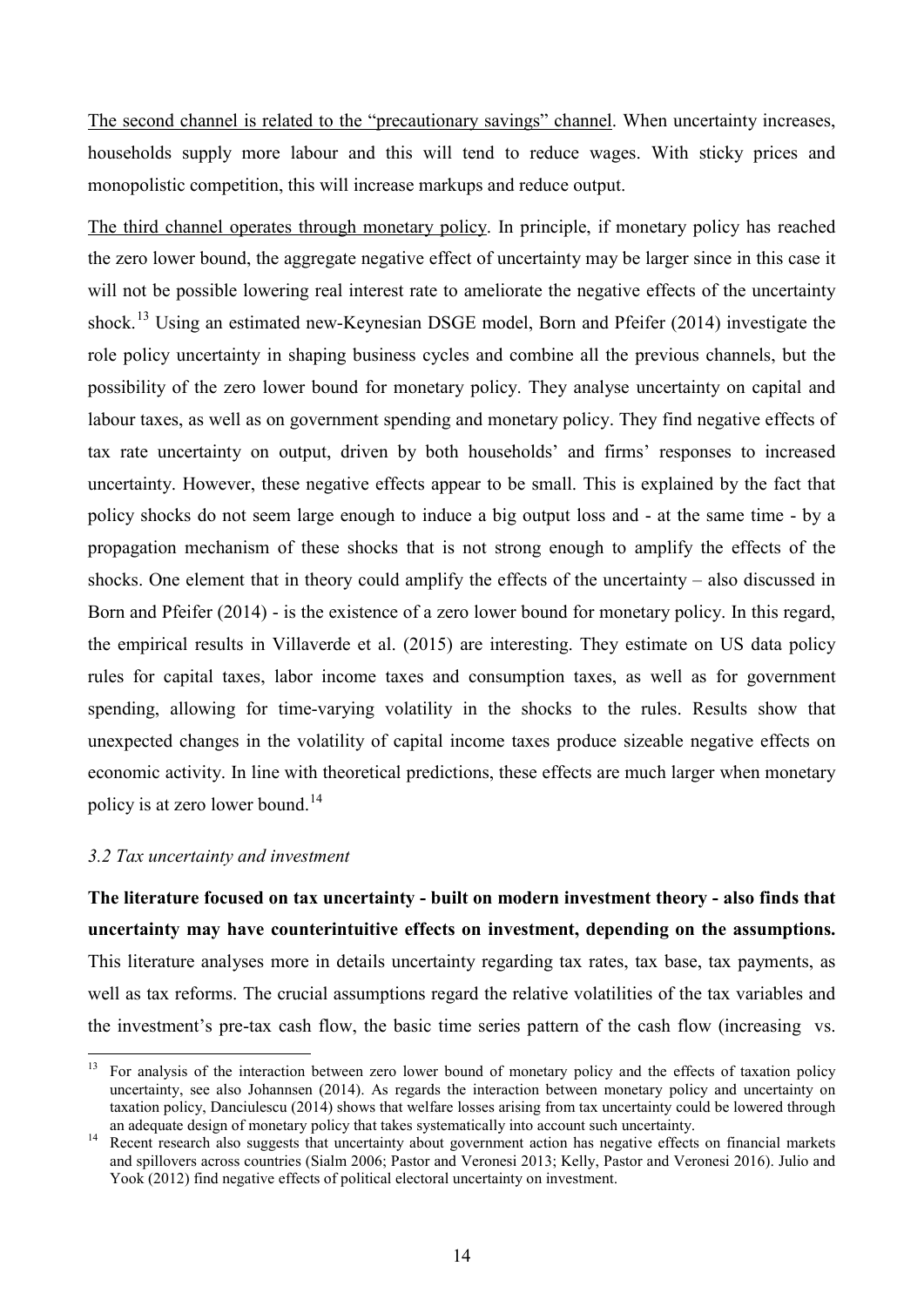decreasing), the stochastic process used to model tax uncertainty (continuous vs. discrete; stationary vs. no mean-reverting), the dimensions over which there is uncertainty (timing, direction, magnitude), the way the investment is funded (all-equity vs. partly debt-funded), the channel through which uncertainty affects investment (direct on cash flows vs. indirect via demand side).

**Tax uncertainty will be more likely to have negative effects on investment when the volatility of the tax parameters is high – given the overall volatility of the pre-tax cash flow – and the pre-tax cash flows are increasing over time.** Three papers showing these results are Niemann (2004a), Niemann (2011) and Niemann and Sureth-Sloane (2016). Niemann (2004a) analyses the effects of tax rate uncertainty on investment under risk neutrality and risk aversion. He finds that the effects of tax uncertainty can go either way. More precisely, in the risk adverse case he finds that the negative effects of tax uncertainty on investment are in general more likely; interestingly, in the risk-neutral case investments are more likely to be discouraged by tax uncertainty if pre-tax cash flows are increasing. This latter result could imply that tax uncertainty may have negative effects especially on innovative investments and start-ups that are typically characterized by increasing cash flows. Niemann (2011) analyses the investment by a risk neutral firm, assuming irreversibility and considering a stochastic pre-tax cash flow and a tax payment, that both evolve over time as random walks, so that the state of the variable in each period does not convey any information on the state of the variable in the next period. He assumes that the two processes are correlated, leaving unrestricted the sign of the correlation, and derives a closed-form solution for the hurdle net cash flow that separates, in the set of all the possible realizations of the net cash flow, the "continuation region", where the option to invest is kept alive, and the "stopping region", where the option is exercised. He finds that the effect of tax uncertainty on investment depends on the relative volatilities of the tax payment and the pre-tax cash flow, as well as by the correlation between the two processes. The higher is the tax volatility and the lower the correlation between tax payment and pre-tax cash flow, the more likely tax volatility will have negative effects on investment. Annex 3 elaborates on this point, in order to derive some quantitative indications of the conditions that have to be satisfied in order to get results in line with the common sense that uncertainty affects negatively investment. Results similar to Niemann's (2011) are also found by Niemann and Sureth-Sloane (2016) who analyse the category of capital taxes. They find that when tax uncertainty is already high, further increases tend to delay investments. In their framework, due to tax uncertainty, broadening the capital tax base from a special asset tax to a general wealth tax may delay investment if total volatility is high.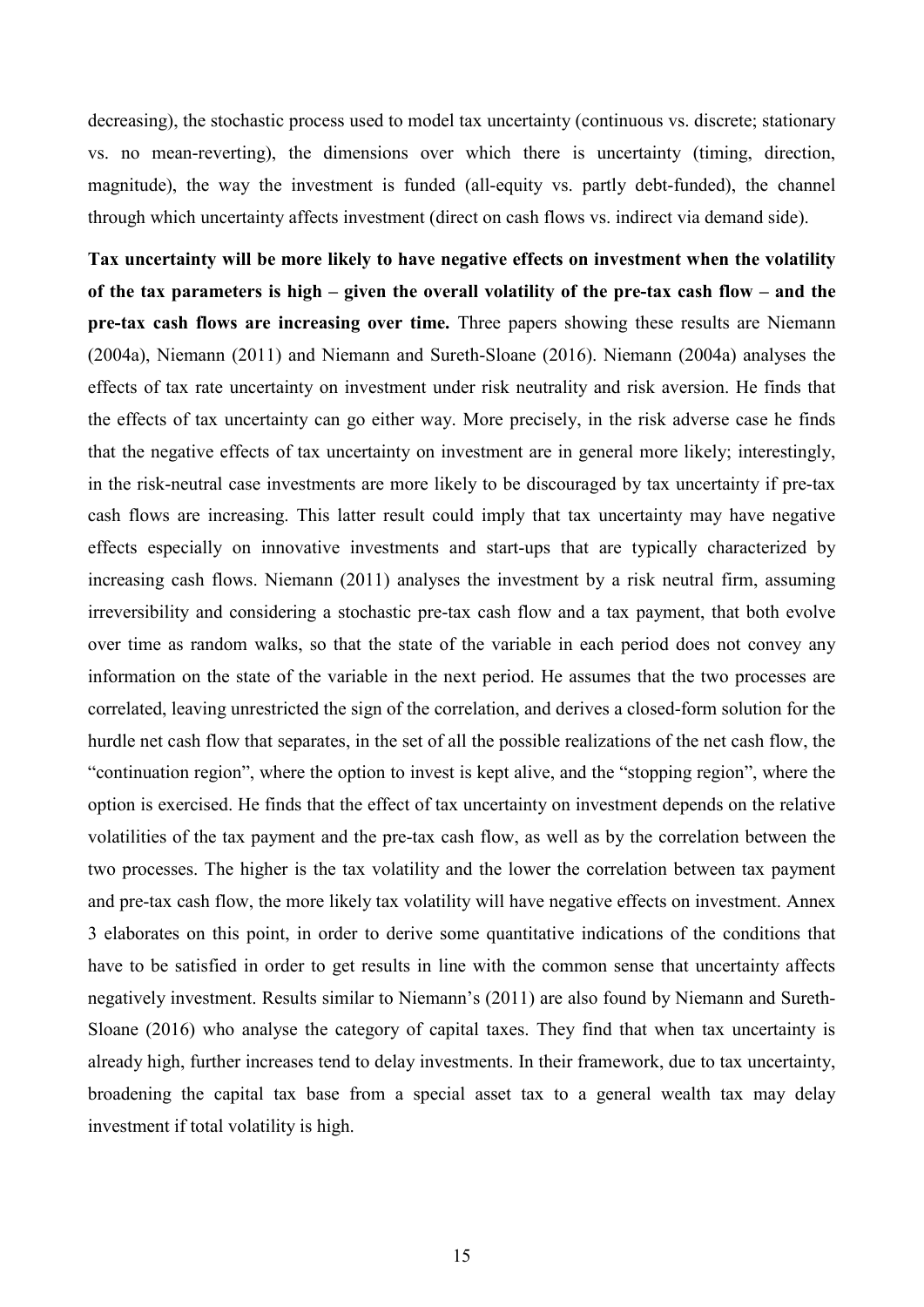**Negative effects of tax uncertainty are more likely when tax variables change over time in a more erratic way.** The changes in the tax environment can take many forms: there could be large, discrete changes – like with a tax reform – or small changes, like the ones deriving from tinkering yearly with the tax code and tax expenditures; the changes could be more or less frequent over time and therefore the states could be more or less persistent; the changes could be more or less predictable with respect to timing, magnitude and direction. All of these features may matter for the effects of tax uncertainty on investment. Overall, whenever tax variables are more erratic, the effects on investment tend to be negative. This point is made in an important contribution in the tax uncertainty literature by Hassett and Metcalf (1999). They consider the pattern of the investment tax credits (ITC) in the US in the post-war period and built an investment model with the output price following a Brownian motion<sup>15</sup>, and an investment tax credit (ITC) that evolves according to either a Brownian motion, or as a Poisson jump process. <sup>[16](#page-17-1)</sup> The Poisson process is built such that the ITC switches stochastically between two different values, say a good and a bad state. <sup>[17](#page-17-2)</sup> Differently from the Brownian motion, this Poisson process is bounded, since the values that it can take are limited, and mean-reverting, since the jumps occur in the opposite direction with respect to the prevailing state; the process is therefore stationary. When tax policy uncertainty is modelled as a Brownian motion, more uncertainty delays investments; so, a typical option-type "wait-and-see" effect stemming from greater uncertainty (Pindyck 1988). When, instead, tax uncertainty is modeled as a jump process, the result depends on the correlation between the jump process and the output price. For the case of no correlation between output price/profits and ITC, Hassett and Metcalf derive what is the most quoted result of their paper, namely that investment increases with larger variance of the Poisson distribution. Note that this is a completely opposite result with respect to Niemann (2011) where – with no correlation between pre-tax cash flow and tax payment – tax uncertainty has unambiguously negative effects on investments (see Annex 2). The difference in results between the two models used by Hassett and Metcalf can be better understood if one considers the situation of a

<span id="page-17-0"></span><sup>&</sup>lt;u>.</u> <sup>15</sup> The Brownian motion or Wiener process is basically a continuous-time random walk. It has three fundamental properties. First, the probability distribution of all the future values depends only on the current value of the process; this is the Markov property. Second, the increments of the process are independent; this means that the probability distribution of the change of the process over any time interval is independent on any other (non-overlapping) time interval. Third, the changes in the process are normally distributed (see, for instance, Dixit and Pindyck, 1994, pp.

<span id="page-17-1"></span><sup>59-92).</sup> <sup>16</sup> "A Poisson process is a process subject to jumps of fixed or random size, for which the arrival times follow a Poisson distribution" (Dixit and Pindyck, 1994, p. 85).<br>See Metcalf and Hasset (1995) for an earlier contribution. See also Agliardi (2001) and Chen and Funke (2008).

<span id="page-17-2"></span>Chen and Funke (2008) find negative investment effects of political uncertainty modelled with a Poisson jump process that – compared to Hassett and Metcalf (1999) - does not have any built-in reverting mechanism that - say after an upward jump it would increase the probability of a downward jump in the future (in time series terminology, it is not stationary).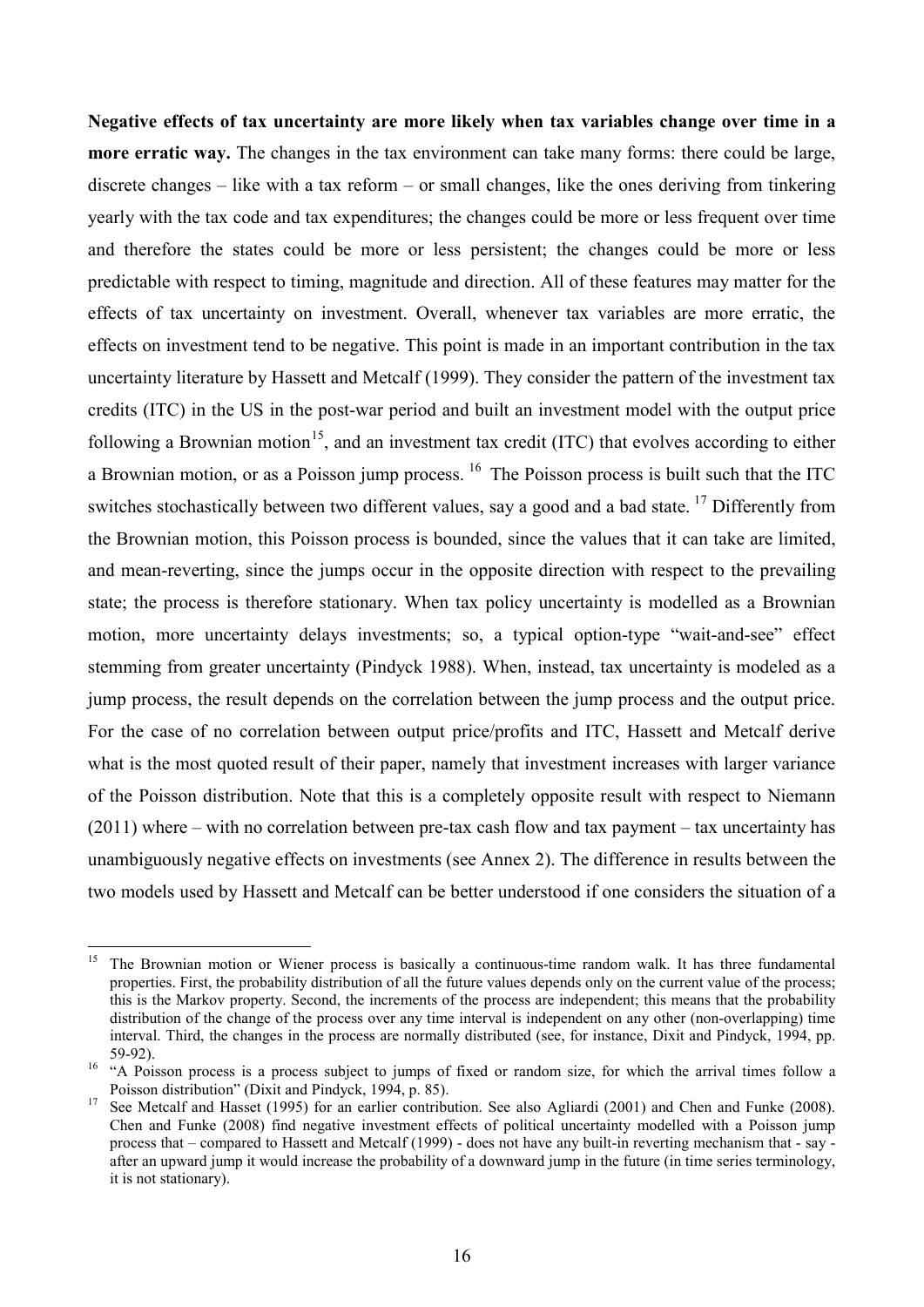firm in the "good" state. When uncertainty is modelled as a random walk, in the good state there is an equal probability that in the next period the cost of capital will be lower or larger; and - in any case - the change will be small. This implies that the cost of waiting for a better realization is small, and this may bring about a delay of the investment. With a Poisson process, unrelated to firm's profitability, in the good state the cost of waiting is very high since, given the mean-reversion property, there is a growing probability that soon the system will "revert" to the lower investment tax credit state; this high cost of waiting tends to reduce the average time to investment and increase the amount of capital purchased conditional on investing. Although the results in Hassett and Metcalf are very interesting since they show the counterintuitive effects that a stationary tax policy may have on investment choices, they do not appear very robust with respect to several modelling assumptions. For instance, Böhm and Funke (2000) use the same stochastic process as Hassett and Metcalf and show that - in the case of imperfect competition and decreasing returns to scale - tax uncertainty is basically irrelevant for investment<sup>18</sup>.

**Tax uncertainty with respect jointly to timing, direction and magnitude of the policy change is more likely to have negative effects on the investment with respect to tax uncertainty only on timing.** The stochastic process used in Hassett and Metcalf (1999) – necessary to derive the counterintuitive effects on tax uncertainty on investment – implies that firms expect a policy change but they do not know the timing; crucially, conditional on being in a given state, firms know with certainty the direction of the change, as well as the magnitude. In sum, Hassett and Metcalf consider the effects of larger uncertainty regarding only the *timing* of the policy change. Differently from Hasset and Metcalf (1999), Altug *et al*. (2009) model the ITC as a three-state (high/medium/low) Poisson process in order to investigate the impact of uncertainty not only in the timing of the change in the ITC, but also with respect to the *direction* and *magnitude*. It is noteworthy that even the Poisson process they use is stationary and that they consider imperfect competition. In this more general framework, they find that greater randomness of the ITC lowers investment and that the negative effects are larger, the less persistent are the ITC states.

-

<span id="page-18-0"></span><sup>&</sup>lt;sup>18</sup> Pawlina and Kort (2005) extend Hasset and Metcalf's model by considering a firm that has information about the probability distribution of the policy change, rather than just expecting the policy change without knowing the exact timing. More precisely, they consider a firm that is expecting – say – a reduction in the tax incentives when the economy is booming and the incentive is not needed. They find a result very common in the literature, namely that the optimal investment rule maximizing the value of the firm is not monotonic. More precisely, if the uncertainty is sufficiently low, then the investment threshold decreases with uncertainty. However, a rise in the uncertainty beyond a certain critical value reverses this relationship and leads to an increase of the investment threshold with negative effects on investment.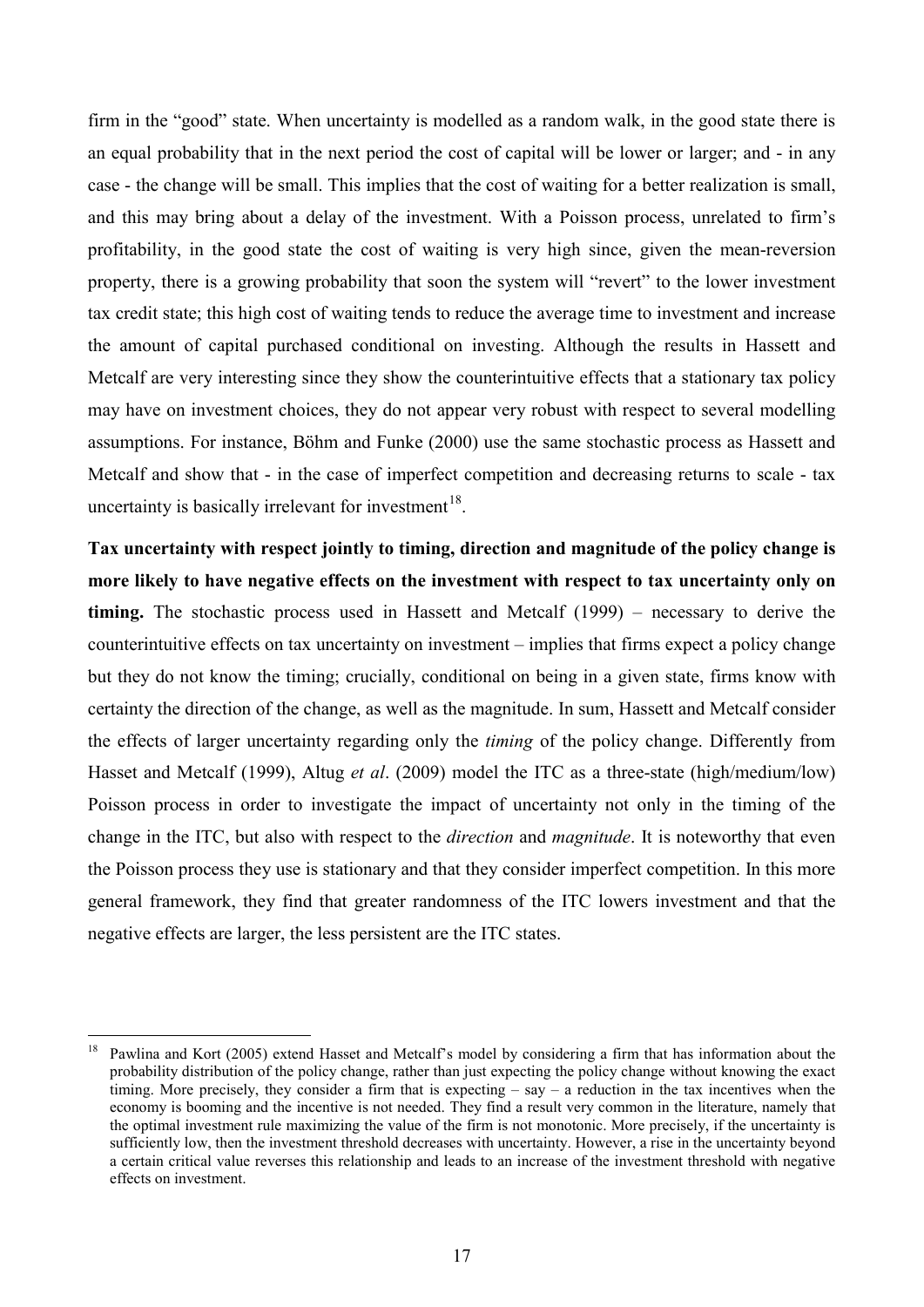**Uncertainty with respect to the timing and the details of far-reaching reforms may amplify the typical expectation (positive or negative) effects of the reform on investment**. [19](#page-19-0) Tax changes could differ regarding the expectation of their reversal during time. In some cases, the uncertainty is such that firms know with certainty that a tax change will be followed in the near future by another change, with a certain probability (for instance, as in Hassett and Metcalf, 1999). There are also tax changes - like a far-reaching reform - which are not expected to be reversed soon after their implementation. Alvarez et al. (1998) analyse the effects on investments of these far-reaching tax reforms, that are anticipated, understood in their direction, but that are uncertain with respect to timing and details of the reform. They argue that these reforms are very frequent in OECD countries. Their framework is therefore suitable for instance to analyse *rate-cut cum basebroadening* type reforms. In a dynamic investment model with adjustment costs, they find that an expected tax rate decrease (increase) tends to accelerate (decelerate) investments; this is the "expectation" effect. More interestingly, there is also an "uncertainty" effect due to the uncertainty with respect to timing of the change that will reinforce the first (positive or negative) effect. Consider for instance the case of the expectation of a tax rate decrease. The "uncertainty" effect is due to the more aggressive behaviour of the firms, uncertain on the timing of the tax change, that may find optimal to start investing before because of the convexity of the adjustment costs and because, with a given probability, the change may happen sooner. The same two effects are found for expected tax base changes. One consequence of their analysis is that – overall – in a *rate-cut cum base-broadening* reform, uncertainty regarding both the tax rate and the tax base has ambiguous effects on investment $^{20}$ .

**Tax uncertainty affecting indirectly profitability via the demand side may affect negatively investment by decreasing the average level of investment conditional on investing, even if it is not found to systematically delay investment**. Applying a dynamic model of irreversible investment, Böckem (2001) considers the case of a tax threat consisting in a possible increase of the

<span id="page-19-0"></span><sup>19</sup> <sup>19</sup> Auerbach and Hines (1988) analyse the same problems as Hassett and Metcalf (1999). They explore the short-run effects on investment of anticipated tax changes, based on the impressive record of changes of the US tax law since the post-war period and they estimate effective tax rates allowing for varying degrees of foresight on the part of the agents. More precisely, they assume either that the agents are so myopic to believe that the current tax system will continue forever or, on the contrary, that they are perfectly aware of future tax developments, the perfect foresight assumption. They find that models based on the assumption of myopic behaviour perform poorly in explaining the pattern of the US post-war corporate investment; instead, this pattern can be broadly understood as the outcome of a process where the agents anticipate the future tax changes. In order to derive their results, they assume that in each period there is a probability that the tax system will change and they solve the model by making linear approximations around the steady state. This means that they only focus on the anticipatory effects of tax reforms, since the information about the variance of tax policies is lost with linear approximations and this does not allow to

<span id="page-19-1"></span>analyse the effects of tax uncertainty. See also Auerbach (1986) and Auerbach and Hines (1987). <sup>20</sup> The comparisons made in the Alvarez *et al*. (1998) may mix uncertainty effects and effects due to variations of expected revenues across different scenarios (IMF-OECD, 2016, p.25).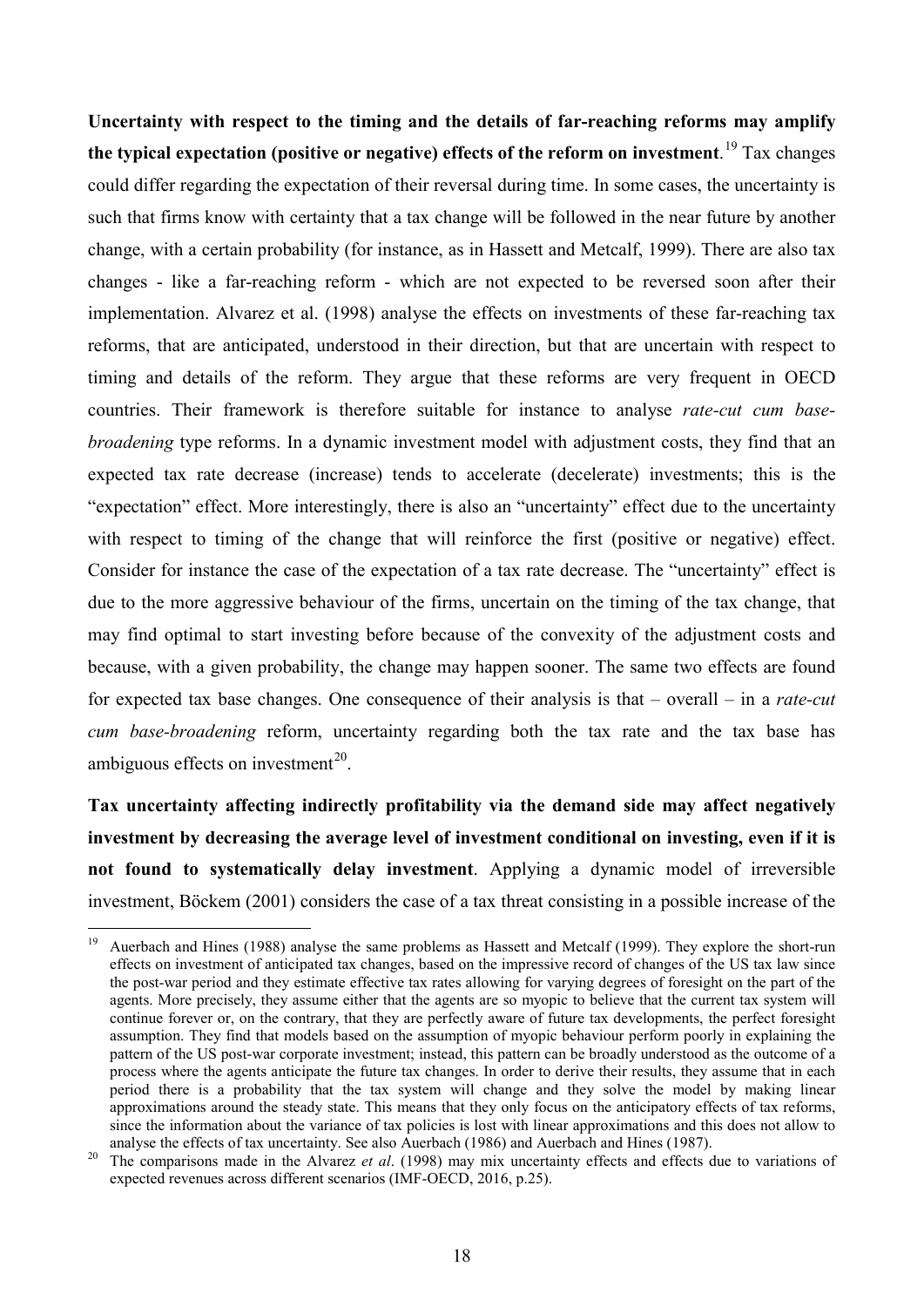rate of an indirect tax, like the VAT. To model this tax threat she uses a Poisson process that shifts the demand function downward with a certain probability. Interestingly, by numerical simulation she finds that average investment is *typically* a decreasing function of the probability of the tax change; thus, also in this case uncertainty affects negatively investment, but not for timing reasons.

**When tax uncertainty has negative effects on investment, these effects turn out to be mitigated in a more realistic framework of (partially) debt-financed investment.** Fedele *et al*. (2011) depart from previous studies that relay on the rather unrealistic assumption of equity-financed investment decisions. Tax uncertainty is modelled through a stochastic tax rate that follows a Poisson process without mean reversion, uncorrelated with the other stochastic process of the model (that is the EBIT - Earning before interest and taxes). Consistently with existing studies based on analogous modelling approach, $^{21}$  $^{21}$  $^{21}$  they show that tax uncertainty has negative effects on investment. More interestingly, they find that debt, not only encourages investment, since firms want to enjoy as soon as possible the benefit of tax deductibility, but can also mitigate the negative effects of tax uncertainty on investment. The latter result is driven by the larger flexibility of the firm's financial structure with respect to the all-equity scenario.<sup>[22](#page-20-1)</sup>

**The effects of tax uncertainty on investment are indirectly analysed in the optimal taxation literature that provides interesting neutrality results regarding some taxation structures, such as the cash flow tax and the ACE.** An early contribution is Devereux and Bond (1995) who focus on existing tax schemes and show that neutrality of the cash-flow tax and the ACE-type system (namely a system that allows to deduct an imputation rate from the firm's return) still holds under income uncertainty and bankruptcy risk, provided that the treatment of taxable profit and losses is symmetric and the statutory tax rate is both known and constant. However, their analysis is based on the implicit assumption of full investment reversibility<sup>23</sup>, and it does not take explicitly into account tax uncertainty. A strand of the real option-type literature on tax uncertainty deal with these neutrality conditions under more general assumptions. Niemann (1999, 2004) defines first and second-order tax neutrality in presence of tax uncertainty: first-order tax neutrality is defined as the complete ineffectiveness of taxes on investment decisions; second-order tax neutrality as the ineffectiveness of the stochastic nature of taxation, while an effect of deterministic tax parameters

<span id="page-20-1"></span><span id="page-20-0"></span> $21$ 

See Chen and Funke (2008).<br>However, they rely on some other simplifying assumptions, like the symmetric treatment of profits and losses and the absence of the agency costs.<br><sup>23</sup> Several papers have studied the effects of irreversibility on some existing schemes without considering policy

<span id="page-20-2"></span>uncertainty. Alvarez and Kannianen (1997) show that under irreversibility the Johansson-Samuelson theorem fails to hold, as well as the cash-flow tax turns out to be distortive. McKenzie (1994) and Faig and Shum (1999) also argue that the higher the degree of irreversibility, the more distortive is a corporate tax system.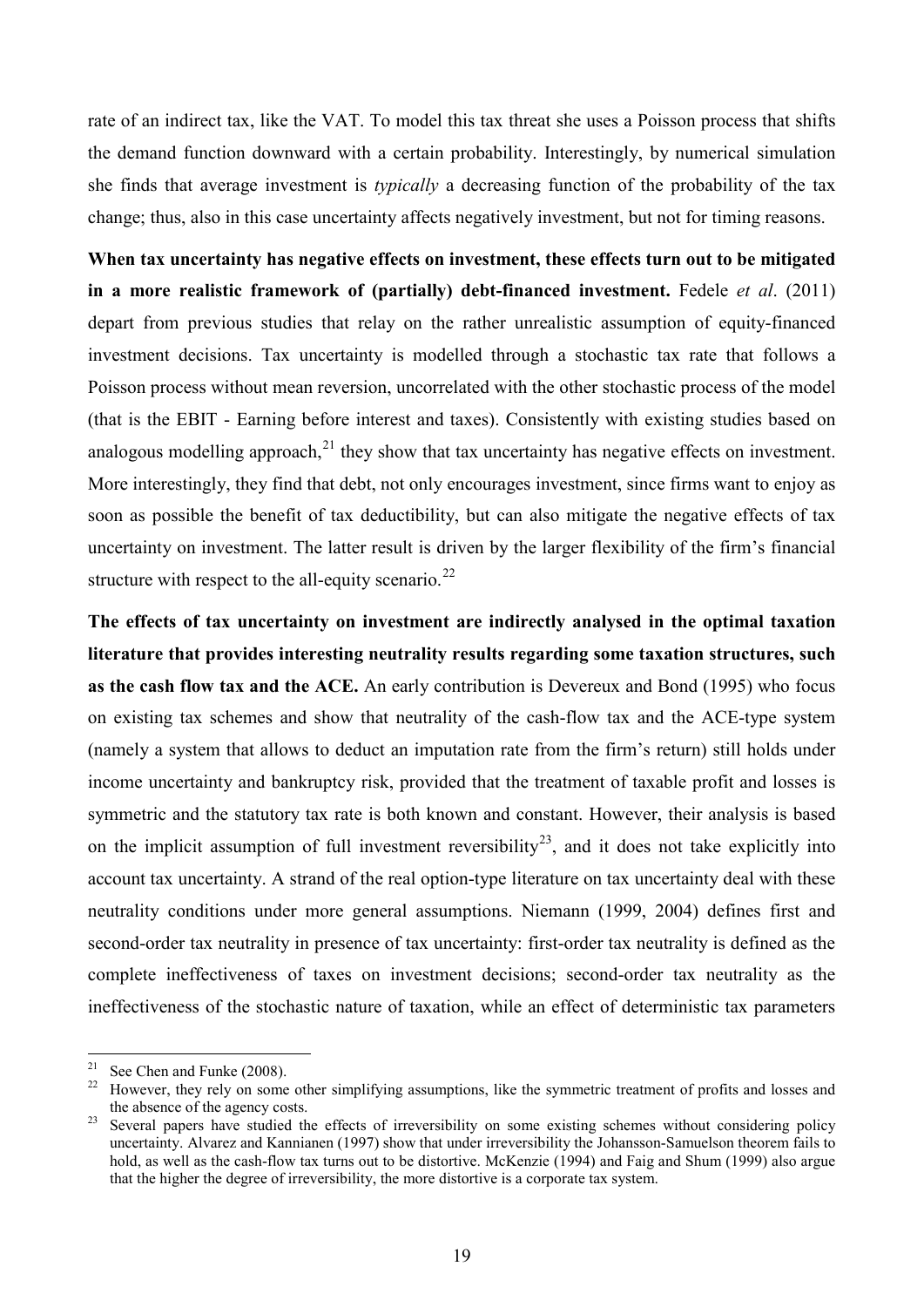might remain. He derives conditions for first-order tax neutrality and shows that two well-known neutral tax systems – the Johansson-Samuelson tax and the cash flow tax - may be neutral also under tax rate uncertainty (see also Sureth 2002). Panteghini (2001a) develops an investment model under irreversibility, assuming a Poisson process for the tax rate, as well as an asymmetric treatment of profits and losses and she hows that neutrality holds for an ACE-type tax system even under tax policy uncertainty  $24$ . The economic intuition is that when the imputation rate is high enough, the firm investing now enjoys a tax holiday and only future taxation does matter. Like a firm investing later, the firm investing now will only pay taxes in the future; therefore, the choice between investing now or in the future is not affected by uncertainty.

**To sum up, the theoretical literature shows that the effects of tax uncertainty depend on many factors, but under more realistic assumptions it is more likely to have negative economic effects.** In particular, as regards the investment response to increased tax uncertainty, negative effects are more likely if one considers the more realistic scenario of investment irreversibility, more complete theoretical frameworks - including monetary policy, market power and price stickiness - and cases very relevant for growth, like investments in innovation and start-ups.

### *3.3 Empirical evidence*

-

**The empirical evidence on the economic effects of tax (policy) uncertainty is still limited. Overall, in line with common sense, this literature suggests a negative relationship between**  uncertainty in tax matters and economic outcomes.<sup>[25](#page-21-1)</sup> Given the ambiguities in the theoretical literature, whether tax uncertainty matters and in which direction are ultimately empirical questions. Unfortunately, tax uncertainty is hard to measure since it cannot be directly observed. Recent empirical works have benefited from the increased availability of online news database, proxies for uncertainty based on panels of firm-level outcomes, as well as surveys. Other empirical works have tried to shed light on the relationship between tax uncertainty and tax avoidance and on the effects of tax arrangements that improve the business environment reducing the uncertainty for corporations, such as tax treaties, tax rulings and Mutual Agreement Procedures (MAPs).

**As regards the macro dimension of tax uncertainty, a promising stream of empirical literature exploits the frequency of newspaper articles on policy uncertainty and the uncertainty on the tax measures set to expire in the near future.** Baker et al. (2016) have developed an index of economic policy uncertainty (henceforth EPU index) based on a weighted

<span id="page-21-1"></span><span id="page-21-0"></span><sup>&</sup>lt;sup>24</sup> This outcome is consistent with previous analysis based on the neoclassical approach (Panteghini 2001b).<br><sup>25</sup> This is also consistent with the literature on the effect of uncertainty on the sensitivity of investment

shocks (see among others Bloom, Bond and Van Reenen, 2007).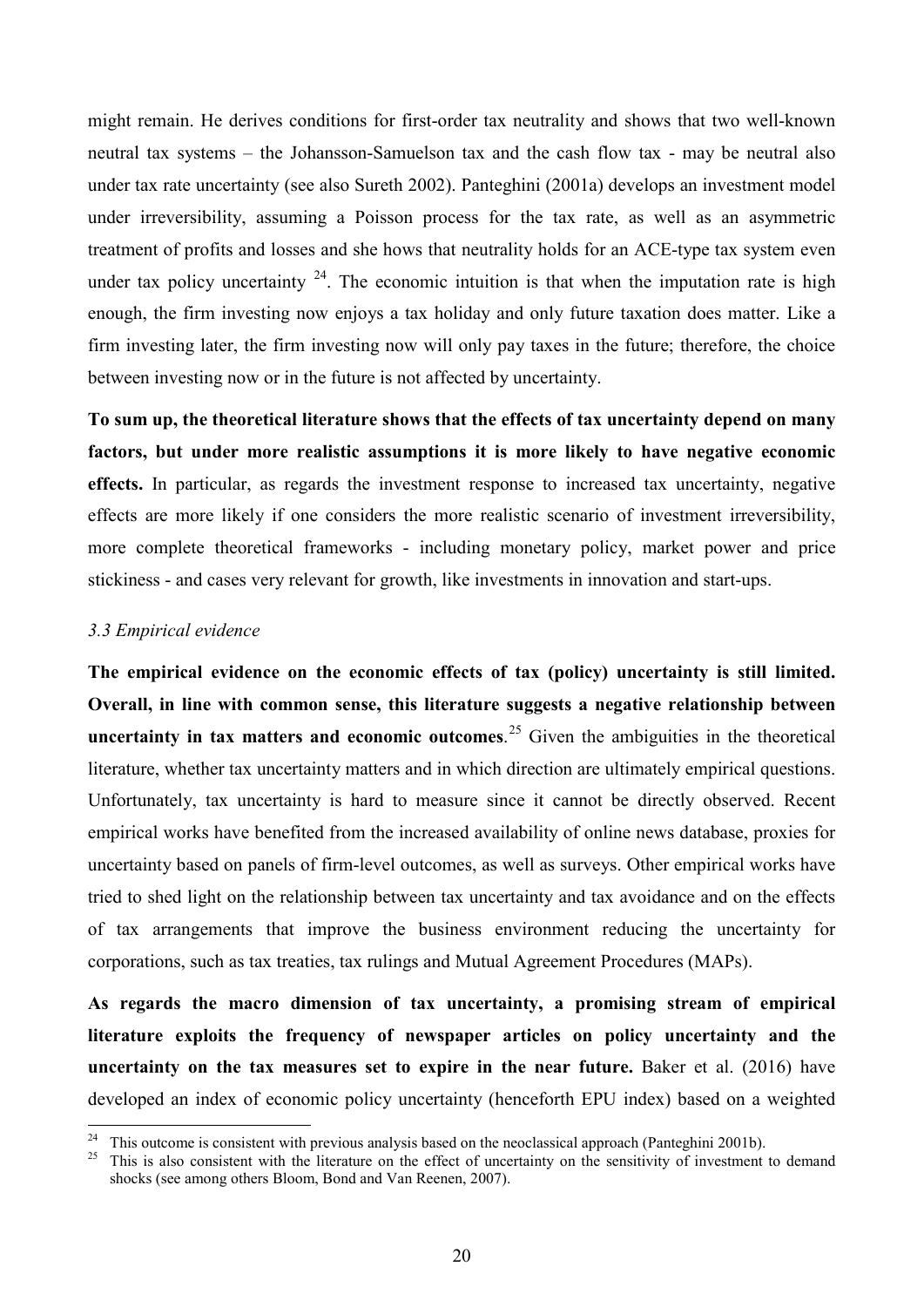average of three different components. The first component is derived from a count of newspaper articles containing key terms related to policy uncertainty. The second component try to capture more explicitly tax uncertainty about future changes in the tax code by using the dollar value of tax provisions set to expire in the near future. The third component uses the dispersion in economic forecasts of the CPI and government spending to proxy the uncertainty about fiscal and monetary policy. The authors show that policy-induced uncertainty increases substantially during recessions and they provide firm-level evidence for US firms, as well as US and cross-country (for 12 countries) time series evidence, that policy uncertainty affects significantly and negatively employment, investment and output. For instance, a shock to the EPU index with a magnitude equal to the actual increase of the EPU index from 2005-06 to 2011-12 determines declines that reach 6% for investment, 1.2% for industrial production and 0.35% for employment, before coming back to the starting values after more than one year. Building on Baker *et al*. (2015)'s uncertainty measure (EPU index), more recent studies find broadly similar results. Using quarterly data for US public corporations from 1987 to 2013, Gulen and Ion (2016) find a negative response of corporate investment to the aggregate level of uncertainty associated with future policy and regulatory outcomes. In their preferred specification, a doubling in the level of the EPU index decrease investment rates by approximately 8.7% relative to average investment rate in the sample. They argue that this effect is quite sizeable based on the fact that during the financial crisis the EPU index nearly tripled. While the news-based component of the EPU index is found to have the highest effects, the tax uncertainty component is also found to have statistically significant effects, counting for about 1/3 of the overall effect. Significantly, they also show that the relation between policy uncertainty and capital investment is much stronger for firms with a higher degree of investment irreversibility. Therefore, their results lend empirical support to the notion that policy uncertainty can depress corporate investment by inducing precautionary delays due to investment irreversibility, in line with the theoretical predictions discussed in section  $4.1^{26}$ .

**With regard to the micro dimension of tax uncertainty, some firm-level studies use volatility in effective tax rates as a proxy for tax uncertainty in future tax payments.** Edmiston (2004) uses the deviation of the effective tax rate (ETR) on capital income from firms' expectations as a

-

<span id="page-22-0"></span> $26$  Kang et al. (2014) also rely on the EPU index to analyse the effects of policy uncertainty, using yearly data on US public corporations from 1985 to 2010. As Gulen and Ion (2016), they provide empirical support to the real option theory of investment. In addition, their findings suggest that policy uncertainty does not influence investment decisions by very large firms and, consistently with the macroeconomic literature described in section 4.1, that the depressing effect of policy uncertainty on investment is higher during recessions. Differently from Gulen and Ion (2016), they do not however find statistically significant effects of the tax uncertainty index on investment. Wang, Chen and Huang (2014) build an EPU index for China and they also find that economic policy uncertainty negatively affects investment.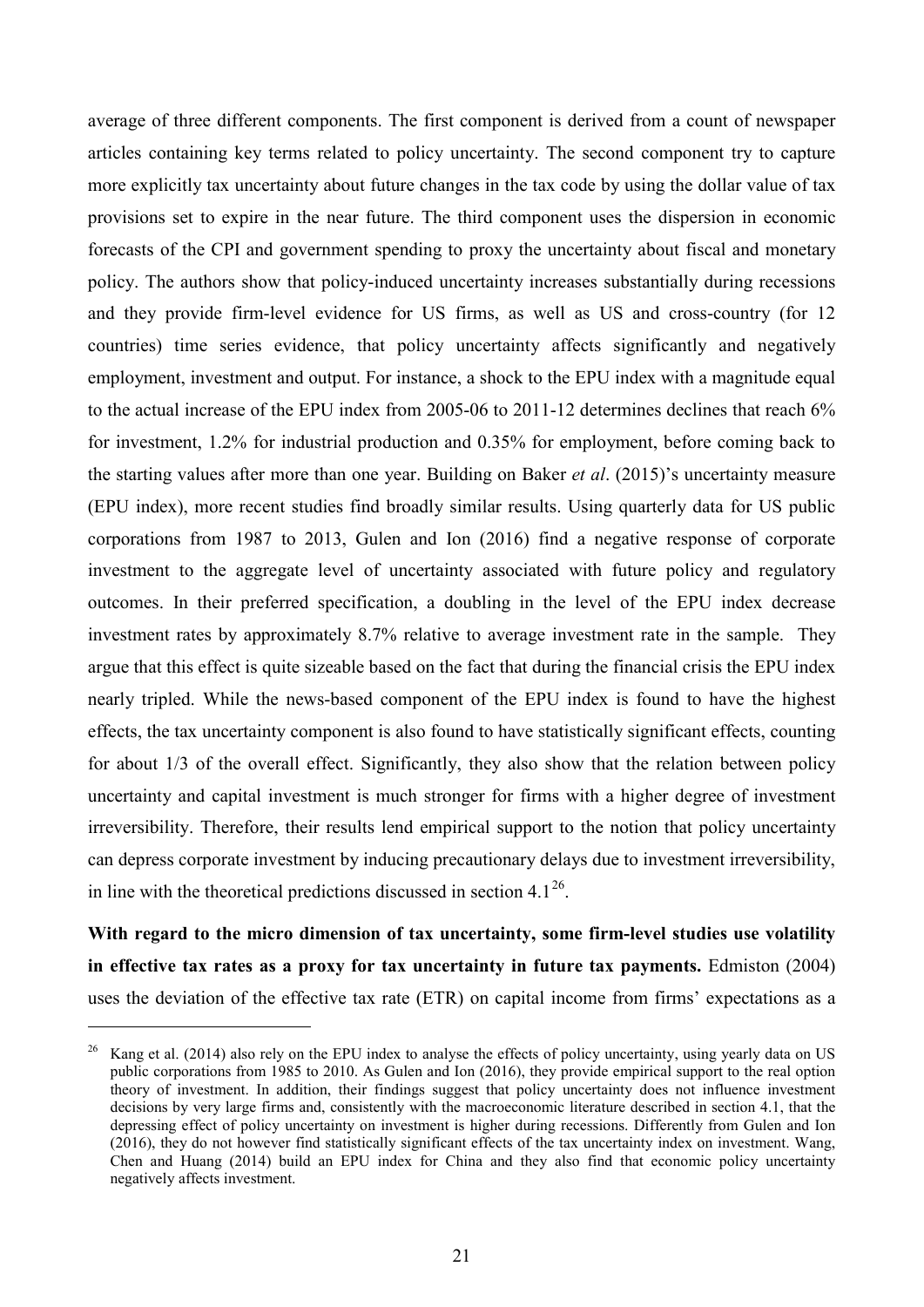proxy for uncertainty in tax rates.<sup>[27](#page-23-0)</sup> She finds a significant negative impact of volatility in tax rates on investment in a panel of 15 European countries, the US, and Japan, observed for 28 years. Guenther et al. (2013) use the standard deviation of the firm's annual cash ETR to measure taxrelated uncertainties in the assessment of the firm's future after-tax cash flows in order to investigate the relation between tax risk and firm risk, as perceived by market participants. Volatile effective tax rates reflect uncertainty in the application of the tax law to company facts, changing tax laws and also the likelihood of audit by tax authorities. Using a US panel of companies, they find that greater tax risk is consistently associated with increased firm risk measured by stock price volatility. Similar evidence is provided by Hutchens and Rego  $(2015)$  for cash ETR volatility<sup>28</sup>. Even though the relationship between tax risk and cost of capital is not clear, there exists the possibility that higher stock price volatility may ultimately affect negatively the cost of capital and therefore investment<sup>[29](#page-23-2)</sup>.

**Micro-based uncertainty in tax law is also modelled based on factors such as multiple rates, presence of ambiguous language, and changes in tax parameters in opposing directions.**  Edmiston *et al.* (2003) use a several measures to assess the complexity and uncertainty of taxes in the countries of former Soviet Union and Eastern and Central Europe in order to investigate the deterring effect of these elements on inward FDI. In particular, they consider the number of different tax rates, the number of lines used to define the tax base in the tax provisions, the presence of indefinite phrases in the tax law, the number of changes in tax parameters and the number of inconsistent changes of tax parameters. In order to build these variables, the authors have relied on a the information from a special tablature of tax laws published by the IBFD from 1993 to 1998. In line with the expectations, they find that tax complexity and tax uncertainty had a statistically significant effect on inward FDI for the analysed transition economies.

**Recent surveys allow identifying which sources of tax uncertainty are relatively more important for economic choices**. One survey conducted by Michael Devereux of the Oxford University Centre for Business Taxation for the European Tax Policy Forum in early 2016 – aimed at senior figures in tax departments of large multinational companies – has suggested that uncertainty about the effective tax rate on profit is considered the third most important factor for investment and location decisions, right after political uncertainty and macroeconomic conditions

<u>.</u>

<span id="page-23-0"></span> $27$  The computation is based assuming adaptive expectations, based on experimental evidence on tax credit provided by

<span id="page-23-1"></span>Swenson (1997).<br><sup>28</sup> Hutchens and Rego (2015) also find a positive relation between book-tax differences (considered as another proxy of tax risk) and firm risk.

<span id="page-23-2"></span><sup>&</sup>lt;sup>29</sup> Note that the shocks to the Economic Policy Uncertainty (EPU) index in Baker et al. (2016), not only negatively affects investment and employment, but it also raises stock price volatility.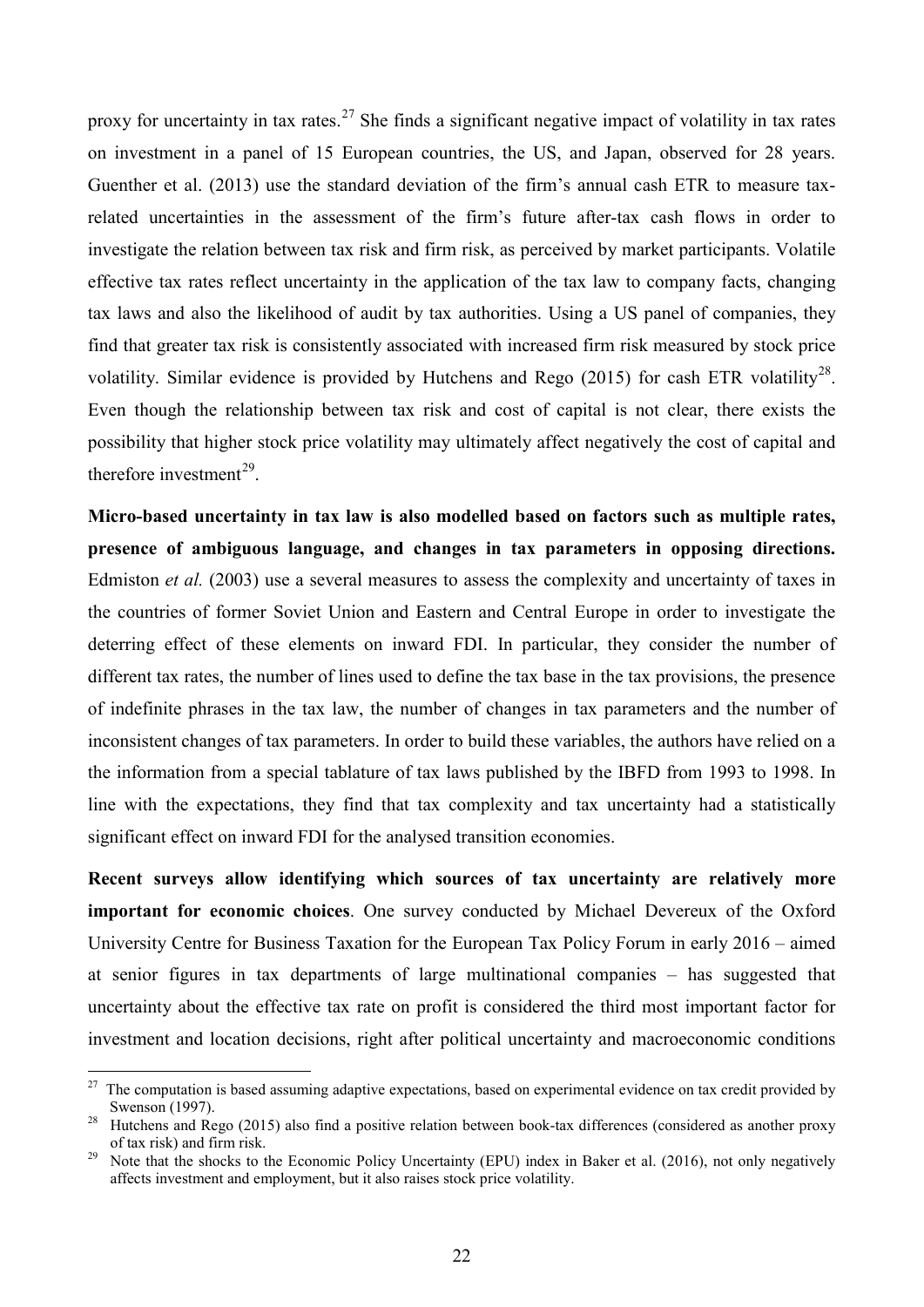(Devereux, 2016). Also, the most important sources of tax uncertainty are complexity in the tax code, followed by unpredictable or inconsistent treatment by the tax authority. Frequent changes in the tax system are the third most important factor in this ranking. Two other surveys on tax uncertainty have been conducted by the OECD in late 2016 and early 2017 among businesses and tax administrations (IMF-OECD, 2017). According to businesses, uncertainty in corporate taxation and VAT is considered relevant for investment and location decisions. Issues related to tax administration rank among the major drivers of uncertainty; in particular, "considerable bureaucracy to comply with the tax legislation, including documentation requirements" and "unpredictable or inconsistent treatment by the tax authority" are considered as the two most important sources of tax uncertainty. In order to enhance tax certainty, according to businesses the most effective tools are reducing the frequency of tax changes, reducing bureaucracy, providing detailed guidance in tax regulations and announcing important changes in advance. As regards tax administrations, the most important sources of tax uncertainty are related to tax policy design and legislation, dispute resolution, as well as taxpayer behavior in particular related to aggressive tax planning; the views by tax administrations on the most effective tools to improve tax certainty closely match those indicated by businesses.

**A part of the literature investigates the relation between tax uncertainty and corporate tax avoidance.** In a preliminary paper, Blouin *et al*. (2012) examine how tax uncertainty arising from intentional tax avoidance may affect firm's investment decisions. The authors argue that companies may try to use complicated structures in order to mask profit shifting activities and that ultimately this may result in an increased tax uncertainty. They measure tax uncertainty with accounting firm-level information on uncertainty on income taxes<sup>[30](#page-24-0)</sup>. Based on a dataset of US companies, over the period 2007-2011, they find that tax savings from aggressive tax planning increase investment in R&D and fixed assets, but at a decreasing rate, a result consistent with tax uncertainty from aggressive tax planning having dampening effects on investment. Taylor and Richardson (2014) also analyse the association between the reporting of uncertain tax positions and tax avoidance for Australian firms over 2006-2010. They also find that the disclosure of uncertainty regarding the tax positions is positively correlated with tax avoidance.

-

<span id="page-24-0"></span>Some tax items in the tax return may rely on ambiguous or unclear tax provisions and therefore they can be deemed to be uncertain. If the company believes likely that the tax authorities would prevail in case of a tax audit, the tax savings deemed uncertain cannot be included in book income ("unrecognized tax benefits"). The summary information about these uncertain items has to be disclosed in the footnotes of the financial statement.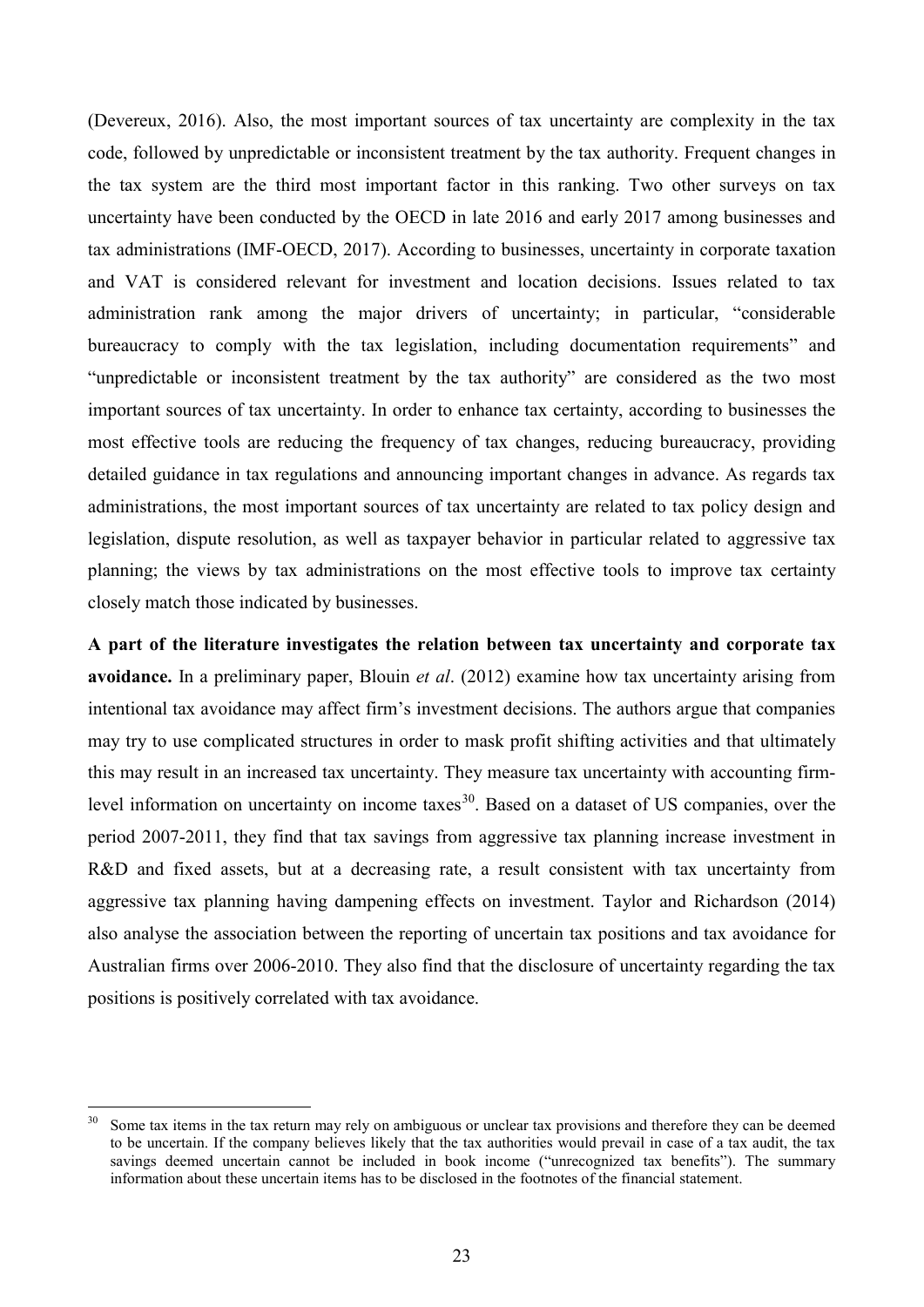**Empirical analyses focusing on the effects of tax arrangements, such as bilateral tax treaties, provide (indirect) evidence on the effects of tax uncertainty on investment. [31](#page-25-0)** Blonigen et al. (2014) examine the effects of bilateral tax treaties (BTTs) on FDI activities by US based multinationals from 1987 to 2007. They show that the availability of a Mutual Agreement Procedure (MAP) - a cooperative procedure for tax authorities to coordinate on a common tax treatment of a cross-border investment, avoiding double taxation - raises the incentives of multinational firms to engage in foreign affiliate activities in the cases they are more likely to experience double taxation due to differing tax practices between countries, as for instance for investments in industries where firms typically use differentiated inputs with their foreign affiliates. They find such effects of BTTs on FDI, not only at the intensive margin (greater sales for existing affiliates), but also at the extensive margin (more FDI). Although the focus of the paper is on avoiding double taxation, clearly a part of the positive effects of BTTs and MAPs is likely due to the dramatic reduction of tax uncertainty that such arrangements allow, as shown in related theoretical literature<sup>[32](#page-25-1)</sup>.

### 4. Policy responses to improve tax certainty

**Tax certainty can be improved with initiatives both at the domestic and the international level**. At the domestic level, the key aspects to consider are the simplification of tax rules and tax compliance and the features of process generating the tax law. At the international level, the key strategy to deal with tax uncertainty is better cooperation and more coordination between countries.

### *4.1 Domestic level*

**Designing a simpler tax system - both in terms of tax rules to determine the due amount and in terms of compliance requirements for taxpayers - may generate substantial advantages in terms of tax certainty.** This may be especially the case for smaller businesses that have fewer resources to cope with uncertainty and therefore that are likely to be more hampered by a complex and uncertain tax system. Simplified compliance rules and specific simplified tax regimes are options to improve tax uncertainty for these types of companies. The challenge is to ensure that

<span id="page-25-0"></span> $31$ In many countries tax authorities are required by law to issue ATRs (see section 5 for more details). If the ruling turns out to induce a higher tax burden and be disadvantageous for the investor, she will be able to refrain from the planned investment.<br><sup>32</sup> Diller et al. (2016) provide theoretical underpinning for the empirical evidence on the impact of Advanced Tax

<span id="page-25-1"></span>Rulings (ATR) and similar tax arrangements on investment decisions. They show under what conditions investors have an incentive to request ATRs according to the investment's characteristics and derive the optimal fee that the tax authorities should charge for ATRs. They argue that ATR fees could be used as a measure of tax uncertainty in empirical analysis.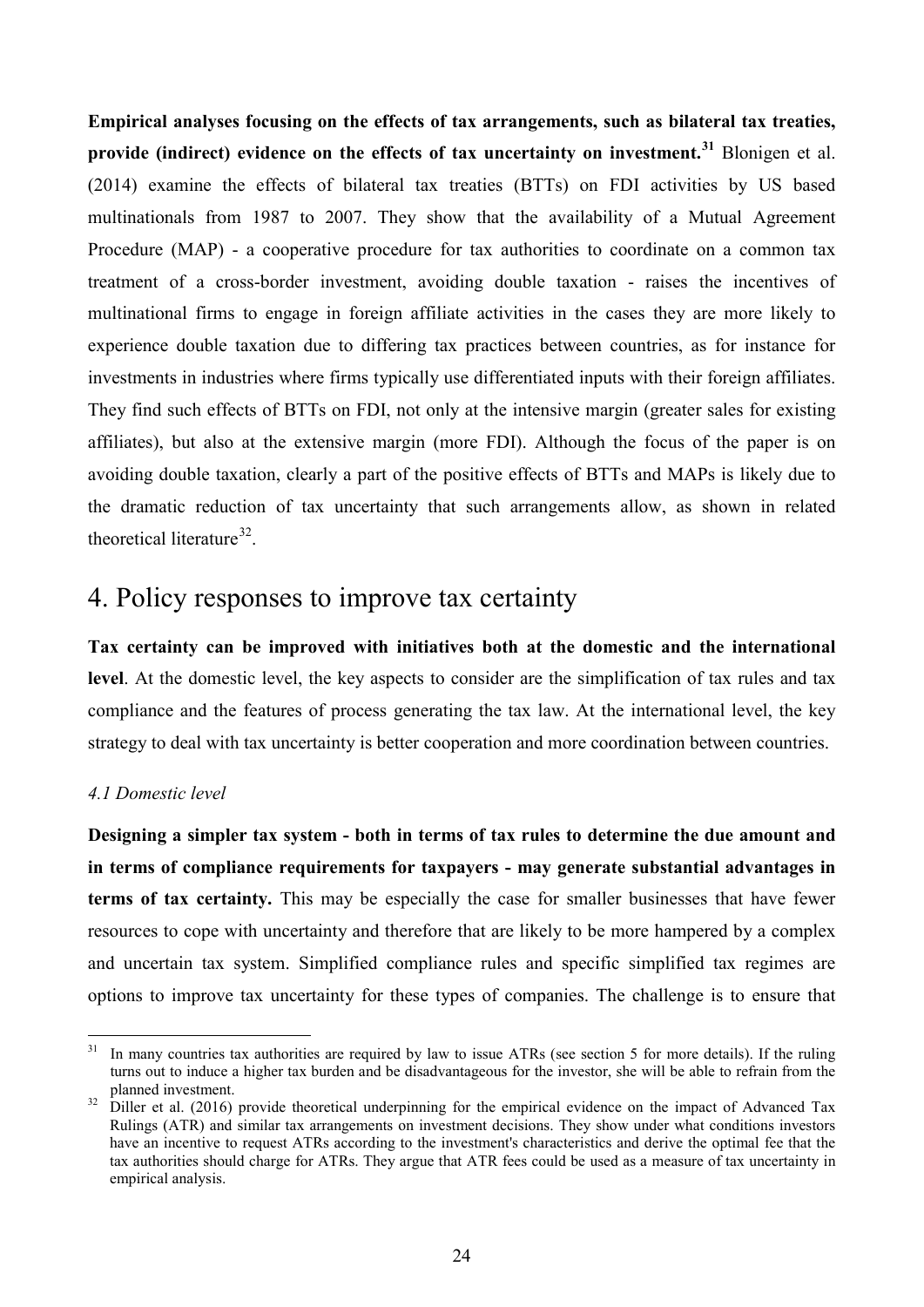these rules and regimes do not cause other distortions, such as disincentives for firms to grow in order to avoid entering the regular tax regime.

**The institutional process steering the development of tax policy needs to be transparent and predictable, with positive side effects on tax certainty.** The tax law process can be considered composed of several phases: strategic/tactical phases, where the links between tax policy/reform, the overall economic policy and the general economic context are making explicit; the operational phases, with the detailed policy design and a clear communication of the content and timing of the changes; the legislative phase, where proposals are translated into legislation; and finally the implementation and review phases<sup>[33](#page-26-0)</sup>. Having a transparent and predictable tax law process – recognizing the different phases - may improve tax certainty along several channels, for instance by having safeguards in order to guarantee a good drafting of tax law, and by engaging key participants of the private sector in the consultation process pre- and post-reform/change<sup>[34](#page-26-1)</sup>. A more structured approach of tax policy may also limit too frequent changes of the tax law, countering the bias of the political process to tinker with the tax expenditures. In this regard, for instance, a yearly review of the tax expenditures could have positive side-effects on tax certainty by enforcing a more effective parliamentary control of tax expenditures that could make more difficult not only to introduce new tax expenditures, but also to tinker with the existing ones  $35$ .

**In terms of tax compliance, improving the relationship between taxpayers and tax authority may more generally promote tax certainty, as with the co-operative compliance framework.**  Following the publication in 2008 of the Study into the Role of Tax Intermediaries by the Forum on Tax Administration (FTA), a number of EU Member States have introduced co-operative compliance regimes or are in the implementation process<sup>36</sup>. A co-operative compliance regime can be described as a voluntary relationship between a tax administration and business taxpayers based upon mutual increased transparency, cooperation and collaboration. A co-operative compliance regime is intended to change the nature of the dialogue between revenue administrations and taxpayers. Taxpayers pro-actively notify the administration of any issues with a possible or significant tax risk and disclose all facts and circumstances to speed up the audit process and

-

<span id="page-26-2"></span><span id="page-26-1"></span>

<span id="page-26-0"></span><sup>&</sup>lt;sup>33</sup> See Little et al. (2013).<br><sup>34</sup> See the discussion in IMF-OECD (2016: 13-17).<br><sup>35</sup> An example of this structured approach in tax policy and tax reform can be found in New Zealand with the "Generic Tax Policy Process" (see <u>http://taxpolicy.ird.govt.nz/how-we-develop-tax-policy</u>).<br>The measures are in line with the OECD studies and recommendation on tax compliance. See OECD (2008), *Study* 

<span id="page-26-3"></span>*into the Role of Tax Intermediaries*; OECD (2013a), *Co-operative Compliance: A Framework - From Enhanced Relationship to Co-operative Compliance;* OECD (2016a), *Co-operative Tax Compliance: Building Better Tax Control Frameworks*.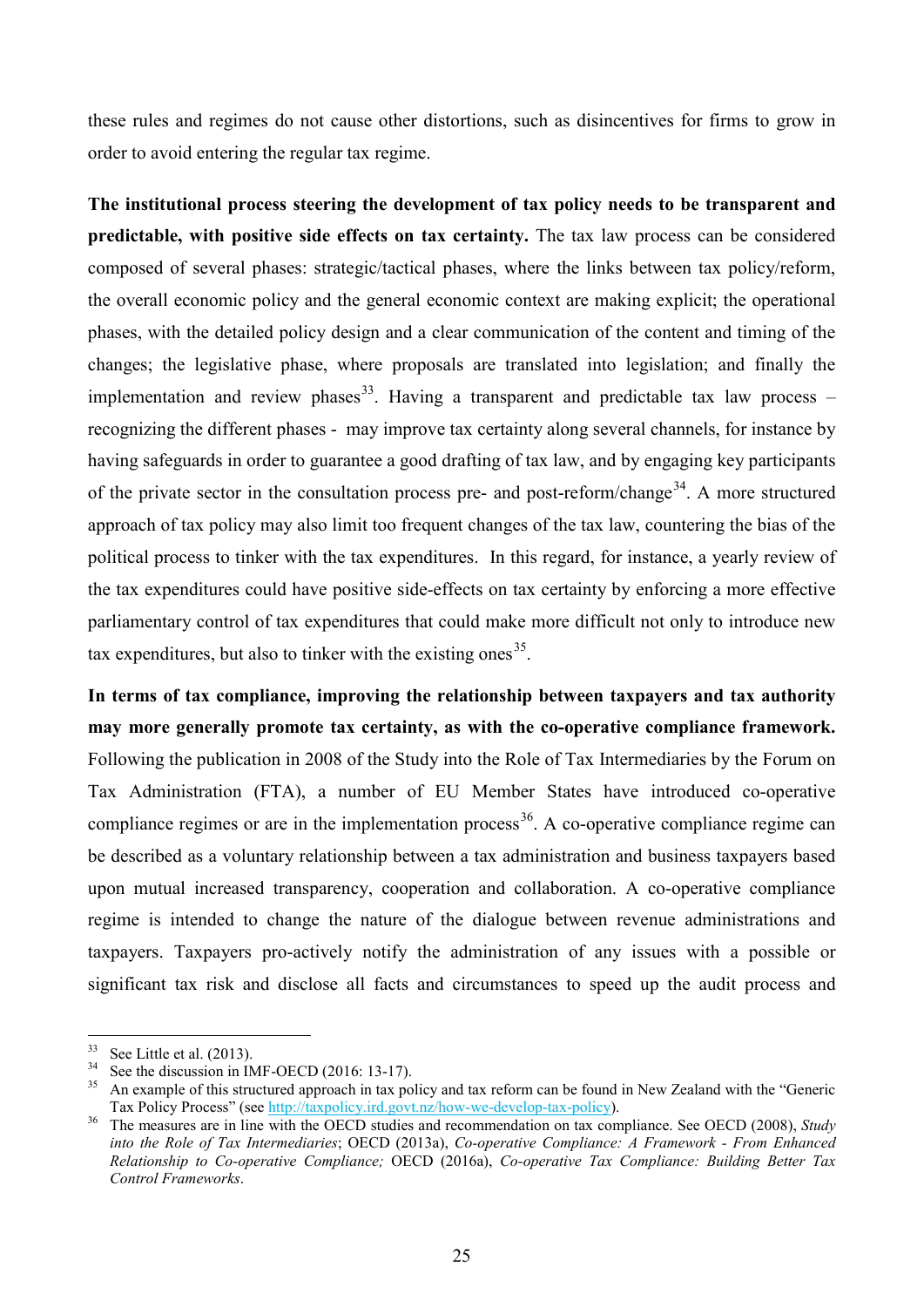resolve uncertain positions quicker. Tax payers' participation is voluntary. The only necessary condition is that of having in place a system to identify, monitor, measure and manage the tax risk (a so called Tax Control Framework). There are several advantages for the taxpayers associated to the participation to the co-operative compliance regime, such as a shortened ruling procedure, reduced need for large reserves for tax risks in the financial statement, reduce compliance cost by reducing the need for revenue bodies to conduct frequent audits, reduced administrative fines if the taxpayer did not follow the solution as agreed with the tax administration. The tax administration gains from increased compliance and reduced auditing costs. As regards tax uncertainty, since the idea behind the co-operative compliance regime is moving from an *ex-post* to an *ex-ante* assessment, this regime is expected to eliminate *de facto* the uncertainty regarding the tax treatment of specific transactions before the submission of the tax form.

**A well-designed compliance system also needs clear rules for tax rulings – consistent with fair tax competition between countries – and it may improve tax certainty by clarifying** *ex-ante* **the tax treatment of a specific transaction.** In many countries taxpayers can submit a request to tax authorities to grant a tax ruling concerning the application of existing national tax provisions to a particular transaction<sup>37</sup>. In some cases, these rulings allow reaching an advanced agreement with the Revenue Body regarding the taxation of income derived from specific transactions. Since the rulings allow clarifying in advance the tax treatment for a specific investment, they are very useful to deal with tax uncertainty and they improve substantially the tax environment for businesses, when they are effective for instance in terms of timing of the response by the Revenue Body. However, tax rulings have an important international dimension that has to be considered in their assessment. Indeed, in cross-border cases tax rulings end up affecting the allocation of a group's taxable profits between its subsidiaries located in different countries. For instance, a particular type of tax ruling - known as Advance Pricing Arrangement (APA) - is used to confirm a company's transfer pricing arrangements i.e. the prices for goods or services provided by one subsidiary of a corporate group to another subsidiary of the same group. Given this international dimension, tax rulings may be used as a tool of harmful tax competition if they give preferential treatment to certain companies or (intentionally or not) facilitate aggressive tax planning. For example, tax rulings offering tax advantages in one country can encourage companies to artificially shift profits there, leading to serious revenue losses for other countries. Also, tax rulings may create loopholes between tax systems of different jurisdictions (e.g. where two countries independently grant a tax

<span id="page-27-0"></span><sup>-</sup><sup>37</sup> According to the OECD's Comparative Information Series (OECD, 2015, p. 289) which provides an overview of the tax administrations in OECD and selected non-OECD countries ATRs are popular and widely available instrument across the globe.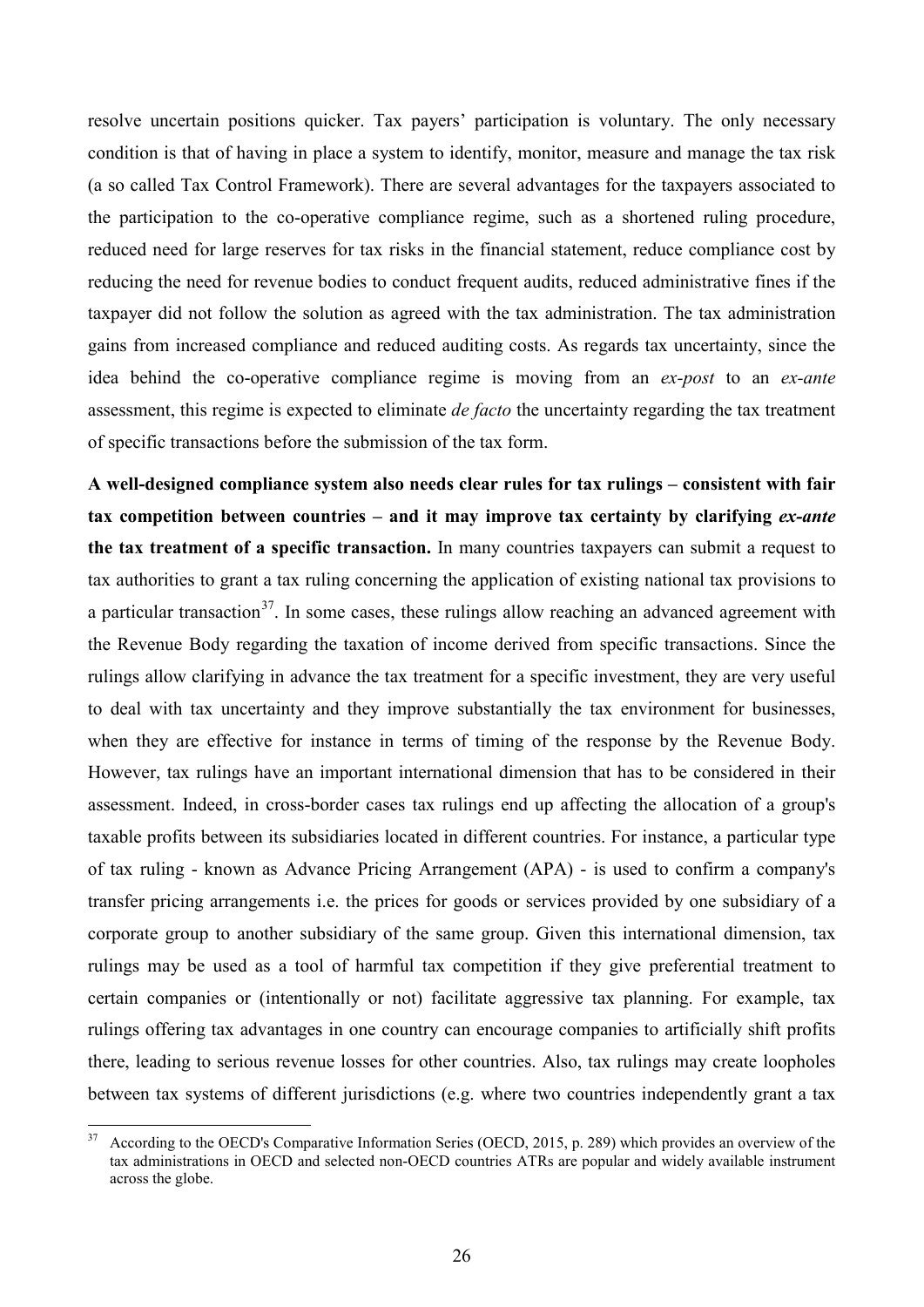deduction to a company on the same income), which aggressive tax planners can exploit to minimise their overall tax bill.

#### *4.2 International level: G20-OECD*

**After the financial crisis, an ambitious agenda on tax co-operation has been advanced at the international level with many important achievements:** a plan to fight Base Erosion and Profit Shifting (BEPS) has been launched; progresses have been made in the field of transparency moving forward with the exchange of information.

**The G20-OECD BEPS Project aims at promoting a coordinated approach at the global level in the fight against international tax avoidance**. The BEPS Action Plan - endorsed in September 2013 by the G20 - includes fifteen actions aimed at tackling tax planning practices exploiting gaps and mismatches in tax rules of different tax systems that result in an artificial reduction of taxable income or in shifting profits to low-tax jurisdictions<sup>38</sup>. Since its launch in 2013, the BEPS Project has been involving over time more and more non-G20 countries, in particular developing countries (DCs) via the Inclusive Framework  $(\text{IF})^{39}$  $(\text{IF})^{39}$  $(\text{IF})^{39}$ . Among other things, the IF will monitor the minimum standards across countries for harmful tax practices, tax treaty abuse, country-by-country reporting and dispute resolution mechanisms. The effective implementation of the BEPS actions will crucially depend on the development of the multilateral legal instrument which is intended to deliver a simultaneous renegotiation of about 3,000 bilateral tax treaties (Action 15), as well on the progresses in the Country-by-Country Reporting (CbCR), that requires multinationals to report yearly and for each jurisdiction where they operate both tax and more general business information $40$ 

**A core element of the envisaged international tax system is the automatic exchange of information**. After a first breakthrough in 2009 with the exchange of information on request becoming the international standard, following the political commitment by the G20 Leaders in

<span id="page-28-0"></span><sup>&</sup>lt;u>.</u> <sup>38</sup> The BEPS Action Plan includes 15 actions: Action 1 "Addressing the tax challenges of the digital economy"; Action 2 "Neutralizing the effects of hybrid mismatch arrangements"; Action 3 "Designing effective Controlled Foreign Country (CFC) rules"; Action 4 "Limiting base erosion via interest deductions and other financial payments"; Action 5 "Countering harmful tax practices more effectively, taking into account transparency and substance"; Action 6 "Preventing the granting of treaty benefits in inappropriate circumstances"; Action 7 "Preventing the artificial avoidance of PE status"; Actions 8, 9, 10 "Aligning transfer pricing outcomes with value creation"; Action 11 "Measuring and monitoring BEPS"; Action 12 "Mandatory disclosure rules"; Action 13 "Transfer pricing documentation and Country-by-Country (CbC) reporting"; Action 14 "Making dispute resolution mechanisms more effective"; <u>Action 15</u> "Developing a multilateral instrument to modify bilateral tax treaties". For more details, see<br>OECD (2013b) (http://www.oecd.org/tax/beps/beps-actions.htm).

<span id="page-28-2"></span><span id="page-28-1"></span><sup>&</sup>lt;sup>39</sup> As of 5 January 2017, 94 jurisdictions participate to the inclusive framework.<br><sup>40</sup> As of 26 January 2017, 57 countries have signed the Multilateral Competent Authority Agreement on the Exchange of Information of Country-by-Country Reports.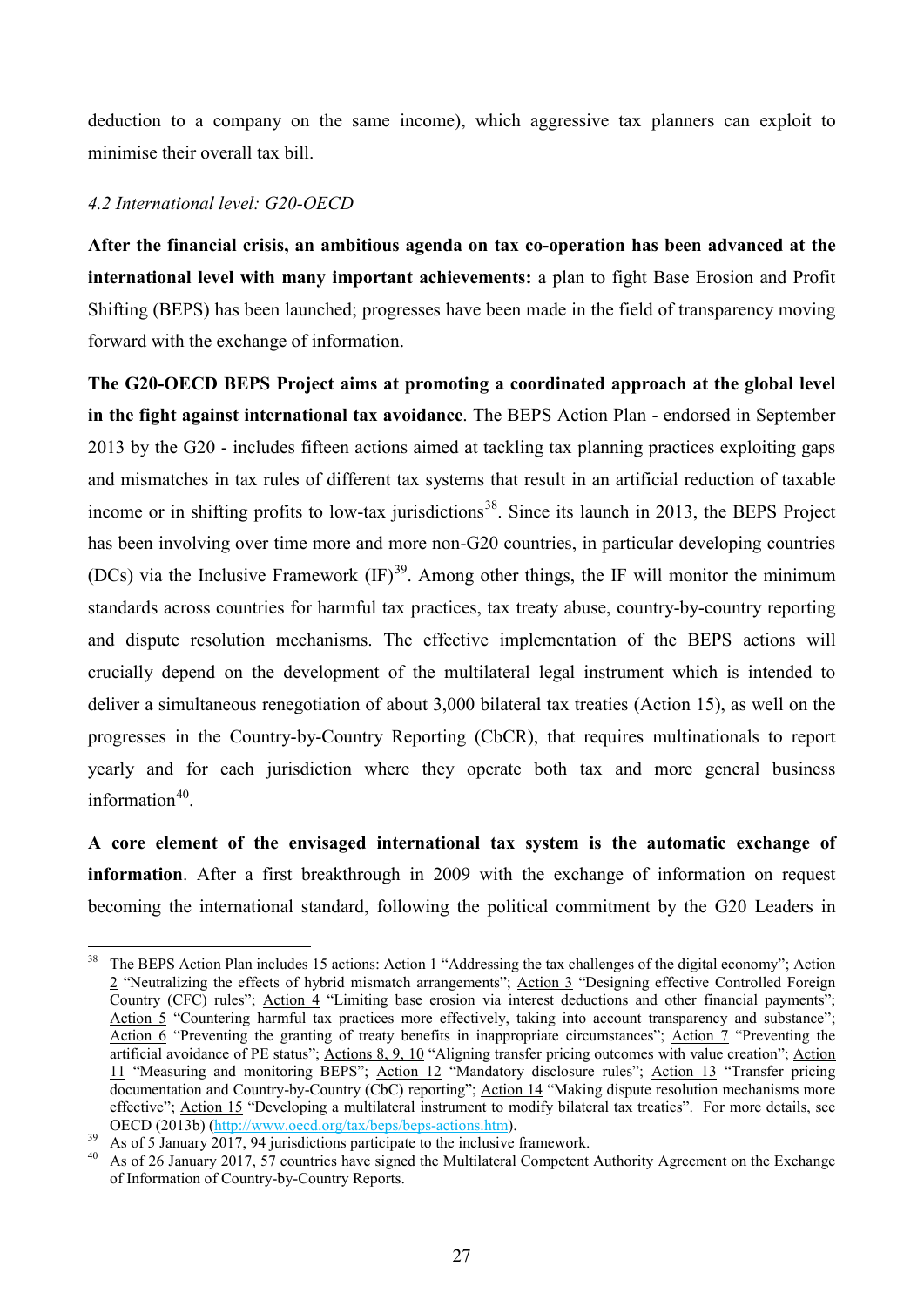June 2013 the automatic exchange of financial account information (AEoI) in tax matters has become the new international standard<sup>41</sup>. More than one hundred jurisdictions have committed to the OECD Common Reporting Standard for AEoI; around 50 jurisdictions are working in order to ensure their first information exchanges by September 2017, and many more will follow in  $2018^{42}$ . The standard requires financial institutions to report to their tax administration the relevant financial information (account balances, interest, dividends, and sale proceeds from financial assets) on accounts held by non-resident individuals and entities, including trusts and other arrangements (look-through approach). The tax administration will transmit the information to the account holders' countries of residence annually.

**In the long-run, the BEPS Action Plan and the new international standards on the automatic exchange of information will improve the international tax landscape and increase tax certainty**. [43](#page-29-2) By promoting a coordinated approach in tax matters, these initiatives should reduce the fragmentation of the international tax system stemming from unilateral actions and the uncertainty that can be associated to it. Even more importantly, greater coordination may have indirect positive effects on tax certainty in the long-run. We will elaborate more on the relationship between coordination and tax certainty when we will, discuss about the EU initiatives.

**The G20 put recently an explicit focus on tax uncertainty as an element to consider in the evaluation of reforms**. During the Chinese Presidency in 2016, the G20 discussed tax uncertainty and its likely negative consequences for trade and investment<sup>44</sup>. The importance of a globally consistent application of international tax rules to enhance certainty was stressed in the discussions. The reason for this new interest in tax certainty is that during the transition period towards the reformed international tax system, tax uncertainty may indeed temporarily increase. The topic has been taken over by the German Presidency in 2017. Following the endorsement from G20 Leaders and Finance Ministers in September 2016, the OECD and the IMF have carried out work on this issue and have prepared a joint report on tax certainty (IMF-OECD, 2017). The report highlights that the effects of tax uncertainty are ambiguous in theory, but the empirical evidence – while sparse – suggests negative effects on trade and investment. It discusses initiatives for enhancing tax certainty at the domestic and international level. At the domestic level, a country should simplify

 $41$ 

<span id="page-29-1"></span><span id="page-29-0"></span><sup>&</sup>lt;sup>41</sup> See OECD (2016b).<br><sup>42</sup> For details, see <u>http://www.oecd.org/tax/transparency/automaticexchangeofinformation.htm</u>.<br><sup>43</sup> This paper does not discuss whether BEPS is sufficient to address the shortcomings of the curren

<span id="page-29-2"></span>system in general. There is an on-going debate about whether more fundamental reforms of the international tax arrangements are necessary to deal with the challenges of digitalization and globalization in corporate taxes. A recent example is the policy debate of moving to destination-based cash flow taxes. This discussion is outside the scope of this paper.<br>
44 See [https://www.oecd.org/tax/oecd-secretary-general-tax-report-g20-leaders-september-2016.pdf.](https://www.oecd.org/tax/oecd-secretary-general-tax-report-g20-leaders-september-2016.pdf)

<span id="page-29-3"></span>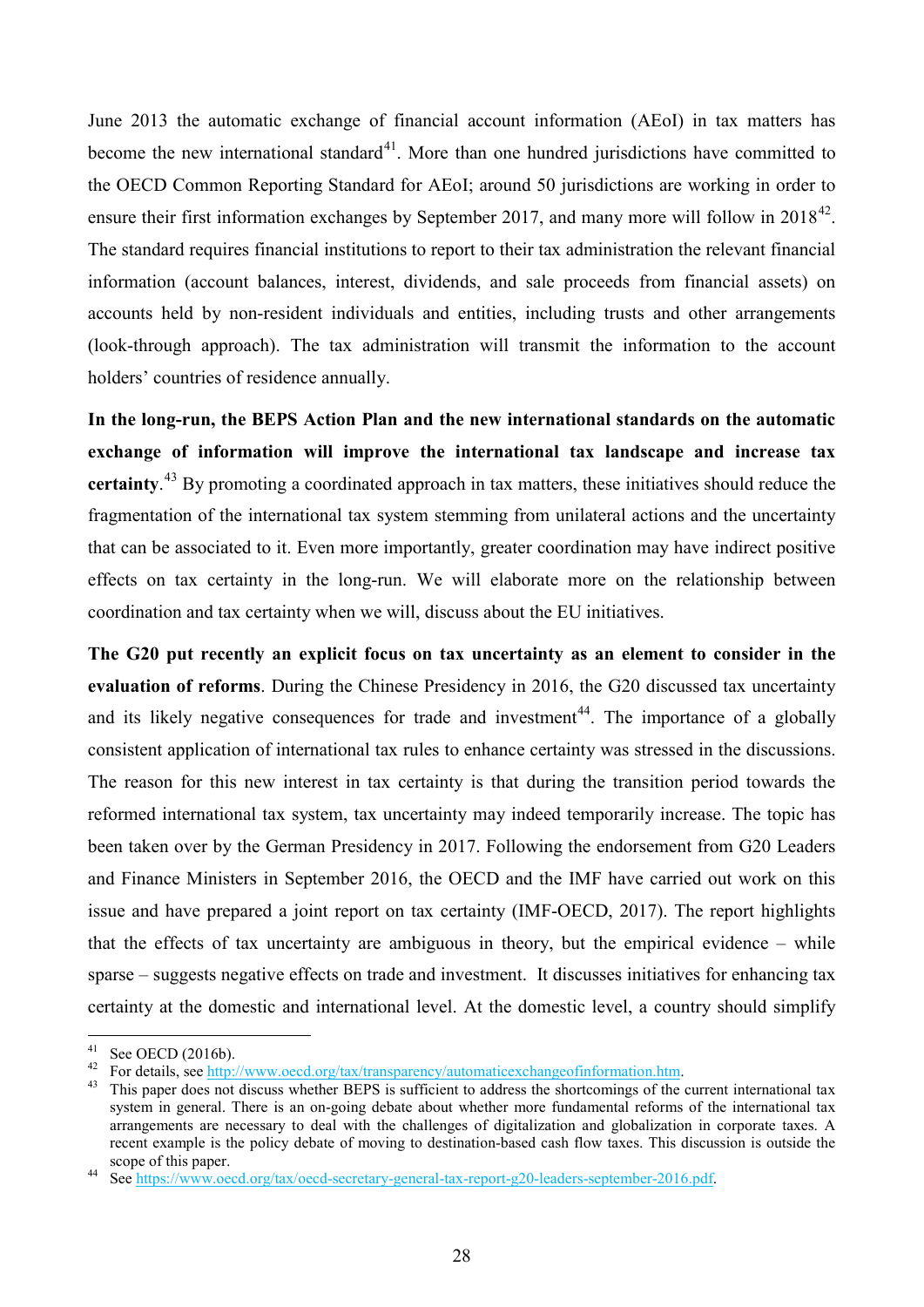and rationalize the tax rules of its own system, improve the drafting of the legislation and more generally the tax law design, making and monitoring process, increase the predictability and consistency of its tax administration, and enhance the relationship between taxpayers and tax authority, for instance with cooperative compliance programs. At the international level, according to the report it is crucial to achieve a better coordination of tax rules and tax administrations. Dispute prevention and early issue resolution programs, as well as effective dispute resolution procedures, are considered of particular relevance to enhance tax certainty in the international context. With a focus on developing countries, the report also suggest devices by which governments can tie their hands in tax matters and provide greater certainty to taxpayers, such as the fiscal stability agreements (common in the extractive industries) and regional agreements.

### 5. The EU tax initiatives for businesses and tax certainty

**Several initiatives have been launched at the European level over the last years, both in the field of direct and indirect taxation, with potentially important effects on tax certainty**. In what follows, we briefly describe the main initiatives and discuss their implications for tax certainty.

#### *5.1 Direct taxation*

**Corporate income is taxed at national level, but the economic environment has become more globalised, mobile and digital. In this context, the current rules for corporate taxation seem no longer fit for purpose.** Business models and corporate structures are more complex, making it easier to shift profits. Furthermore, the divergence of national corporate tax systems has allowed aggressive tax planning to flourish over the last decade. Thus, when national rules are drafted without considering the cross-border dimension of business activities, mismatches are likely to arise in the interaction between different national corporate tax regimes. Such mismatches create risks of double taxation and double non-taxation and thereby distort the functioning of the single market. In these circumstances, governments might find it increasingly difficult to fight aggressive tax planning practices effectively through unilateral action to protect their national tax bases. Smaller businesses are put at a competitive disadvantage and citizens perceive tax systems as unfair since some corporate taxpayers might be able to avoid taxation by exploiting tax planning strategies. This perceived lack of fairness threatens the social contract between governments and their citizens and may impact overall tax compliance.

**More generally, the international tax rules suffer from inefficiencies, lack of transparency and stability.** Indeed, these matters may only be dealt with by laying down legislation at the level of the Union, since they are of a primarily cross-border nature. Unilateral initiatives by Member States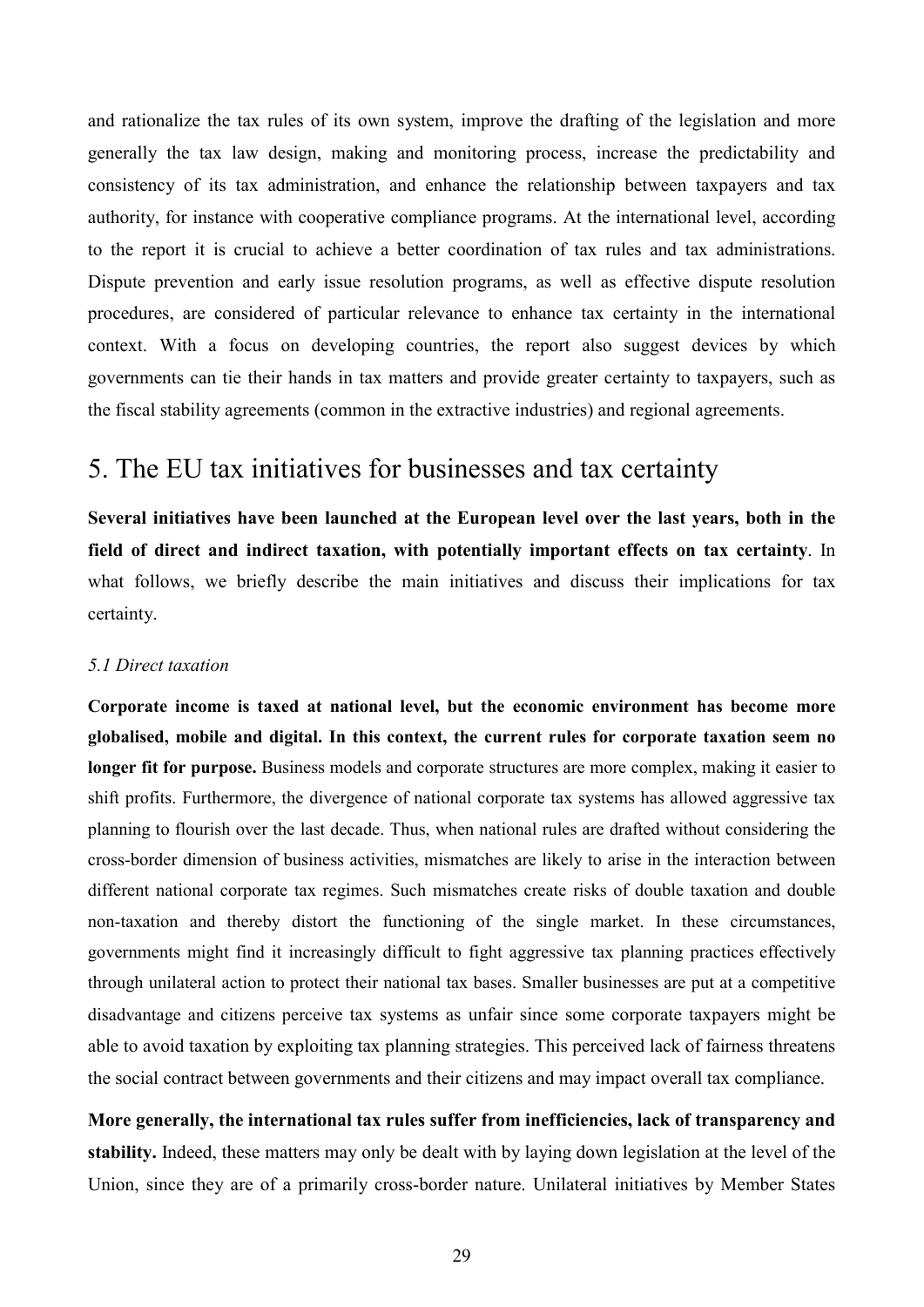would only perpetuate, or even exacerbate, the current situation, as taxpayers would still need to deal with 28 different and sometimes conflicting tax systems.

**Against this background, the Commission has advanced an ambitious agenda to make the EU corporate tax system more transparent, robust to tax avoidance and growth-friendly[45](#page-31-0).** In March 2015 the Commission presented the tax transparency package with proposals to increase tax transparency as a crucial element to combat tax avoidance. A core element of the package was the proposal to introduce the automatic exchange of information between Member States on their tax rulings<sup>46</sup>. The Council adopted the proposed directive already in December 2015. Based on the new rules, applying from 1 January 2017, Member States are required to exchange information automatically on advance cross-border tax rulings, as well as advance pricing arrangements. Thanks to these developments, every Member State would know what cross-border tax rulings apply across the EU, and would be able to assess for itself whether a tax ruling of another Member State has an impact on itself. In June 2015 the Commission presented an action plan for effective and fair taxation to deal with the most pressing issues of aggressive tax planning<sup>[47](#page-31-2)</sup>. The action plan reviewed existing corporate tax policies in the Union and set out the aim of establishing a system of corporate taxation in the EU whereby business profits are taxed in the jurisdiction where value is created. The intention of the actions is to ensure that companies pay the same taxes wherever they make their profits in the EU. The plan also aims at ensuring a coordinated EU implementation of many BEPS measures. In this regard, the Anti-Tax Avoidance Package was adopted in January 2016[48](#page-31-3). It includes measures to prevent aggressive tax planning, improve tax transparency and

<u>.</u>

<span id="page-31-0"></span><sup>45</sup> See European Commission (2016), *Building a fair, competitive and stable corporate tax system for the EU*,  $COM(2016)$  862 final.<br><sup>46</sup> Following a previous political endorsement at the G20 level (June 2013), as well as the technical work undertaken

<span id="page-31-1"></span>by the OECD level and by Germany, Italy, Spain and the UK for the implementation of their FATCA agreements with the US, in October 2014 EU Member States reached a political agreement to amend the Directive 2011/16/EU and implement the automatic exchange of information on tax matters. The agreement was then formalized in December with the adoption of the amended Directive by the ECOFIN Council (Council Directive 2014/107/EU ).

<span id="page-31-2"></span><sup>47</sup> European Commission (2015), *A Fair and Efficient Corporate Tax System in the European Union: 5 Key Areas for Action.* COM(2015) 302 final.

<span id="page-31-3"></span>*Action*, COM(2015) 302 final. <sup>48</sup> European Commission (2016b), *Anti-Tax Avoidance Package: Next steps towards delivering effective taxation and greater tax transparency in the EU*, COM(2016) 23 final. The package contains: i) a proposal for an anti-avoidance Directive with six legally-binding anti-abuse measures, which all Member States should apply against common forms of aggressive tax planning; ii) a proposal for a revision of the Administrative Cooperation Directive, with the country-by-country reporting between Member States' tax authorities on key tax-related information on multinationals operating in the EU; iii) a Recommendation on Tax Treaties, advising Member States on how to reinforce their tax treaties against abuse by aggressive tax planners, in an EU-law compliant way; iv) a Communication on an External Strategy for Effective Taxation for a stronger and more coherent EU approach to working with third countries on tax good governance matters; and v) a Study on Aggressive Tax Planning looking at Member States' corporate tax rules (or lack thereof) that can facilitate aggressive tax planning and key structures used by companies to avoid taxation.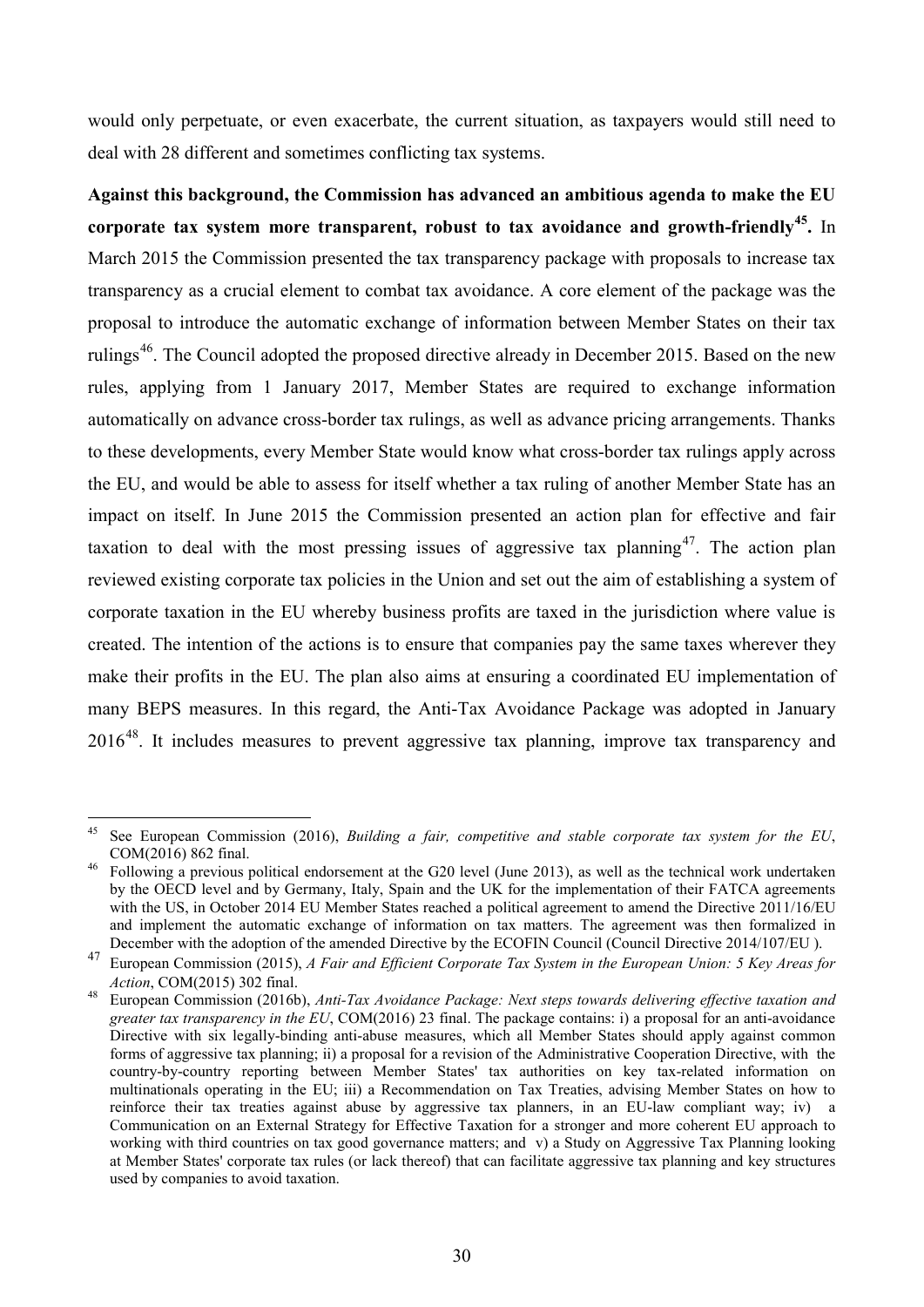create a level playing field for all businesses in the  $EU^{49}$  $EU^{49}$  $EU^{49}$ . It complements existing initiatives and forums to ensure effective taxation, such as the Code of Conduct and the Joint Transfer Pricing Forum. Despite the fact that decisions on taxation have to be taken by unanimity in the European Council, several proposals have been already adopted: the proposals for the automatic exchange of information on tax rulings and country-by-country reporting for multinationals of tax-related information in the area of transparency, and the Anti-Tax Avoidance directives (ATAD and ATAD2) - in July 2016 and February 2017, respectively - in the fight against aggressive tax planning.<sup>[50](#page-32-1)</sup> These actions implement most of the BEPS actions in the EU in a harmonized way.

**Following the transparency package and the June 2015 Action Plan, the Commission tabled in October 2016 a comprehensive corporate tax reform package.** According to the Commission the package "provides three new proposals to provide for a more modern and fairer tax system for business, to close loopholes between EU countries and non-EU countries and to provide new dispute resolution rules to relieve problems with double taxation for businesses". More precisely, the package included the re-launch of the CCCTB, a proposal for a Directive on hybrid mismatches involving third countries (ATAD2) and a Directive on dispute settlement.

**The key element of the EU reform proposals is the Common Consolidated Corporate Tax Base (CCCTB). It would allow companies to treat the Union as a single market for the purpose of corporate taxation, and thereby facilitate their cross-border activity and promote trade and investment**. The CCCTB is a single set of rules that companies operating within the EU could use to calculate their taxable profits. In other words, a company would have to comply with just one common EU system for computing its taxable income, rather than with different rules in each Member State in which it operates. Compared to more short-term measures as presented in the ATAD directives, the CCCTB offers a more fundamental solution by tackling important root causes of the tax avoidance problems and improving the growth-friendliness of the corporate tax system. For instance, mismatches in the legal qualification of entities or payments, leading to double taxation or double non-taxation, would be eradicated between companies applying the common corporate tax rules. The CCCTB includes some new features in comparison to the original 2011 proposal. An allowance for growth and investment (AGI) with well-designed anti-avoidance

-

<span id="page-32-0"></span><sup>&</sup>lt;sup>49</sup> More specifically, the legislative package covers interest limitation rule, exit taxation, general anti-abuse rule, controlled foreign company rules, rules on hybrid mismatches and switch-over rules to ensure the taxation of dividends in the EU if they have not been properly taxed in a non-EU country<br>The ATAD directive dealt among others with mismatches between Member States. The ATAD2 proposal deals with

<span id="page-32-1"></span>the hybrid mismatches involving EU and non EU-countries. Hybrid mismatch arrangements exploit differences in the tax treatment of an entity or instrument under the laws of two or more tax jurisdictions to achieve double nontaxation. These types of arrangements are widespread and result in a substantial erosion of the taxable bases of corporate taxpayers in the EU.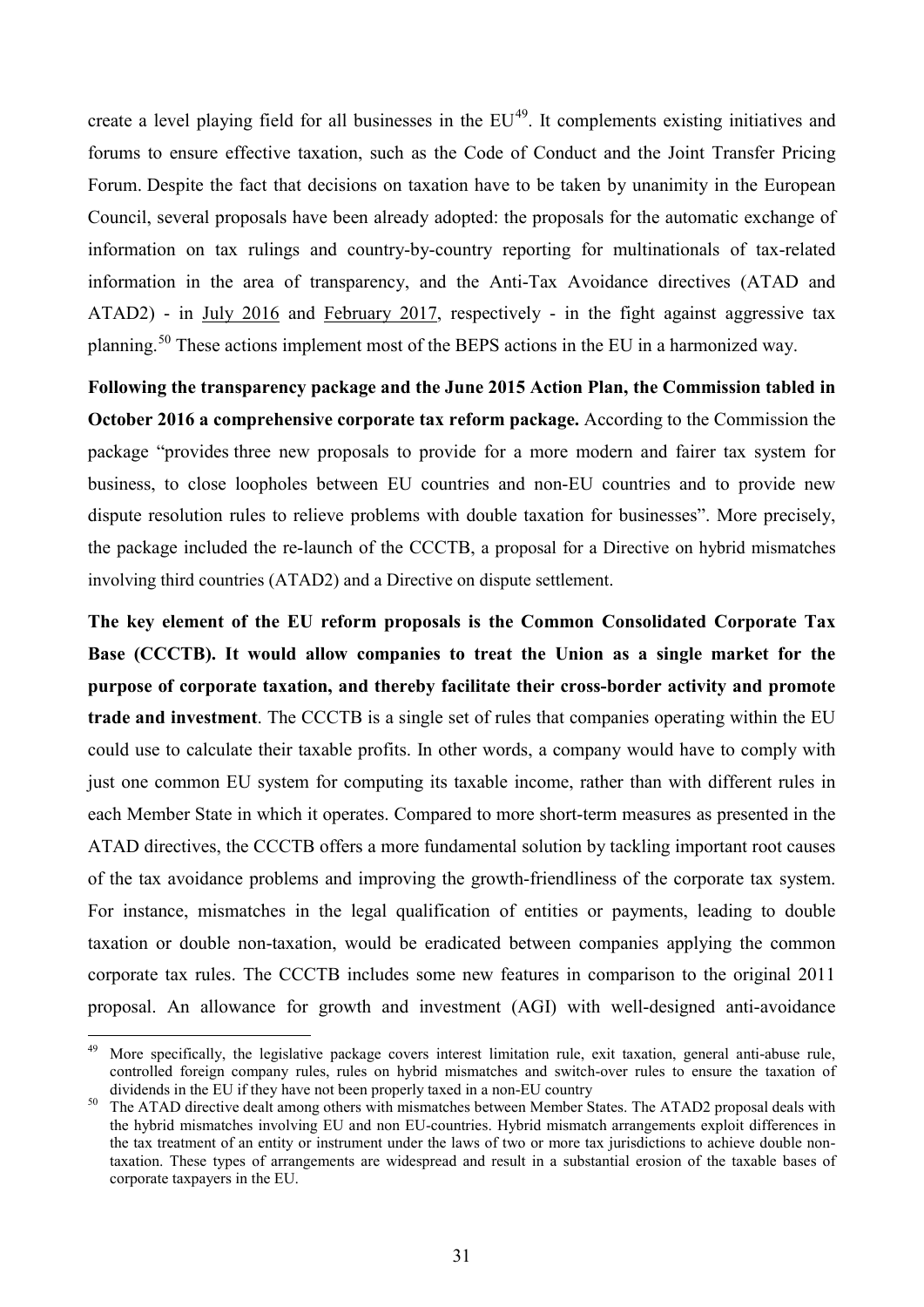measures was added as well as all costs related to research and development will be deductible from the tax base. These provisions will incentivize companies to continue investing in research and development and relying on more stable sources of financing. Very importantly in terms of simplification, the CCCTB proposal also stipulates how Member States should administer the CCCTB under a 'one-stop-shop' approach that would allow a EU company to file only one tax return for all its EU activities. Indeed, whilst under rules on only the common base, companies may continue to apply, as a matter of principle, their national rules for administering their tax liabilities, the CCCTB would require a special administrative framework in order to accommodate the structures of cross-border groups. Recognising the likely difficulties to adopt the CCCTB in a single step, the Commission proposed to introduce the new system in two steps. In the first step, the provisions for a Common Corporate Tax Base (CCTB) would be laid down. The first step would also allow for a cross-border loss offset. In the so-called 'second step' Member States should agree on the more complex consolidation aspects, as the conditions for being in a group, the possible forms that a group can take and all the technicalities of consolidation<sup>[51](#page-33-0)</sup>. The full CCCTB has been proposed to mandatorily apply only to large multinational groups (with a turnover of more than EUR 750 million). Instead, for groups below the threshold the CCCTB would be optional.

**The Commission has also proposed to amend [the current system to resolve double taxation](http://ec.europa.eu/taxation_customs/business/company-tax/resolution-double-taxation-disputes_en)  [disputes within the EU.](http://ec.europa.eu/taxation_customs/business/company-tax/resolution-double-taxation-disputes_en)** Double taxation results from the imposition of comparable taxes by two or more jurisdictions on the same income or capital. This is a major obstacle for businesses, creating uncertainty, unnecessary costs and cash-flow problems. Double Taxation Conventions (DTCs) have been developed over time to deal with this issue and mechanisms have been set in place to resolve disputes arising between countries by the existence of different interpretation of DTCs. Unfortunately, these mechanisms do not always work properly. At the EU level, lack of enforceability, inefficient procedures and the absence of a mandatory binding dispute resolution have been identified as the main problems of the existing Double Taxation Dispute Resolution Mechanisms (DTDRM) by a 2016 public consultation conducted by the European Commission. Given these problems, the European Commission has proposed to adjust the current dispute resolution mechanisms to better meet the needs of businesses. In particular, a wider range of cases will be covered and Member States will have clear deadlines to agree on binding solutions for cases

<span id="page-33-0"></span> $51$ <sup>51</sup> In addition to providing for the necessary adjustments when entering and leaving the group, the text of the Directive on consolidation and formula apportionment deals with business reorganisations, focussing on cross-border groups and, more precisely, with the treatment of losses and unrealised capital gains. There are also provisions on the dealings between the group and other entities, relating to the treatment of withholding taxes and credit relief for double taxation. One of the principal elements of the proposal is the formulary apportionment, i.e. the mechanism of weights used for allocating the consolidated tax base of the group to the eligible Member States.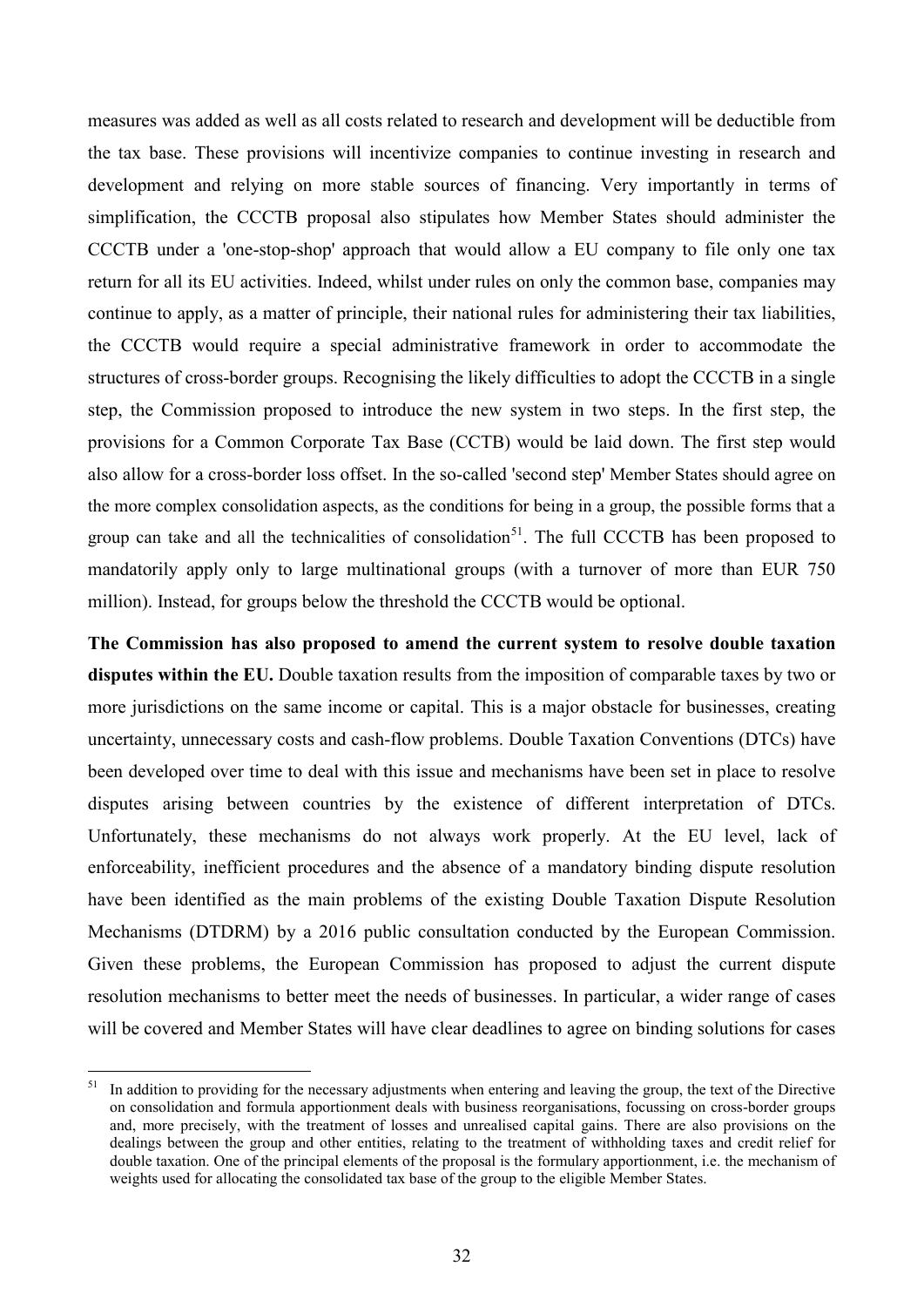of double taxation. This initiative to improve the DTDRM is an important supplement to the CCCTB proposal in order to deepen the Single Market by making simpler and cheaper for companies to operate cross border. Indeed, while in the long-run, in the envisaged EU corporate tax system instances of double taxation should be significantly reduced given the existence of a common consolidated tax base for the EU companies, in the first step (developing a set a rules for the determination of a common tax base) tax disputes will not disappear. Therefore, a reformed and more effective DTDRM will play a crucial role. Moreover, for groups for which the CCCTB will not be mandatory, the rules to resolve the disputes will continue to apply.

#### *5.2 Indirect taxation*

**The simplification and modernization of the VAT regime are also core elements of recent Commission initiatives**. The current VAT system, that was supposed to be a transitional system, is fragmented and has become more and more complex, given the growing number of businesses operating cross-border. This results in very high compliance costs for businesses, estimated between  $2\%$  and  $8\%$  of VAT collection<sup>52</sup>. The complexity and the fragmentation open the door to fraud, with substantial revenue losses estimated for cross-border frauds alone to be EUR 50 billion per year<sup>53</sup>. The current system has also not kept pace with the innovative business models and technological progress in today's digital era. In 2011, in its "Communication on the Future of VAT", the Commission set out the fundamental features of the future reformed VAT regime that should be simple, efficient, neutral, robust and fraud-proof. Very importantly, based on the fact that there was no political support for keeping the origin system of taxation as a target, the Commission came to the conclusion that efforts should have been rather devoted to devise a properly functioning destination-based EU VAT system.<sup>[54](#page-34-2)</sup> Since 2011, the agenda set out in the Communication has advanced along several directions.<sup>[55](#page-34-3)</sup>

<sup>52</sup> 

<span id="page-34-2"></span><span id="page-34-1"></span>

<span id="page-34-0"></span><sup>&</sup>lt;sup>52</sup> See Institute for Fiscal Studies (2011).<br>
<sup>53</sup> See Ernst & Young (2015).<br>
<sup>54</sup> European Commission (2011), Communication from the Commission to The European Parliament, The Council and<br>
The European Economic and Soci

<span id="page-34-3"></span><sup>&</sup>lt;sup>55</sup> The most important achievements are the following: the EU VAT Forum was set up in 2012, to help all the stakeholders meeting and trying to improve as the VAT works in practice; in 2013 the Council adopted two directives that allow Member States to better combat VAT fraud, by providing the legal basis to take immediate temporary national measures to stop promptly certain fraudulent practises; in October 2013 the Commission published practical guidelines to ensure a smooth introduction of the One-Stop-Shop for EU providers of telecommunications, broadcasting, and electronic services, that will allow EU providers to register only in their country of establishment and not also in each Member State in which they supplies services to their customers; in October 2014, the Commission put forward the feasible options to move towards the "definitive" destination-based EU VAT system. There have also been stalls on some simplification files. In 2013 the Commission proposed a new standard EU VAT return with the aims of slashing red-tape for businesses (with a reduction of compliance costs estimated at EUR 15 billion per year), improving tax compliance and increasing the tax administrations' efficiency.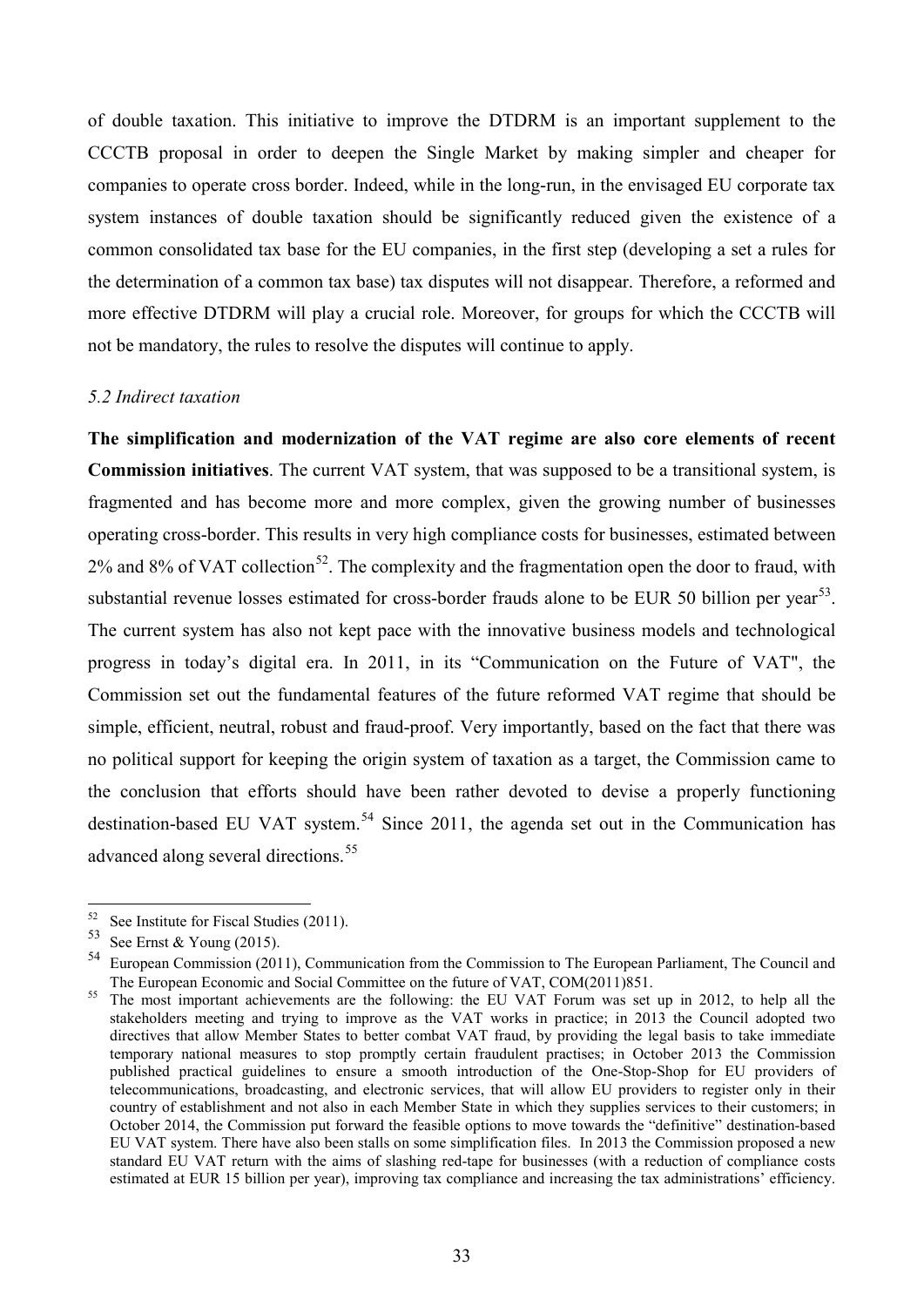**In April 2016 the Commission tabled an Action Plan on VAT which designs the way forward to achieve a single EU VAT area**. The key actions regard: removing the VAT obstacles to the ecommerce in the Single market; a simplification SMEs package to be presented by the end of 2017; measures to tackle the VAT gap by improving cooperation within the EU and with non-EU countries and tax collection, and by stimulating voluntary compliance; a legislative proposal for the definitive VAT system for cross-border trade to be tabled by the end of 2017. Following the publication of the Plan, in December 2106 the Commission did present a proposal for a Directive aimed at allowing Member States in some cases to derogate from the common VAT system and to collect instead VAT with an alternative method which is more robust to fraud. The Commission has also tabled the VAT Digital Single Market Package. It contains legislative proposals to modernize the VAT regime for cross-border e-commerce<sup>[56](#page-35-0)</sup>.

### *5.3 The effects of EU initiatives on tax certainty*

<u>.</u>

**The new envisaged EU corporate tax system is expected to be simpler and more stable, improving in this way tax certainty**. In the current system companies active in several Member States have to deal with up to 28 different tax systems, as well as with international rules set by bilateral tax treaties between Member States. Moreover, they are faced with complicated transfer pricing systems for determining how intra-group transactions should be taxed and they may have to deal with audits in several Member States. This complex taxation system results in a very high number of cases pending in the EU under the EU Arbitration Convention and the Double Taxation Conventions (over 900 cases at the end of 2014).<sup>[57](#page-35-1)</sup> Ultimately, this system generates tax uncertainty and consequently high compliance costs. In the EU, compliance costs are estimated for large companies to be about 2% of taxes paid and 30% for small and medium sized enterprises (SMEs).<sup>[58](#page-35-2)</sup> High legal tax uncertainty is also reflected in an increasing number of pending double taxation disputes under the EU arbitration convention. The new EU corporate tax system – that should have as its core the CCCTB – is expected to reduce tax uncertainty and consequently compliance and administrative costs. Multinational companies under the scope of the CCCTB would only file one

But, the proposal was withdrawn in 2016 since the negotiations resulted in a draft compromise text that had fundamentally changed the substance of the initial proposal.

<span id="page-35-0"></span><sup>&</sup>lt;sup>56</sup> The derogation is called "generalized reverse charge mechanism" and it implies that the tax due in the business-tobusiness transactions will not be collected with partial payments (as in the standard VAT collection scheme), but rather in a unique solution at the final stage of the supply chain. Notice that this derogation is already possible, but only in some specific circumstances and in some sectors.<br><sup>57</sup> European Commission (2016c), Proposal for a Council Directive on Double taxation Resolution Mechanism in the

<span id="page-35-1"></span>European Union, Impact Assessment, SWD(2016) 343 final.

<span id="page-35-2"></span><sup>58</sup> See European Commission (2011). See also the survey of empirical estimates for the period between 1984 and 2014 by Eichfelder and Vaillancourt (2014).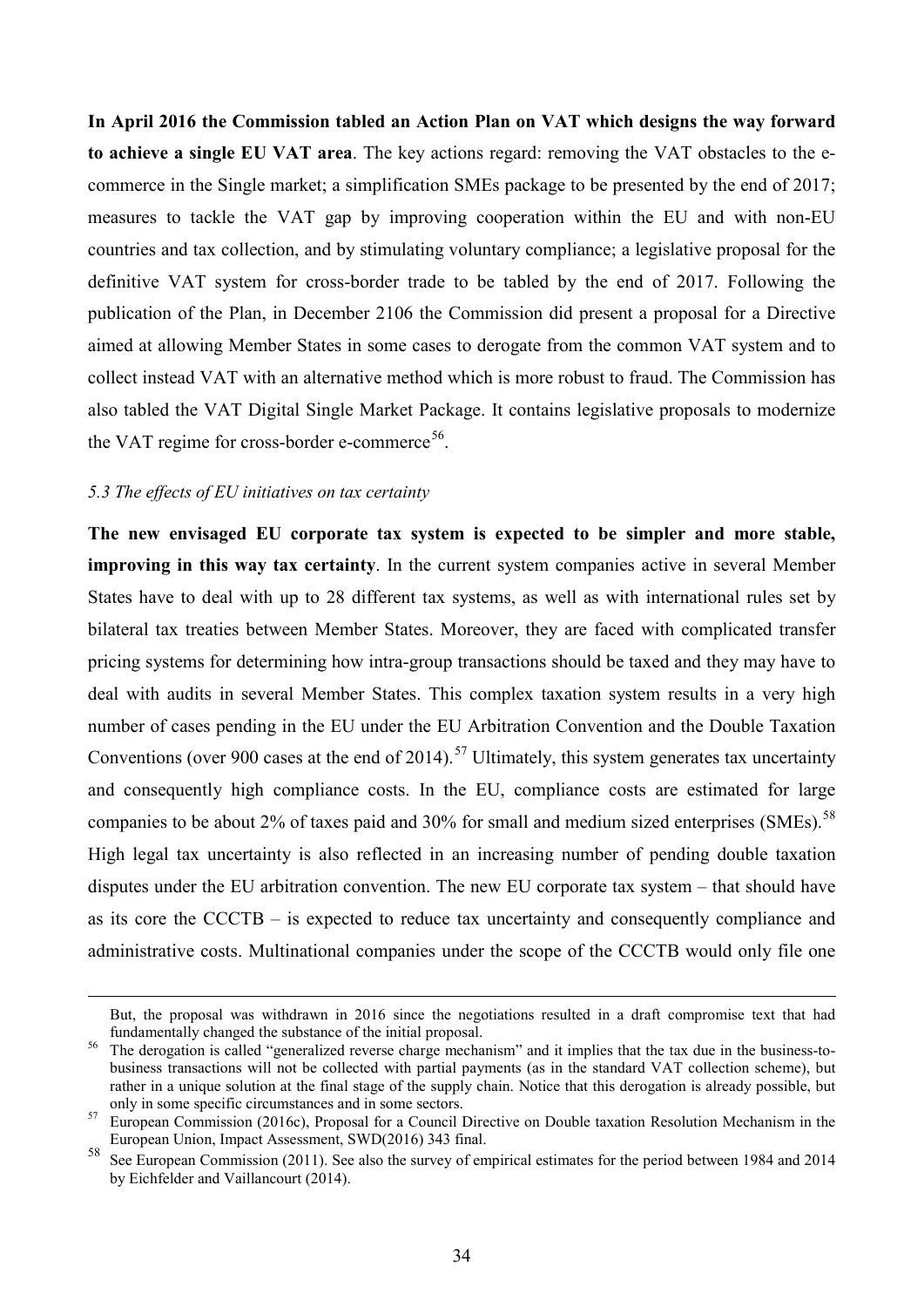tax declaration in the EU and – under the one-stop-shop approach - would only have to deal with one tax administration. Crucially, no more transfer pricing documentation would be necessary for EU investments. Compliance costs would then clearly decline for cross-border investments, but also domestically since the CCCTB would be more streamlined than national systems. Quantitatively, the CCCTB could bring about a reduction of 8% of the time spent on corporate income tax compliance activities for existing multinationals. As regards additional cross-border investments, by experts assessment it is estimated that the elimination or reduction of transfer pricing compliance tasks and of tasks related to the contact with tax authorities could reduce total compliance time by 70%. Arguably, only a part of the previous figures on the effects of CCCTB on compliance costs and time can be attributed to the reduction of tax uncertainty. However, the figures likely underestimate the overall benefits of less tax uncertainty in the corporate tax environment on compliance and administrative costs both because they only consider the introduction of the CCCTB - without taking into account all the other achievements and proposals at the EU level in the taxation of corporations – and especially because the figures do not consider the indirect dynamic positive effects on tax certainty stemming from the structural change of the playing field and of the rules of the game for corporations and Member States.

**By being more robust to tax planning, the new EU corporate tax system will additionally increase tax certainty over time**. If there exists the possibility to avoid taxes by exploiting unclear or ambiguous laws and differences and mismatches between national systems, corporations will likely take these opportunities. By doing so, they may end up generating additional uncertainty, for instance by setting up complicated legal structures mainly with the aim of enjoying immediately lower taxes<sup>[59](#page-36-0)</sup>. The recent EU achievements on transparency, exchange of information, as well as on common binding EU anti-abuse measures are already dramatically reducing the scope for multinationals to engage in aggressive tax planning. This will be all the more true in the future if the agenda on EU corporate taxation will further advance, for instance on a new EU common list of non-EU non-cooperative jurisdictions and, more importantly, with the CCCTB that will remove the need for complex transfer pricing for EU investments and will address the debt bias with the AGI strengthened with a strong anti-avoidance framework to avoid abuses. All in all, over time, a more robust EU corporate tax system should therefore increase tax certainty since multinationals operating in a clearer tax environment will have less incentive to complicate their business structures in their attempt to reap tax benefits.

<span id="page-36-0"></span><sup>59</sup> See Blouin et al. (2012).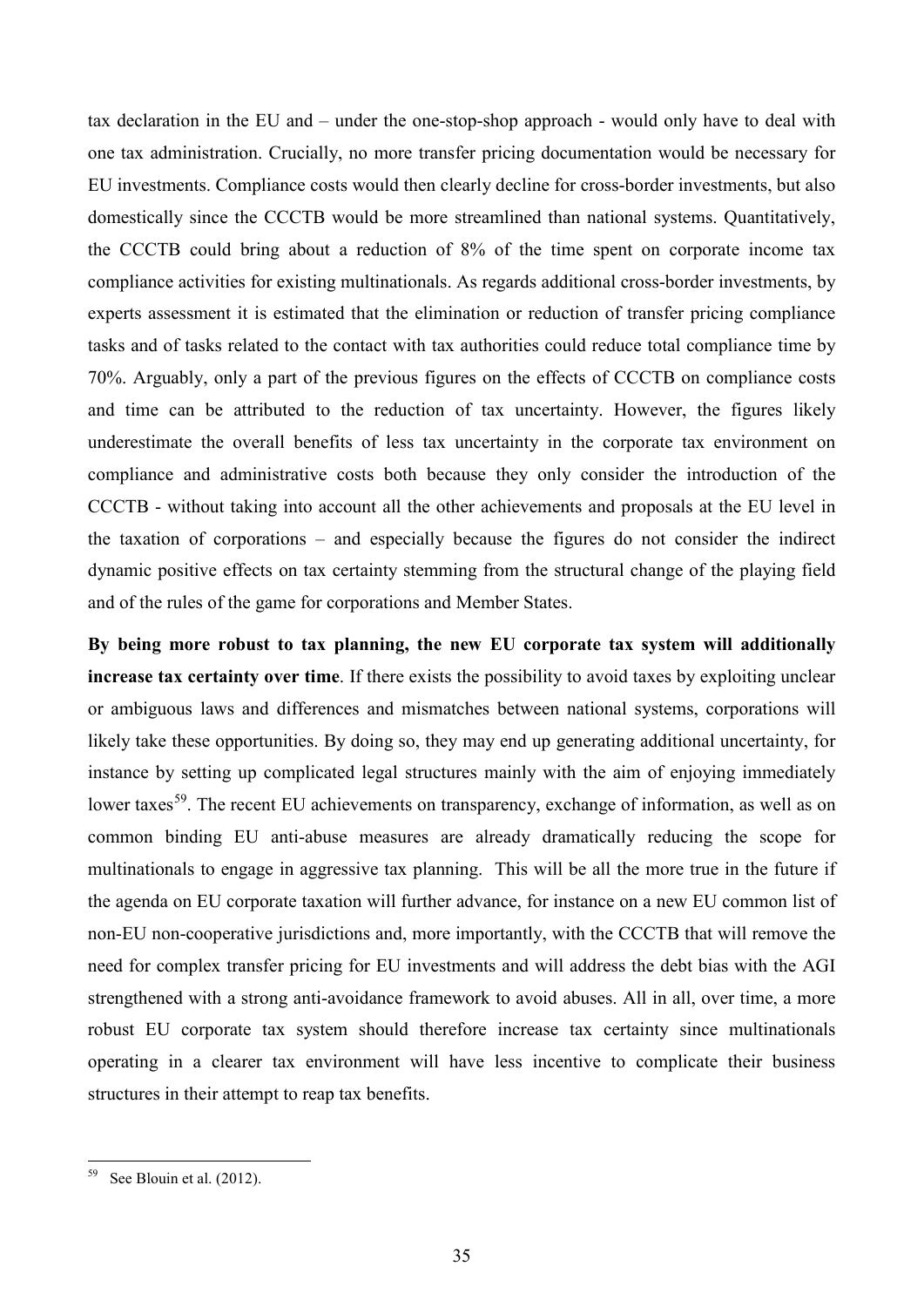**By promoting an harmonized approach in taxing multinationals and in tackling aggressive tax planning, there should be less incentives for harmful tax competition and unilateral protective actions by Member States, with positive consequences in terms of simplicity and tax certainty.** The interplay between current international practices for the taxation of profits and increasing capital mobility over the last decades has created incentives for governments to engage in harmful tax competition for accounting profits, as well as for income related to intangible assets. This process of tax competition has traditionally shown itself with the reduction of the statutory tax rates and the broadening of the tax bases. More recently, governments have also implemented specific regimes to attract highly mobile tax bases such as royalty and license payments, opening up new tax planning opportunities for multinationals that generate opacity in the tax system. At the same time, governments have been trying to protect domestic tax bases through anti-avoidance rules. While this may be a useful approach from a single country viewpoint and in the short-run, the lack of coordination of such measures complicates the EU tax system, it may exacerbate the tax avoidance problem creating new tax mismatches and loopholes and it tends to increase tax uncertainty, with negative repercussions on compliance costs and investment. The new EU corporate tax framework described above is expected to: i) reduce tax rate competition, since under the CCCTB regime a country that decides to reduce the tax rate to be applied to the common tax base will face the risk of losing more and more revenues since companies initially outside the scope of the regime may opt in; ii) curb harmful tax competition, given – among others – the new transparency rules for tax rulings and reports on multinationals' tax related activities and the stricter enforcement of the state aid rules; iii) reduce the scope for unilateral measures to protect the domestic tax bases, given the adoption of legally-binding anti-abuse rules for the entire EU with the Anti-Tax Avoidance Directive as well as the inclusion of anti-abuse rules in the proposed CCCTB Directives. All in all, by promoting common and coordinated measures in corporate taxation and by being more robust to harmful tax competition, the new framework should increase over time tax certainty stabilizing the corporate tax environment.

**The future EU VAT system is also expected to deliver more tax certainty by being simpler and more robust to tax evasion and fraud.** As regards simplification, the VAT Digital Single Market Package presented in December 2016, as well as the SMEs package announced by the end of 2017, will dramatically simplify the VAT environment in the EU, cut complexity and tax uncertainty and ultimately reduce compliance costs. For instance, the new envisaged VAT system for on-line sales, by simplifying compliance activities, should reduce administrative burdens for companies selling on-line by 95%, with an overall saving estimated equal to EUR 2.3 billion. The proposed simplified VAT regime for small businesses based on a threshold for online sales is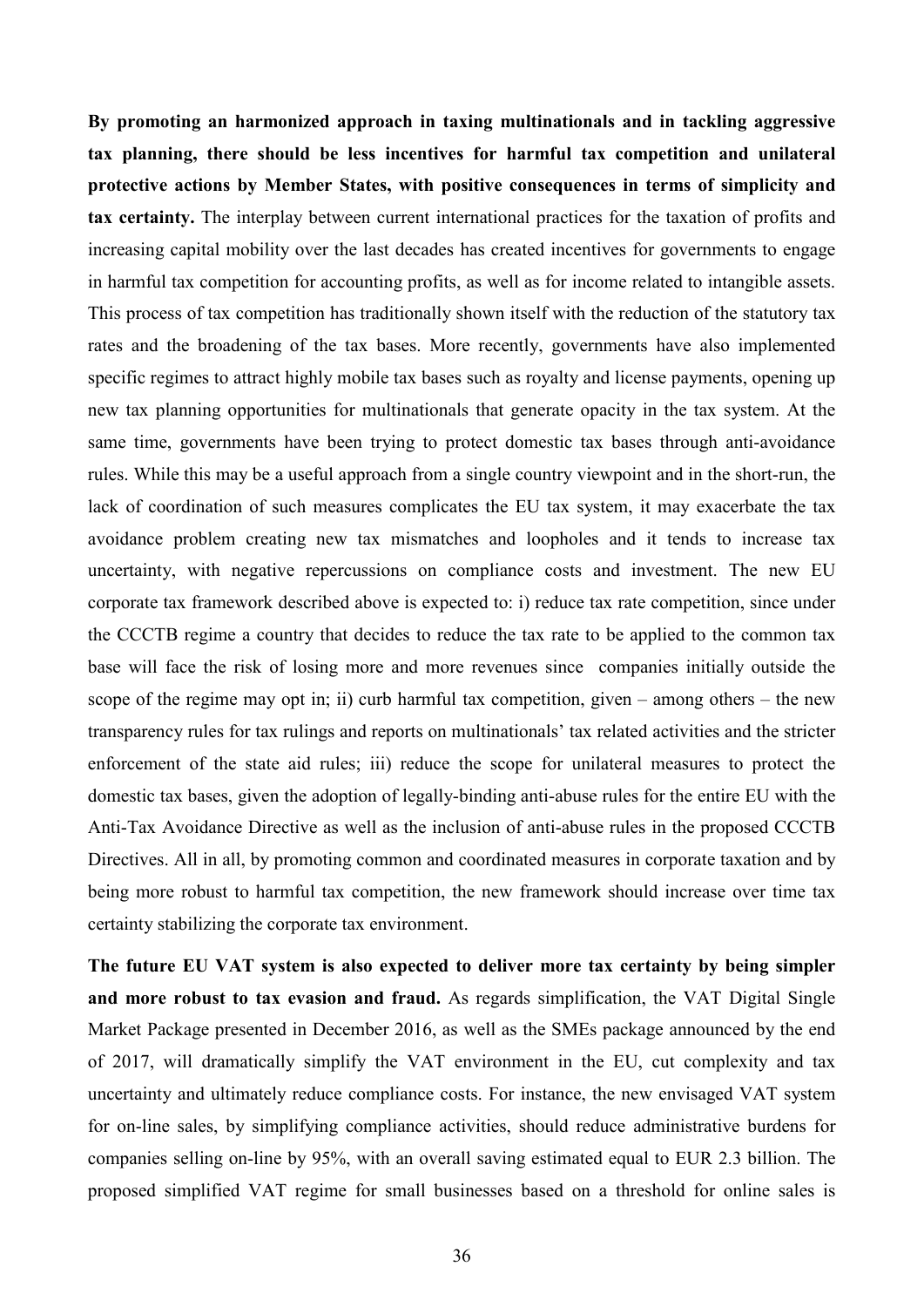estimated to make complying with VAT rules easier for 430,000 companies across the EU which represent 97% of all micro-business trading cross-border. When it comes to VAT tax evasion and tax fraud, the new EU initiatives for VAT described above, coupled with initiatives taken over the last decade<sup>60</sup>, will make the EU VAT system more robust. As we have already argued for corporate taxation, a more robust system implies more legal and regulatory stability. Indeed, Member States will need less than in the past to run after fraudsters and evaders through unilateral measures to protect their VAT revenues, avoiding feed in this way legal fragmentation, complexity and tax uncertainty.

### 6. Conclusions

In this paper, we have discussed the main sources of tax uncertainty, reviewed the economic literature on the effects of tax uncertainty, and described the main initiatives at the international and European level, analysing their implications in terms of tax certainty. The main findings are the following.

The economic literature shows that the effects of tax uncertainty depends on many factors and in some cases there could even be counterintuitive effects of tax uncertainty on economic outcomes, running against the common sense. However, our reading of the economic literature is that under more realistic model assumptions – like that of investment irreversibility or in general equilibrium settings – and for very relevant cases for economic growth – like innovative investments and startups – uncertainty is very likely to have negative effects on investment and therefore on growth. And actually this is in line with the empirical evidence, even though it is still very limited.

Tax uncertainty can derive from several sources. An important part of it can be attributed to weaknesses of the institutional framework of tax policy, at domestic and international level.

At the domestic level, tinkering yearly with the tax code – often to change tax expenditures – clearly generates tax uncertainty. This is a very widespread behavior by governments. Another source of domestic tax uncertainty stems from the overall process of a tax reform, from the announcement and the preparation, to the implementation and the following fine-tuning. Uncertainty derives - among others - from the information asymmetry between policy makers and taxpayers about the precise content, direction, extension and timing of the reform. The effects of a tax reform on tax uncertainty are basically never considered in the cost-benefit analysis of a reform,

<span id="page-38-0"></span><sup>-</sup> $60$  The reference is to Anti-Fraud Strategy launched in 2006 and the following legislative initiatives that have resulted in the creation of Eurofisc and more automated exchange of information (see COM(2006) 254, COM(2007) 758, COM(2008) 870, Council Regulation (EU) No 904/2010).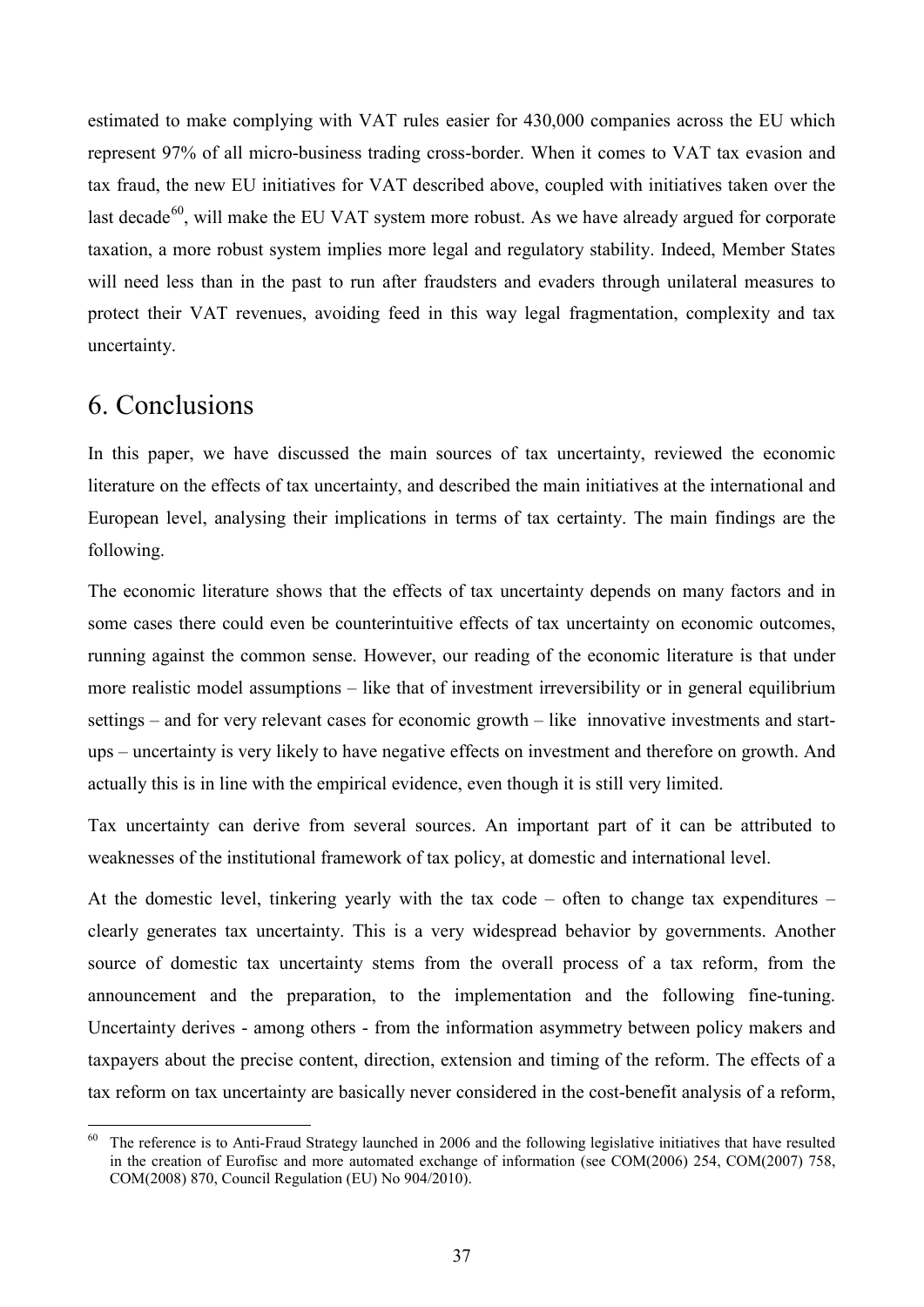but indirectly through the relationship between compliance costs and tax uncertainty. However, these costs could be relevant, especially if the changes in important elements of the corporate tax system occur frequently, because CIT rules may become a sort of permanent work in progress, with compliance costs and tax uncertainty remaining higher than normal for a long time.

At the international level, the existence of different tax systems unavoidably generates uncertainty for cross-border investments. Here, there is both a static and a dynamic dimension to consider. At the static level, for a firm active in several countries, dealing with different tax systems is clearly a source of uncertainty regarding the final tax treatment of a specific investment. But there is a much important dynamic dimension in the relationship between tax uncertainty and international tax system, and that it has to do with the incentives that the international tax system may provide to governments and corporations to make choices that further complicate the system, increasing in this way tax uncertainty. With regard to governments, tax competition between countries can increase tax uncertainty along two channels, active and passive. The active channel is about countries that may try to attract capital, profits and corporations by introducing specific regimes mainly targeted to cross-border investments. These regimes introduce discontinuities in tax treatment of investment and they may ultimately generate tax uncertainty, not least because they basically amount to an *additional* tax regime only for some types of investments, structures, companies, profits and so on. The passive channel is instead about countries – usually high-tax countries – trying to protect their domestic tax revenues in the process of tax competition. In particular, governments may implement domestic anti-avoidance measures and the final result could be a patchwork of domestic protective measures, complicating further the international tax environment. As regards the corporations, a complex international tax system with loopholes may clearly provide occasions for minimizing the final tax bill, by choosing specific structures for cross-border investments. These structures may be complex and obfuscatory only to minimize the tax burden and complex structures may be associated with increased tax uncertainty.

Coming to the policy responses to improve tax certainty, changes in the taxation institutional framework should be promoted. More specifically, one may again distinguish the domestic and the international level. At the domestic level it would be – for instance – worthwhile to implement changes of the tax law generating process making more difficult too many frequent changes of the tax code, playing around with tax expenditures. More generally, a more methodical approach in the maintenance of the existing tax law should be encouraged. With regard the tax uncertainty linked to the tax reform process, policy makers should focus their attention on planning tax reforms properly, with pre-announcement consultations, clearly communicating their content and timing, and more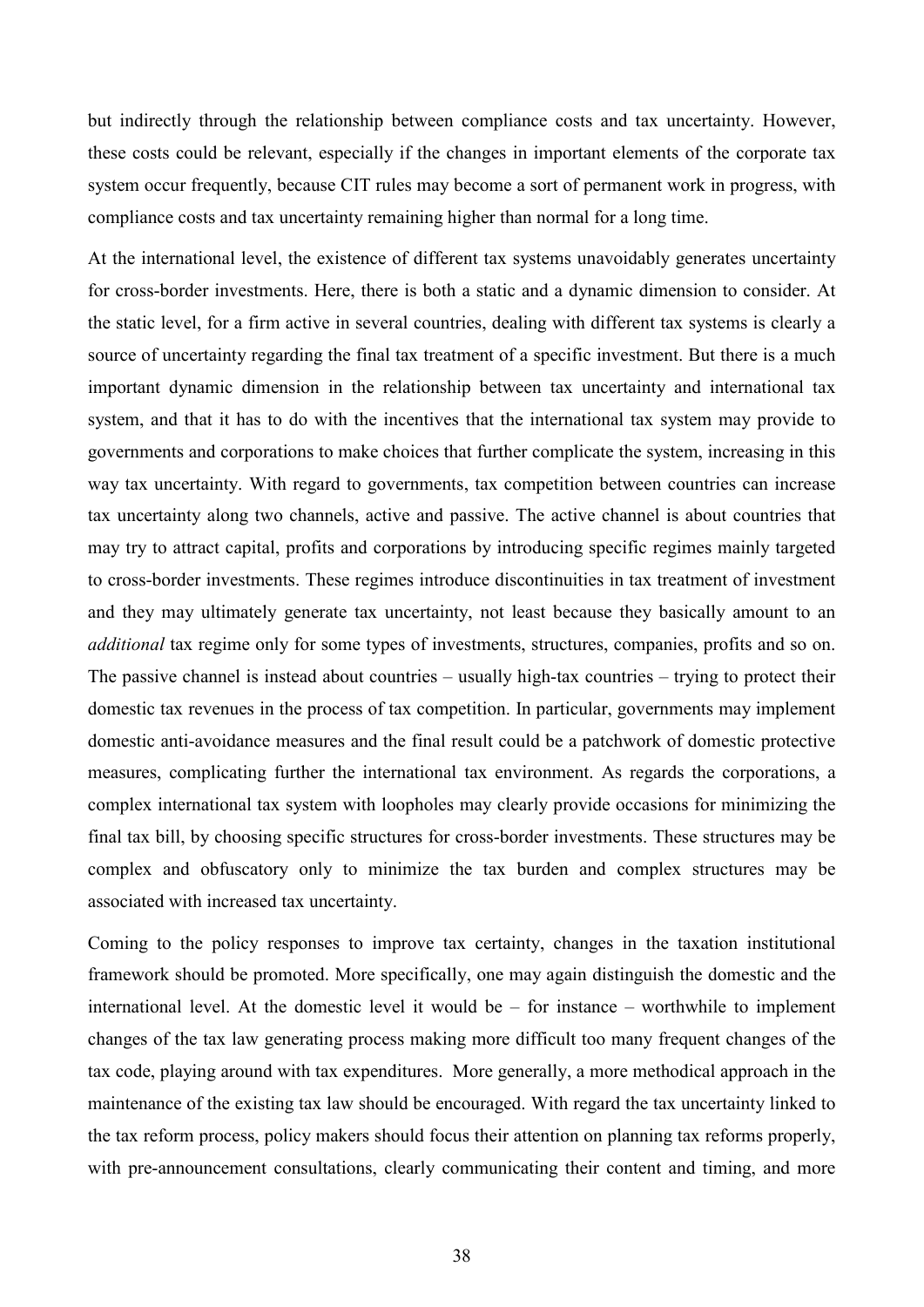generally establishing a structured approach in managing the reform process. With respect to the kind of tax uncertainty related to international tax system, the best policy answer is boosting *broadly* the cooperation on tax matters, which means - not only exchange of information - but also common approaches in fighting aggressive tax planning, as well as agreeing on a fair distribution of the tax revenues for cross-border investment and more generally on a transparent and fair tax competition game. Indeed, this agenda would dramatically improve tax certainty, especially dynamically, over time.

Based on the previous considerations, the recent initiatives in the field of international corporate taxation are going in the right direction. Indeed, the BEPS initiative and the European agenda on aggressive tax planning are promoting more coordination among governments. This should result over time in an improved tax certainty, both because the corporations will have less scope for tax avoidance by complicating their business structures, and because the same governments will have less need to unilaterally protect themselves against aggressive tax planning. A more transparent international corporate tax system will also likely mean a more transparent tax competition game through the tax rate, with probably less scope for the governments to complicate their tax system to attract profits, corporations and capital. Other initiatives at the European level also promise to have positive effects on tax certainty, like those explicitly aiming at simplifying the taxation system for businesses, both in the field of direct taxation (e.g. with the CCCTB proposal) and in the field of indirect taxation (e.g. with the Action Plan on VAT).

In perspective, more empirical research would be welcomed in order to shed light on the effects of tax uncertainty on economic outcomes. This research would also be useful to identify measures of tax (un)certainty to be used in the tax policy evaluation process. More research on the institutional frameworks and arrangements to promote clearness and stability of the tax law generating process would also be welcome.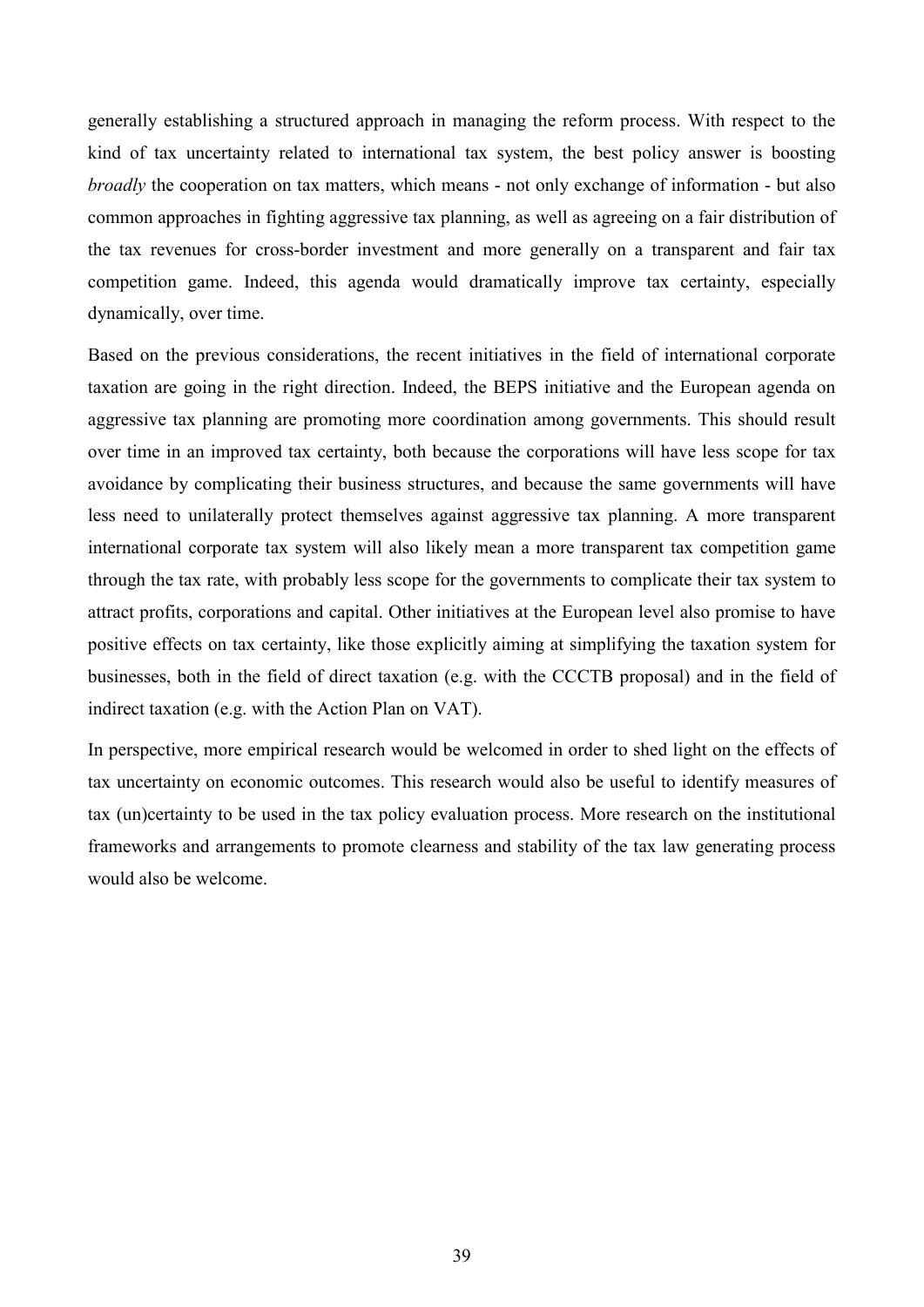#### **Annex 1. Early work on tax uncertainty: the impact on individual taxpayers**

An earlier economic literature has analysed the effects of tax uncertainty on welfare highlighting a "precautionary savings" channel.<sup>[61](#page-41-0)</sup> The basic premise underlying these earlier studies is that tax uncertainty might be expected to be detrimental to welfare because individuals tend to be risk adverse. Consumers want to smooth consumption over time to maximize their utiliy. Random taxation makes smoothing more costly since it leads to more adjustments in behaviour.<sup>[62](#page-41-1)</sup> Results in this vein are provided by Alm (1988) and Bizer and Judd (1989).

Interestingly, these earlier studies also suggest that the efficiency costs related to tax uncertainty depend on the type of the tax instrument. Alm (1988) analyses the effects higher uncertainty about personal income taxes on tax sheltering choices, tax evasion, labour supply and savings. He finds that an increase of tax *base* uncertainty often leads to an increase of the tax base, while an increase of tax *rate* uncertainty has the opposite effect on the tax base. This observation holds when tax payers are very prudent and risk averse.<sup>[63](#page-41-2)</sup> To illustrate this result, take the choice of the tax payer to allocate a fixed amount of income between tax sheltered income and non-sheltered income, and consider that a random part of sheltered income will be subject to taxation. When risk (the uncertainty) that the sheltered income will be taxed increases, two offsetting effects on the taxpayer's choice can be observed. On the one hand, the risk-adverse taxpayer will find that sheltered income is less attractive, and she will move to more non-sheltered income: this is the *substitution effect*. On the other hand, to maintain a given level of income, she would need to increase sheltered income: this is the *income effect*. When the substitution effect of greater risk (uncertainty) is larger than the income effect, namely when the taxpayer displays a prudent behavior, the tax base will increase with greater tax base risk. In Alm's analysis, the condition under which tax uncertainty increase or decrease welfare is the same as the condition under which tax uncertainty increase or decrease the tax base. Therefore, the sign of the response of welfare to additional uncertainty depends in theoretical contributions heavily on the assumptions about the risk profile of tax payers as expressed by the utility function. For prudent taxpayers, tax base risk may also increase welfare if the additional revenues generated by the increase of the tax base are used by

<span id="page-41-0"></span><sup>61</sup> Literature has also dealt with the issue of the relationship between tax uncertainty and compliance without reaching

<span id="page-41-1"></span>conclusive results (Beck and Jung 1989; Alm et al. 1992).<br><sup>62</sup> This result is intrinsically related to the curvature of the utility function. Under standard assumption the form of the utility function will lead to risk av

<span id="page-41-2"></span> $63$  This result is based on some restrictions on the utility function which lead to a substitution effect of greater risk which is larger than the income effect.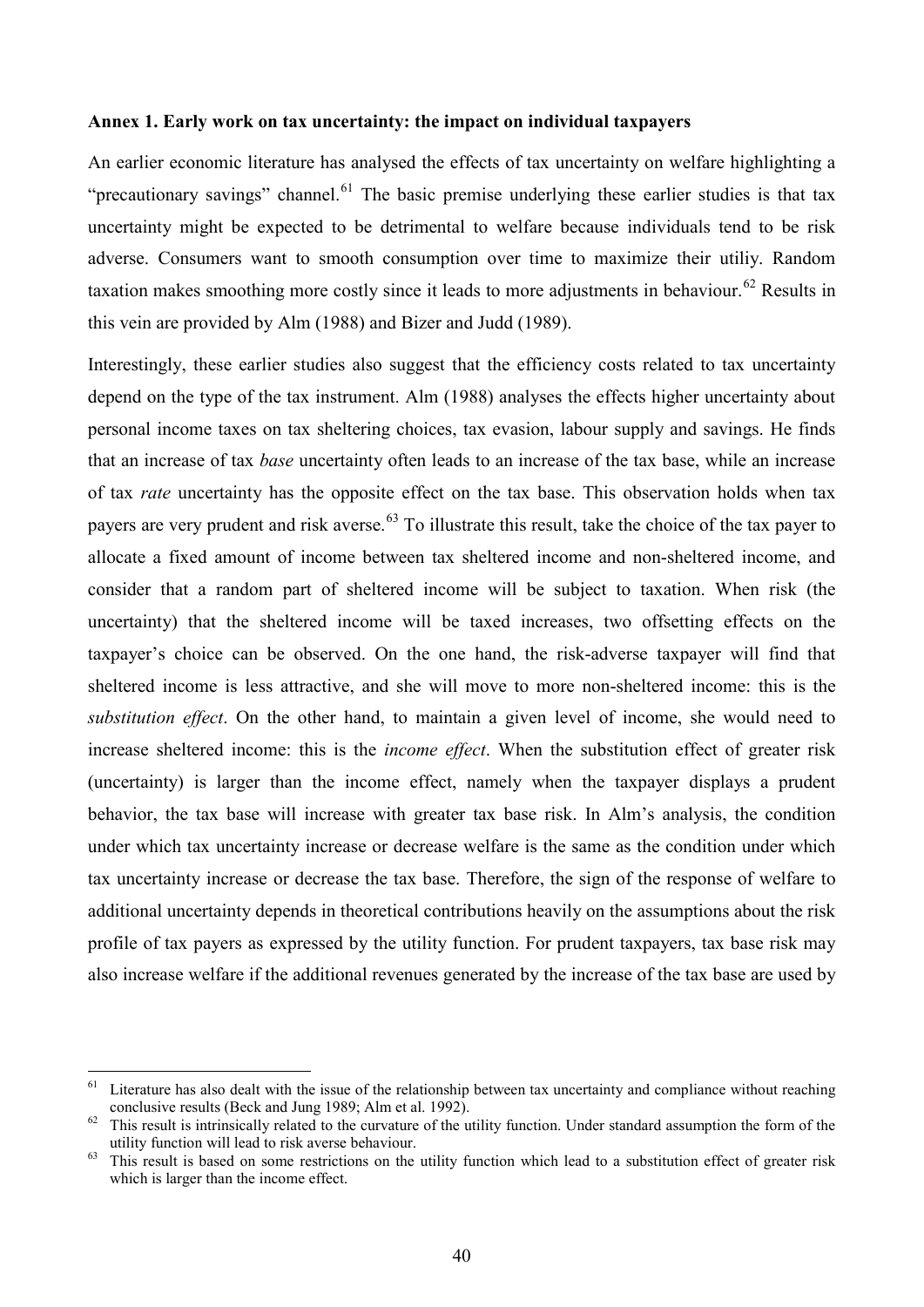the government to reduce the tax rate<sup>[64](#page-42-0)</sup>. Bizer and Judd (1989) develop and solve numerically a dynamic general equilibrium model, assuming a stochastic tax rate and a stochastic investment tax credit. They confirm in a more complex framework compared to Alm's that in general random taxation lowers welfare. More precisely, in their model this happens because it generates fluctuations in investment that are undesirable given the concavity of both the utility and the production function<sup>65</sup>. They maintain that this is especially true when randomness is referred to the investment tax credit, because, this is a much more precisely targeted instrument and therefore it has larger incentive effects.

Coherently with the theoretical results, early empirical evidence suggests that removing uncertainty about future tax policies may lead to significant welfare gains. Skinner (1988) estimates a large welfare loss due the uncertainty deriving from tax policy in the US in the period 1929-1975 equal to 0.40 per cent of national income. The loss would have been generated by the negative correlation between (shocks to) capital income and taxes on this type of income. This estimate is in line with Chun (2001) who - with a calibrated overlapping generation's model - finds that the welfare loss induced by random taxation (modelled with a stochastic tax rate) is about 0.53% of national income. He also finds that the welfare cost for low-income households is higher than for highincome households, because the latter would have more possibilities to absorb the tax shocks by reallocating efficiently resources within the household.

<span id="page-42-0"></span><sup>&</sup>lt;u>.</u> The result that an uncertain tax policy can be optimal for a benevolent government that seeks to maximize social welfare was first noted by Weiss (1976) and Stiglitz (1982). Similar results can be found, for instance, in Balcer and Sadka (1982) and Chang and Wildasin (1986). Also in Bizer and Judd (1989) there is a discussion of such result. In general, this result is derived assuming that marginal utility is a strongly convex function of consumption, namely that the third derivative of the utility function is positive and large. In these cases, the taxpayer displays a very *prudent* behaviour and reacts to an increase in uncertainty by working and saving more (see, for instance, Weiss, 1976, p. 1349). The basis of the results is the same as the precautionary saving motive of consumption theory (see,

<span id="page-42-1"></span>for instance, Bagliano and Bertola, 2004, pp. 22-29).<br><sup>65</sup> However, they argue that this welfare cost may be not so large and, therefore, that there could not be a strong case for reforms that insulate the tax code from tax uncertainty.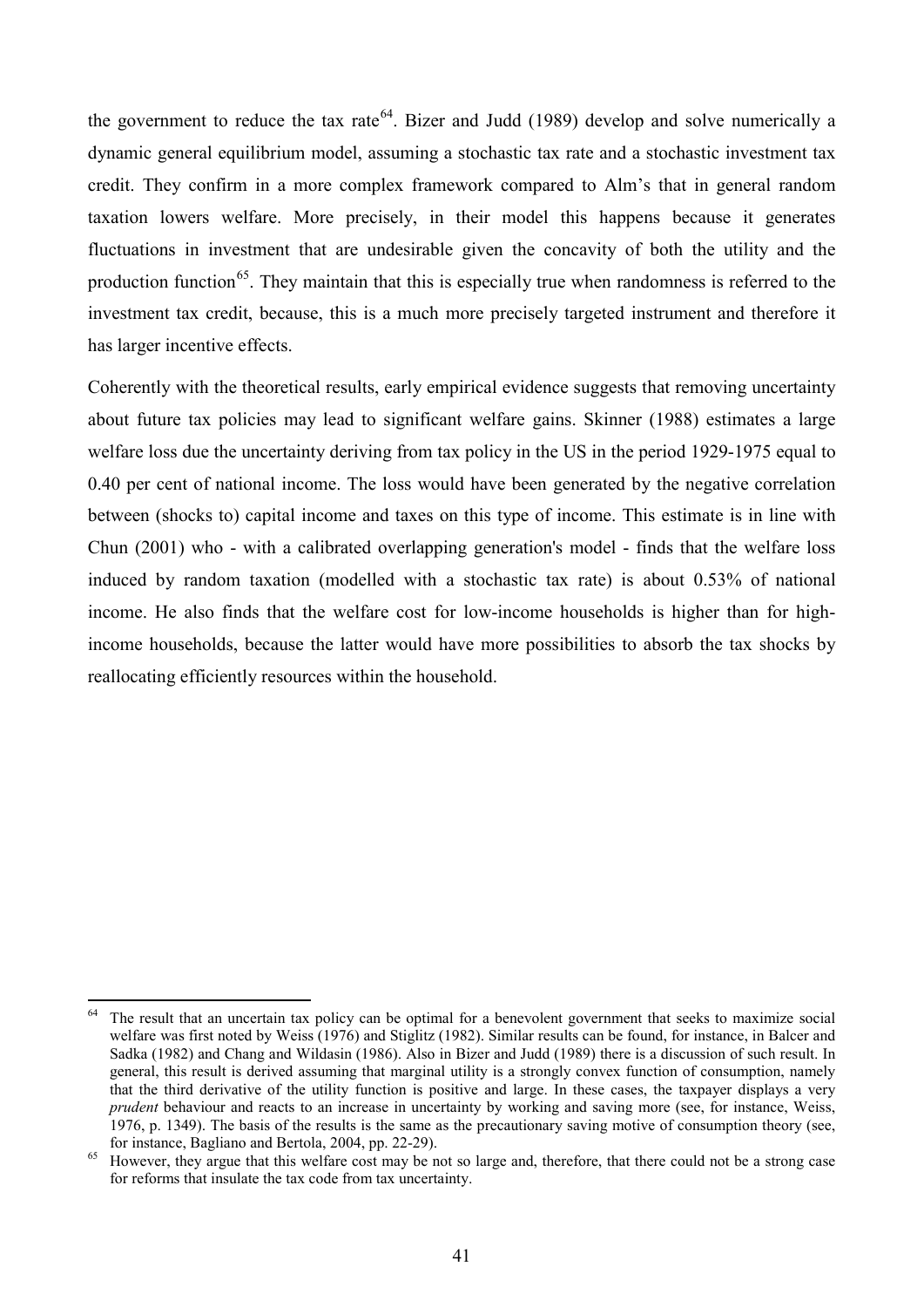#### **Annex 2. Neoclassical vs modern theory of investment and the effects of uncertainty**

The modern theory of investment can be compared with the neoclassical theory in order to get hints about the effects of (tax) uncertainty on investment.

The neoclassical theory is implicitly based on the net present value (NPV) rule: investment is undertaken when the present value of the expected revenues of a project is larger than the present value of the stream of expenditures. This is the basis of both the user cost of capital approach à la Jorgenson and Tobin's q-theory.

The NPV rule is the basis for the – somehow counterintuitive – Oi-Abel-Hartman effect, according to which greater uncertainty may increase the level of capital stock. Oi (1961), Hartman (1972) and Abel (1983, 1984 and 1985) showed that with symmetric adjustment costs mean-preserving increases of output price uncertainty – namely, changes in the volatility of the output price, with an unaffected expected value – raise investment by a competitive firm if the marginal product of capital is a strictly convex function of the output price (in words, a function is strictly convex when it lies below any line connecting any couple of its points)<sup>66</sup>. The same result holds in case of uncertain input costs. Convexity of the marginal product of capital derives from the combined assumptions of constant return to scale and substitutability of capital with other factors. As pointed out by Pindyck (1993), convexity can even result from fixed proportions between capital and labor, as long as the firm can vary the output, to avoid using the marginal unit of capital when the output price is low and/or input prices are high (for instance, with capital fixed in the short-run, it could also derive from the possibility to vary the utilization of capital; see Born and Pfeifer, 2014). Consider for instance an increase of output price. This will have the positive effect to increase profits, given the amount produced. But the firm could choose to increase labour with the aim of producing and selling more; this is an indirect effect that will increase the marginal product of capital and trigger an investment response.

The Oi-Abel-Hartman effect is derived under two implicit crucial assumptions, typical of the traditional theory of investment. First, the investment is totally reversible; this implies that it is possible to recover the initial expense if something turns out to be different and worse than expected; in other words, the opportunity cost of investing now is zero. Second, even if the investment is irreversible, it is a *now-or-never* type: if the firm does not invest now, it will not be

-

<span id="page-43-0"></span><sup>&</sup>lt;sup>66</sup> The Oi-Abel-Hartman effect ultimately derives from the Jensen's inequality: given a convex function  $f(x)$ , according to the Jensen's inequality,  $E[f(x)] > f[E(x)]$ , where  $E(x)$  is the expected value function. In the case we are considering, x is the price of the output and  $f(x)$  is the marginal product of capital (for a textbook analysis of the Oi-Hartman-Abel effect, see for instance Bagliano and Bertola 2004).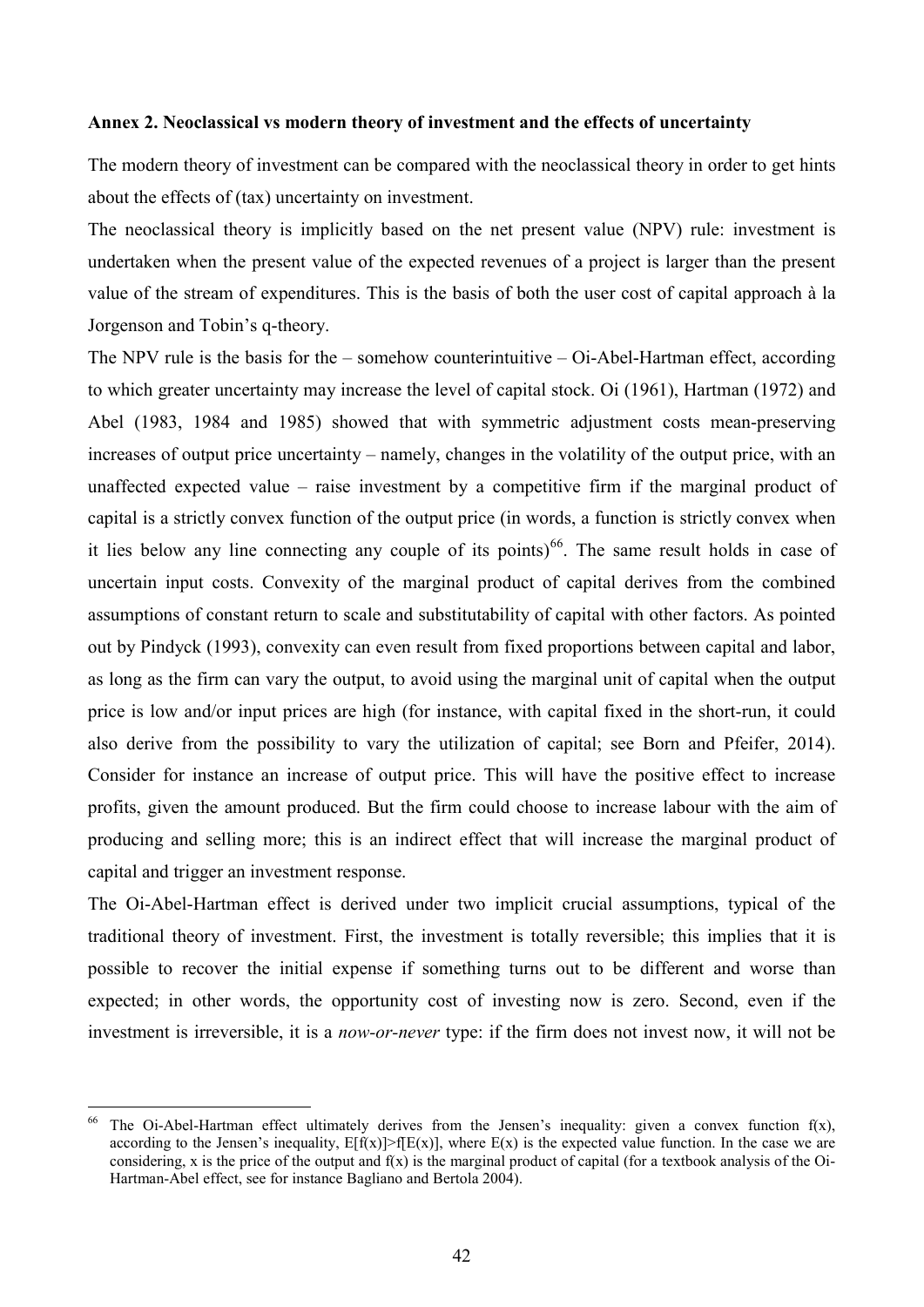able to do it in the future. Although there are investments for which the previous two assumptions are true, there are also other investments that do not satisfy them.

As to the reversibility assumption, it is clearly (at least partly) violated, for instance, when the investment costs are firm specific, as in the case of marketing and advertising costs; but also when these costs are industry specific, since it will be difficult to sell, say, a plant to other firms of the same industry if that plant is judged as unprofitable by the selling firm. The assumption is violated also for "investments" in new workers, given the hiring and training costs. More importantly, it is in general violated for investments made in foreign countries, given the fixed costs that these kinds of investments involve and the likely difficulties to "reverse" them.

In the irreversible investment literature, which uses option pricing techniques to analyse optimal investment choices, the firm has to take into account future costs and opportunities because capital expenditures are at least partly sunk. This literature shows that the timing flexibility undermines the traditional net present value approach, by stressing the similarity between the opportunity to invest and disinvest and financial call and put options, respectively (Dixit and Pindyck, 1994). More precisely, a firm has often the opportunity but not the obligation to invest, namely the investment can be a *now-or-later* type. This implies that when a firm exercises the option to invest – it "kills" the option – it gives up the possibility to wait, to see what happens in the future and to decide not to invest if the market conditions changed adversely. Therefore, the option has a value and exercising it is equivalent to incur a cost. The latter cost has to be balanced with the foregone profits if the firm decides to wait. Moreover, when the investment is partially irreversible, the decision to install capital gives the firm a *put option* to resell the capital in the future, if some conditions are met. This is a positive effect that derives from investing now, not recognized in the orthodox theory.

Overall, the traditional NPV rule has to be modified: the investment will not be undertaken when the value of capital is at least as high as all the purchase and installation costs, but when the value of capital exceeds these costs by an amount equal to the value of option to invest minus the value of the option to sell the capital in the future. Notice that the values of both the options increase with uncertainty: the more the future is uncertain, the more valuable is the possibility to wait and see what will happen, for the call option, and the possibility to sell the capital for the put option. The fact that the values of both the options increase with uncertainty and that they have opposing effects on the incentive to invest implies that the effect of uncertainty on investment is in general ambiguous since it will depend on the interaction between the two options (Abel et al., 1996). However, when the investment is even partially irreversible, the put option value is less important, and it is more likely that the overall effect of uncertainty on investment is negative. As the investment becomes totally irreversible, it is possible to get rid of the put option value altogether; in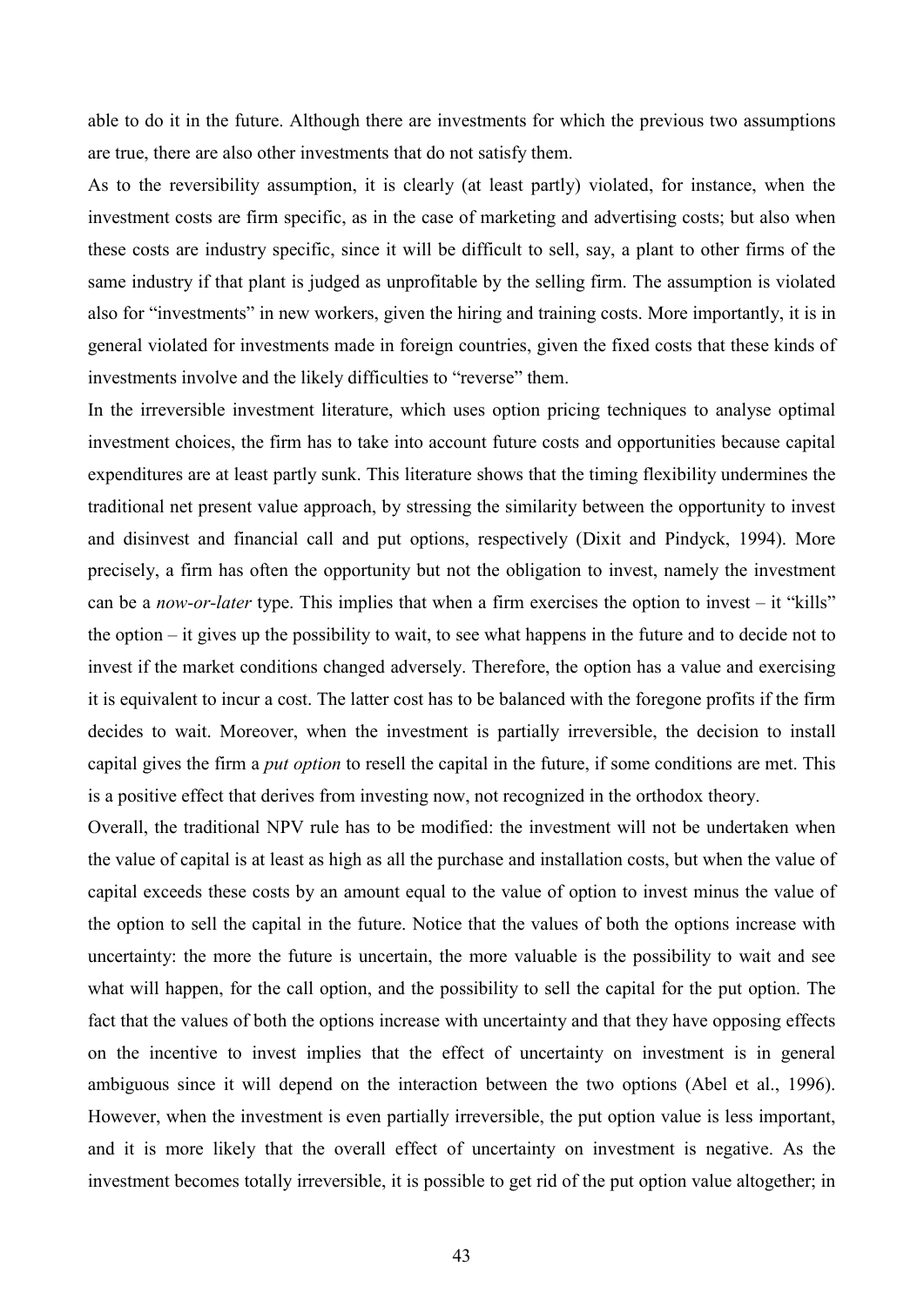this case, uncertainty affects negatively investment under very general assumptions, and since the call option effect tends to be higher than the Oi-Abel-Hartman's. This latter result was first derived by Pindyck (1988) and Bertola (1988). Originally, it was thought that the difference with respect to Oi, Abel and Hartman's models was due to the different investment structure, and precisely to the irreversibility assumption. Then, Caballero (1991) showed that the latter assumption is not sufficient to justify the different results, but it is also necessary to assume either imperfect competition or decreasing return to scale (or both). In Caballero's model, a firm faces a stochastically shifting demand curve and, as the elasticity of demand tends to infinity and returns to scale become constant, the opportunity cost of investing now goes to zero, and the Oi-Abel-Hartman result is re-established. However, as clarified by Pindyck (1993), when the uncertainty in Caballero's model is referred to the demand at the industry's level, the positive opportunity cost of investing now is restored, even if the firms operate in a competitive environment and the returns to scale are constant. Therefore, the possibility of negative effects of uncertainty on investment is restored even in more general set-ups.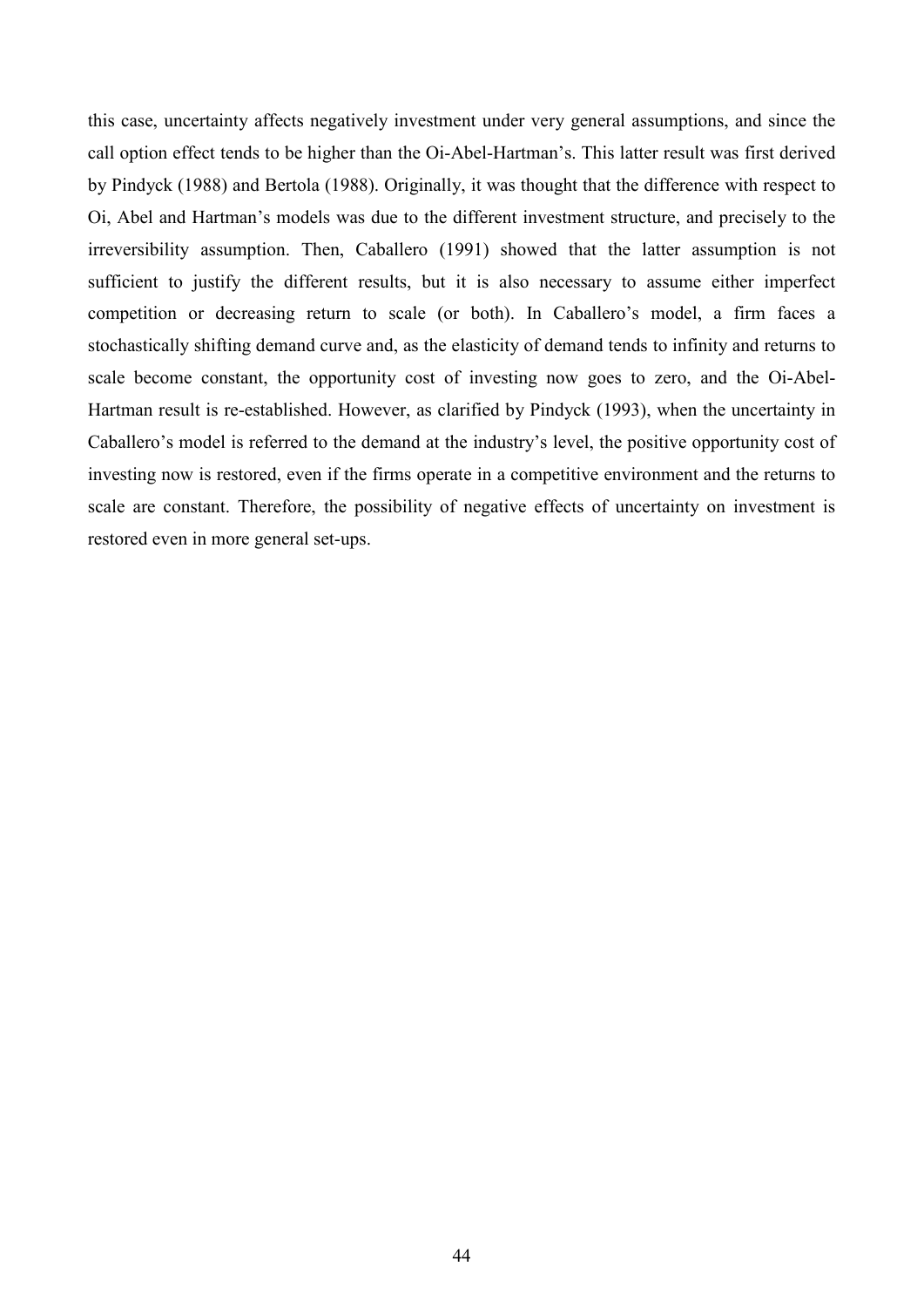#### **Annex 3. How high should tax uncertainty be for investment to be negatively affected?**

In the economic literature on tax uncertainty, in some models the sign of the response of investment to additional tax uncertainty depends on the model's parameters. It is interesting to elaborate on this point in order to derive some quantitative indications of the conditions that have to be satisfied in these models in order to get results in line with the common sense that uncertainty affects negatively investment. Let's consider Niemann's model (Niemann, 2011). Niemann finds that the effects of tax uncertainty on investment depend on the relative volatility of the pre-tax cash flow and the tax payment, as well as on the correlation between the two processes. The partial derivative of the investment threshold – the hurdle net cash flow,  $\pi^*$  - with respect to the volatility of the tax payment -  $\sigma_r$  - measures the impact of larger tax volatility on the minimum post-tax cash flow. In his paper, this partial derivative is equal to a ratio with a denominator always positive, that we define  $\Theta^*$ , and a numerator equal to the difference between the volatility parameter of the tax payment and the product of the correlation coefficient between the pre-tax cash flow process and the tax payment process  $-\rho$  - and the volatility of the pre-tax cash flow process  $\sigma_{\tau}$  (Niemann, 2011, p.9, formula 19). Formally:

$$
\frac{\partial \pi^*}{\partial \sigma_{\tau}} = \underbrace{\frac{\partial \pi^*}{\partial \sigma}}_{+} \underbrace{\frac{\partial \sigma}{\partial \sigma_{\tau}}}_{= \underbrace{\sigma_{\tau} - \rho \sigma_{\pi}}_{\Theta^+}
$$

The first equality makes clear that the sign of the partial derivative depends only on the sign of the change of the overall volatility of the cash flow process,  $\sigma$ , with respect to the change in the volatility of the tax payment. In the case of a stochastic tax payment either uncorrelated or negatively correlated with the pre-tax cash flow, tax uncertainty would have a negative effect on investment, even if the firm is risk neutral. The first case refers to a purely erratic tax policy/tax payment. Less likely is the second case, a tax payment negatively correlated with the pre-tax cash flow. As a matter of fact, the overall tax payment is likely to be positively correlated with the pretax cash flow, and so the effects of overall tax uncertainty are ambiguous. Indeed, increased tax uncertainty does not necessarily delay investment, as in the traditional theory of investment. The relationship between the pre-tax cash flow and the tax payment in Niemann's model could be further explored in order to have an idea about how high the volatility of the tax payment has to be in order to get a positive sign for the numerator of the equation [1] in the main text. With no loss of generality, let us assume that the tax payment is equal to the product of a tax rate and the pre-cash flow plus a pure random component. The latter is distributed as a normal distribution with mean zero and variance  $\sigma_z^2$ , and is uncorrelated with the pre-tax cash flow. Formally: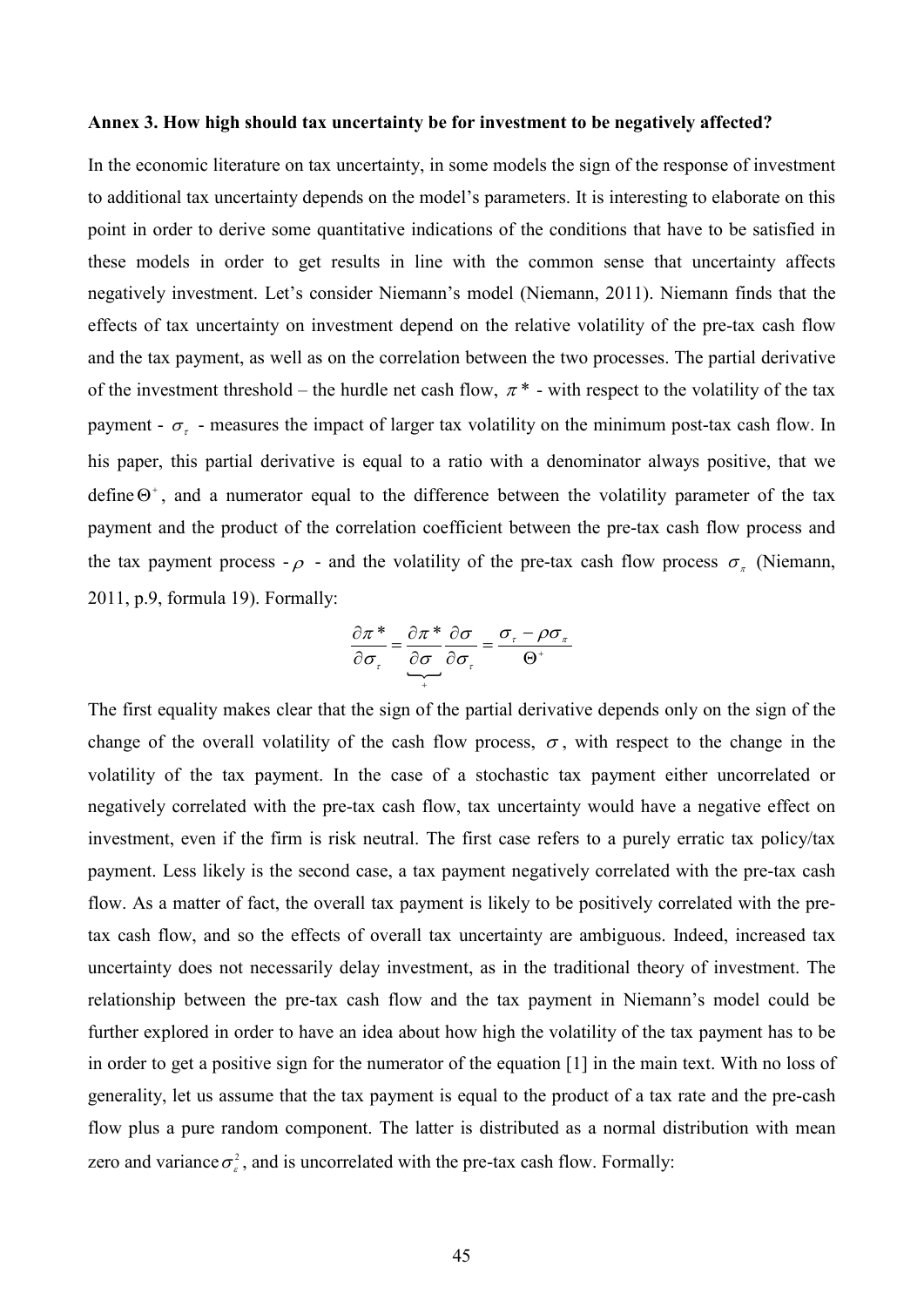#### $T = \tau \Pi + \epsilon$

By the properties of variance and covariance, it can be shown that the variance of the tax payment is the following:

$$
\sigma_{\tau}^2 = \tau^2 \sigma_{\pi}^2 + \sigma_{\epsilon}^2
$$

and that the covariance between the pre-tax cash flow and the tax payment is equal to:

$$
Cov(\Pi, T) = \tau \sigma_{\pi}^2
$$

Therefore, the correlation between the two processes is:

$$
Corr(\Pi, T) = \frac{Cov(\Pi, T)}{\sqrt{Var(\Pi)}\sqrt{Var(T)}} = \frac{\tau Var(\Pi)}{\sqrt{Var(\Pi)}\sqrt{\tau^2 Var(\Pi) + Var(\varepsilon)}}
$$

Then, the numerator of the expression [1] can be written as follows:

$$
\sigma_{\tau} - \rho \sigma = \sqrt{\tau^2 Var(\Pi) + Var(\varepsilon)} - \frac{\tau Var(\Pi)}{\sqrt{Var(\Pi)} \sqrt{\tau^2 Var(\Pi) + Var(\varepsilon)}} \sqrt{Var(\Pi)}
$$

The previous expression is positive when:

<u>.</u>

$$
\tau^2 \text{Var}(\Pi) + \text{Var}(\varepsilon) - \tau \text{Var}(\Pi) > 0 \Leftrightarrow \text{Var}(\varepsilon) > \tau \left(1 - \tau\right) \text{Var}(\Pi) \Leftrightarrow \sigma_{\varepsilon} > \sqrt{\tau \left(1 - \tau\right)} \sigma_{\pi}
$$

If we consider an initial (time 0) tax rate equal to 30 per cent and a standard deviation for the gross cash flow equal to  $0.2^{67}$ , the conclusion is that tax uncertainty would affect negatively investment if the tax payment process has a standard deviation at least equal to (approximately) 10 per cent around its mean: with a pre-tax profit equal to 100 Euro, and a tax rate of 30 per cent, the standard deviation of the tax payment should be approximately 3 Euro. It is difficult to say if this condition is likely to be satisfied in the current tax systems. Probably, it depends on the historical periods and it may be firm specific. Notice that in principle the random component includes everything: innovations to tax rate and tax base, uncertainty about investment tax credits and about auditing, and so on; thus, it may well be that the previous figure number is not that high. However, only with a well specified empirical model that allows identifying the innovations (i.e. the "shocks") to the tax payment process, it would be possible to get more information about the dimension of this crucial volatility parameter.

<span id="page-47-0"></span><sup>67</sup> See Dixit and Pindyck (1994). Dixit and Pindyck use a value equal to 0.2 for the volatility parameter of the cash flow, on the basis of the historical volatility of the stock market. Note that Dixit and Pindyck consider a stochastic process for the percentage change of the cash flow, assuming that it is distributed as a normal variable (Dixit and Pindyck, 1994, p. 153). Instead, Niemann (2011) develops a model for the (pre and post-tax) cash flow. If the percentage change of a variable is distributed as a normal, the absolute change is distributed as a log-normal (Dixit and Pindyck, 1994, p. 65). Therefore, the mean and volatility parameters have to be adjusted accordingly. However, it can be shown that the adjustment of the variance is small.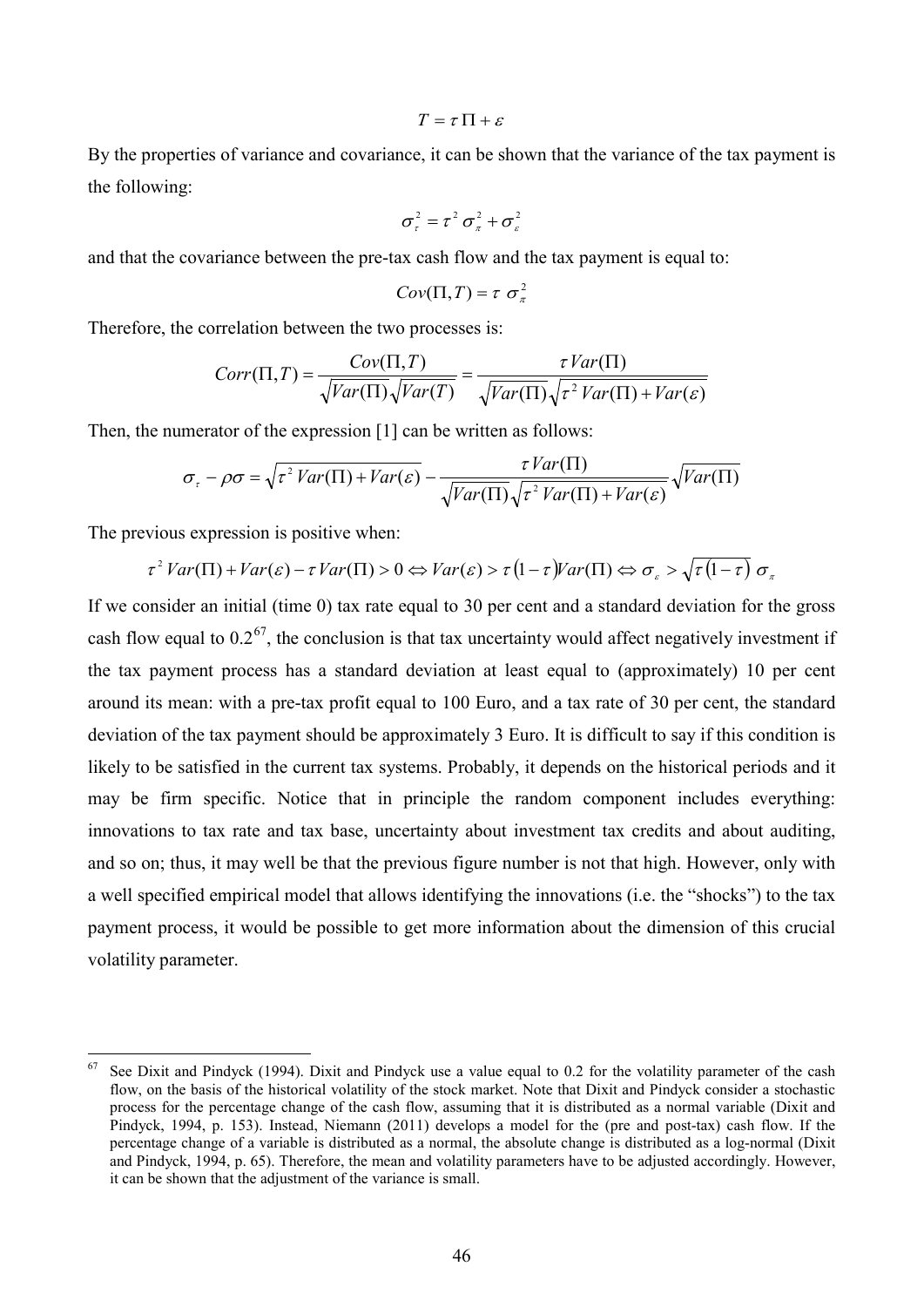### **References**

Abel, A.B.(1983), "Optimal investment under uncertainty", *American Economic Review*, vol. 73(1): 228-233

Abel, A.B. (1984), "The effects of uncertainty on investment and the expected long-run capital stock", *Journal of Economic Dynamics and Control*, vol. 7(1): 39-53

Abel, A.B. (1985), "A stochastic model of investment, marginal q and the market value of the firm", *International Economic Review*, vol. 26(2): 305-322

Abel, A.B., Dixit, A.K., Eberly, J.C. and R.S. Pindyck (1996), "Options, the value of capital, and investment", *Quarterly Journal of Economics*, vol. 3: 753-777

Agliardi, E. (2001), "Taxation and investment decisions – A real option approach", *Australian Economic Papers*, vol. 40: 44-55

Alm, J. (1988), "Uncertain tax policies, individual behavior, and welfare", *American Economic Review*, vol. 78(1): 237-245

Alm, J., B. Jackson, and M. McKee (1992), "Institutional uncertainty and taxpayer compliance", *American Economic Review*, Vol.82(4): 1018-1026

Altug, S., F.S. Demers and M. Demers (2009). "The investment tax credit and irreversible investment", *Journal of Macroeconomics*, vol. 31 (4): 509-522

Alvarex, L., Kanniainen, V. and J. Sodersten (1998), "tax policy uncertainty and corporate investment: a theory of tax-induced investment spurts", *Journal of Public Economics*, vol. 69: 17- 48

Auerbach, A. (1986), "Tax reform and adjustment costs: the impact on investment and market value", NBER Working Paper No. 2103

Auerbach, A. and J. Hines (1987), "Anticipated Tax Changes and the Timing of Investment", in Martin Feldstein, ed., *The Effects of Taxation on Capital Accumulation*, Chicago: University of Chicago Press

Auerbach, A. and J. Hines (1988), "Investment tax incentives and frequent tax reforms" *American Economic Review*, vol. 78(2): 211-216

Balcer, Y. and E. Sadka (1982), "Horizontal equity, income taxation and self-selection with an application to income tax credits", *Journal of Public Economics*, Vol. 19(3): 291-309

Baker S.R., N. Bloom and S. J. Davis (2016), "Measuring economic policy uncertainty*",* The *Quarterly Journal of Economics*, *vol.* 131 (4): 1593-1636

Bagliano, F.C. and G. Bertola (2004), *Models for dynamic macroeconomics*, Oxford University Press

Beck, P., and W. Jung (1989), "Taxpayer compliance under uncertainty", *Journal of Accounting and Public Policy*, vol. 8(1): 1-27

Bernanke, B.S. (1983), "Irreversibility, uncertainty and cyclical investment", *Quarterly Journal of Economics*, vol. 98(1): 85-106

Bertola, G. (1988), "Adjustment costs and dynamic factor demands: investment and employment under uncertainty", mimeo

Bizer, D.S. and K.L. Judd (1989), "Taxation and uncertainty", *American Economic Review*, vol.79(2): 331-336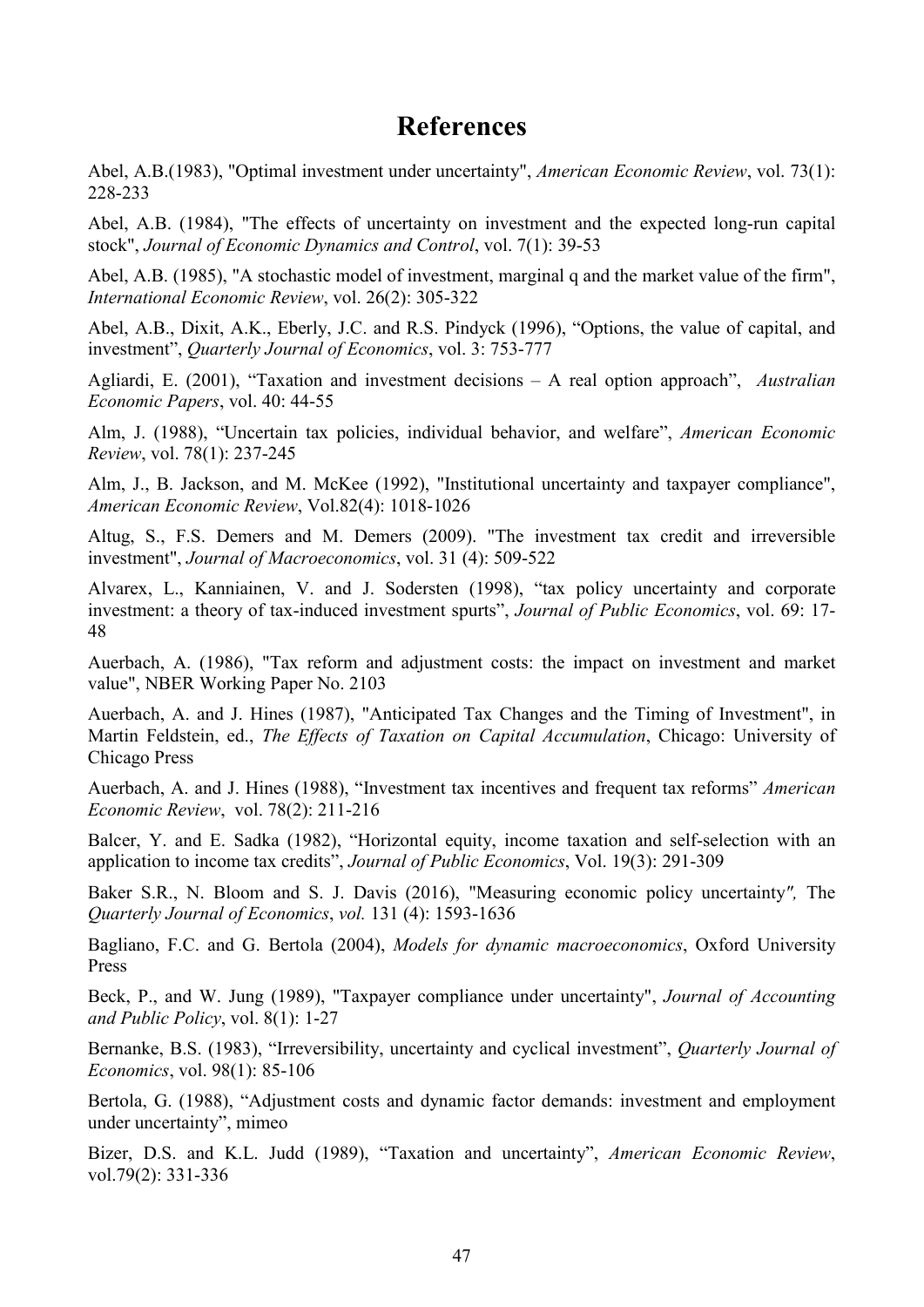Bloom, N., S. Bond and J. Van Reenen (2007), "Uncertainty and investment dynamics", *Review of Economic Studies*, vol. 74(2): 391-415

Blouin, J.L., Devereux, M. and D.A. Shackelford, (2012), "Investment, tax uncertainty, and aggressive tax avoidance", mimeo.

Blonigen B.A., L. Oldenski and N. Sly (2014), "The differential effects of bilateral tax treaties", *American Economic Journal: Economic Policy*, vol. 6(2): 1-18

Böckem, S. (2001), "Investment and politics – Does tax fear delay investment?", *FinanzArchiv*, vol. 58(1): 60-77

Böhm, H. and M. Funke (2000), "Optimal investment strategies under demand and tax policy uncertainty", CESIFO Working Paper No. 311, July

Born B., and J. Pfeifer (2014), "Policy risk and the business cycle", *Journal of Monetary Economics*, vol. 68: 68-85

Caballero, R.J. (1991), "On the sign of the investment-uncertainty relationship", *American Economic Review*, vol. 81(1): 279-288

Chang, F.R. and D.E. Wildasin (1986), "Randomization of commodity taxes: an expenditure minimization approach", *Journal of Public Economics*, Vol. 31(3): 329-345

Chen, Y. and M. Funke (2007), "Political risk, economic integration, and the foreign direct investment decision", Dundee Discussion Papers in Economics, No. 208

[Chun,](https://springerlink3.metapress.com/content/?Author=Young+Jun+Chun) Y.J. (2001), "The redistributive effect of risky taxation", *[International Tax and Public](https://springerlink3.metapress.com/content/0927-5940/)  [Finance](https://springerlink3.metapress.com/content/0927-5940/)*, [Vol. 8\(4\)](https://springerlink3.metapress.com/content/0927-5940/8/4/): 433-454

Danciulescu D., (2014) "Macroeconomic equilibrium and welfare under simple monetary and switching fiscal policy rules", *Economic Modelling*, vol. 36: 58-68

Devereux, M.P. and S.R. Bond (1995) "On the design of a neutral business tax under uncertainty", *Journal of Public Economics*, vol. 58: 57-71.

Devereux, M.P (2016), "Measuring corporation tax uncertainty across countries: Evidence from across-country survey", Oxford University Centre for Business Taxation, WP. 16-13

Diller M., P. Kortebusch, G. Schneider and C. Sureth-Sloane (2016), "Boone or bane? Advance tax rulings as measure to mitigate tax uncertainty and foster investment", *European Accounting Review*: 1-28

Dixit, A.K. and R.S. Pindyck (1994), *Investment under uncertainty*, Princeton University Press, Princeton, NJ.

Edmiston K. D., (2004), "Tax uncertainty and investment: A cross-country empirical examination", *Economic Inquiry*, Vol. 42(3): 425-440

Edmiston K.D., S Mudd and N. Valey (2003), "Tax structures and FDI: the deterrent effects of complexities and uncertainty", *Fiscal Studies*, vol. 24(3): 341-359

Eichfelder S., and F. Vaillancourt (2014), "Tax compliance costs: a review of cost burdens and cost structures", Arqus Quantitative Research in Taxation, Discussion Papers No. 178

Ernst & Young (2015*), Implementing the 'destination principle' to intra-EU B2B supplies of goods –Feasibility and economic evaluation study*

European Commission (2011), Communication from the Commission to The European Parliament, The Council and The European Economic and Social Committee on the future of VAT, COM(2011)851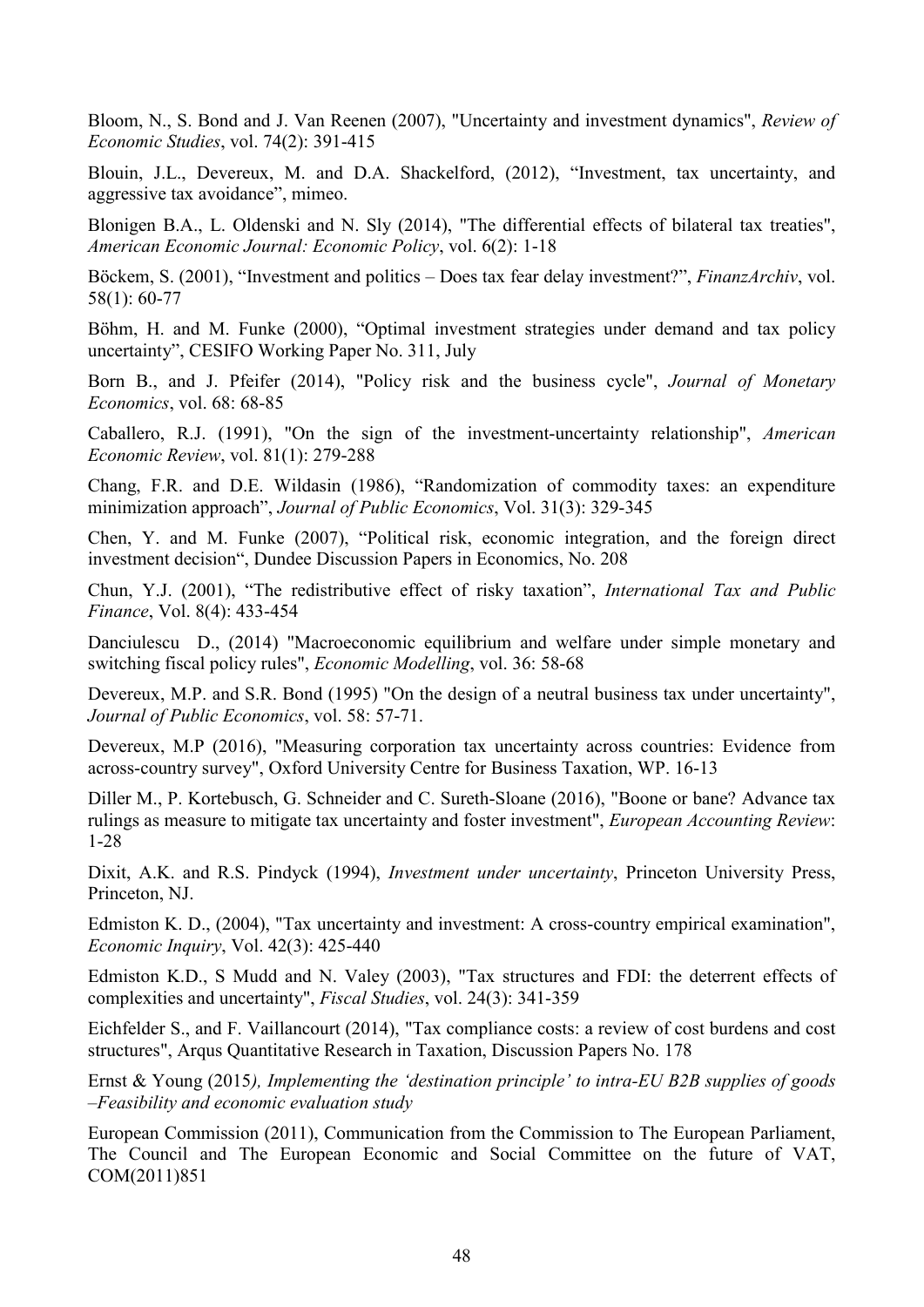European Commission (2014), Commission Staff Working Document on the implementation of the definitive VAT regime for intra-EU trade, SWD(2014) 338 final

European Commission (2015), *A Fair and Efficient Corporate Tax System in the European Union: 5 Key Areas for Action*, COM(2015) 302 final.

European Commission (2016a), *Building a fair, competitive and stable corporate tax system for the EU*, COM(2016) 862 final.

European Commission (2016b), *Anti-Tax Avoidance Package: Next steps towards delivering effective taxation and greater tax transparency in the EU*, COM(2016) 23 final

European Commission (2016c), Proposal for a Council Directive on Double taxation Resolution Mechanism in the European Union, Impact Assessment, SWD(2016) 343 final

Evans, C. Hansford, A., Hasseldine, J., Lignier, P., Smulders, S. and F. Vaillancourt (2014), 'Small business and tax compliance costs: A cross-country study of managerial benefits and tax concessions', *eJournal of Tax Research*. Vol 12(2): 453-482

Faig M. and P. Shum (1999), "Irreversible investment and endogenous financing: an evaluation of the corporate tax effects", *Journal of Monetary Economics*, vol. 43: 143-171

Fedele, A., Panteghini, P.M., S. Vergalli (2011), "Optimal investment and financial strategies under tax rate uncertainty", *German Economic Review*, vol. 12(4): 438–468

Fernandez-Villaverde J., P. Guerron-Quintana, K. Kuester and J. Rubio-Ramirez (2015), "Fiscal volatility shocks and economic activity", *American Economic Review*, vol. 15(11): 3352-3384

Guenther D.A., S.R. Matsunaga and B.M. Williams (2013), "Tax avoidance, tax aggressiveness, tax risk and firm risk", Working Paper

Gulen , H. and M. Ion (2016), "Policy uncertainty and corporate investment", *Review of Financial Studies*, Vol. 29: 523-564

Hall, A.P. (1994), "The cost of unstable tax laws", Tax Foundation, Special report, No. 41, October.

Hartman, R. (1972), "The effects of price and cost uncertainty on investment", Journal of Economic Theory, vol. 5, 258-266.

Hasset, K.A. and G.E. Metcalf (1999), "Investment with uncertain tax policy: does random tax policy discourage investment?", *The Economic Journal*, Vol. 109(457): 372-393

Hutchens M., S. Rego (2015), "Does greater tax risk lead to increased firm risk?", Working Paper

IMF-OECD (2017), *Tax certainty, report prepared for the G20 Finance Ministers*, March

Institute for Fiscal Studies (2011), *A retrospective evaluation of elements of the EU VAT system*

Julio B., and Y. Yook (2012), "Political uncertainty and corporate investment cycles", *Journal of Finance*, vol.76(1): 45-83.

Kang W., K. Lee and R.A. Ratti (2014), "Economic policy uncertainty and firm-level investment", *Journal of Macroeconomics*, vol. 39: 42-53.

Kelly B., L. Pastor and P. Veronesi (2016), "The price of political uncertainty: theory and evidence from the option market", *The Journal of Finance*, vol. LXXI(5).

Janeba, E. (2000), "Tax Competition when Governments Lack Commitment: Excess Capacity as a Countervailing Threat", *[American Economic Review](http://www.aeaweb.org/aer/)*, vol. 90: 1508-1519.

Johannsen B.K. (2014), "When are the effects of fiscal policy uncertainty large?", Finance and Economics Discussion Series, Divisions of Research & Statistics and Monetary Affairs, Federal Reserve Board, Washington, D.C., Working Paper No. 40.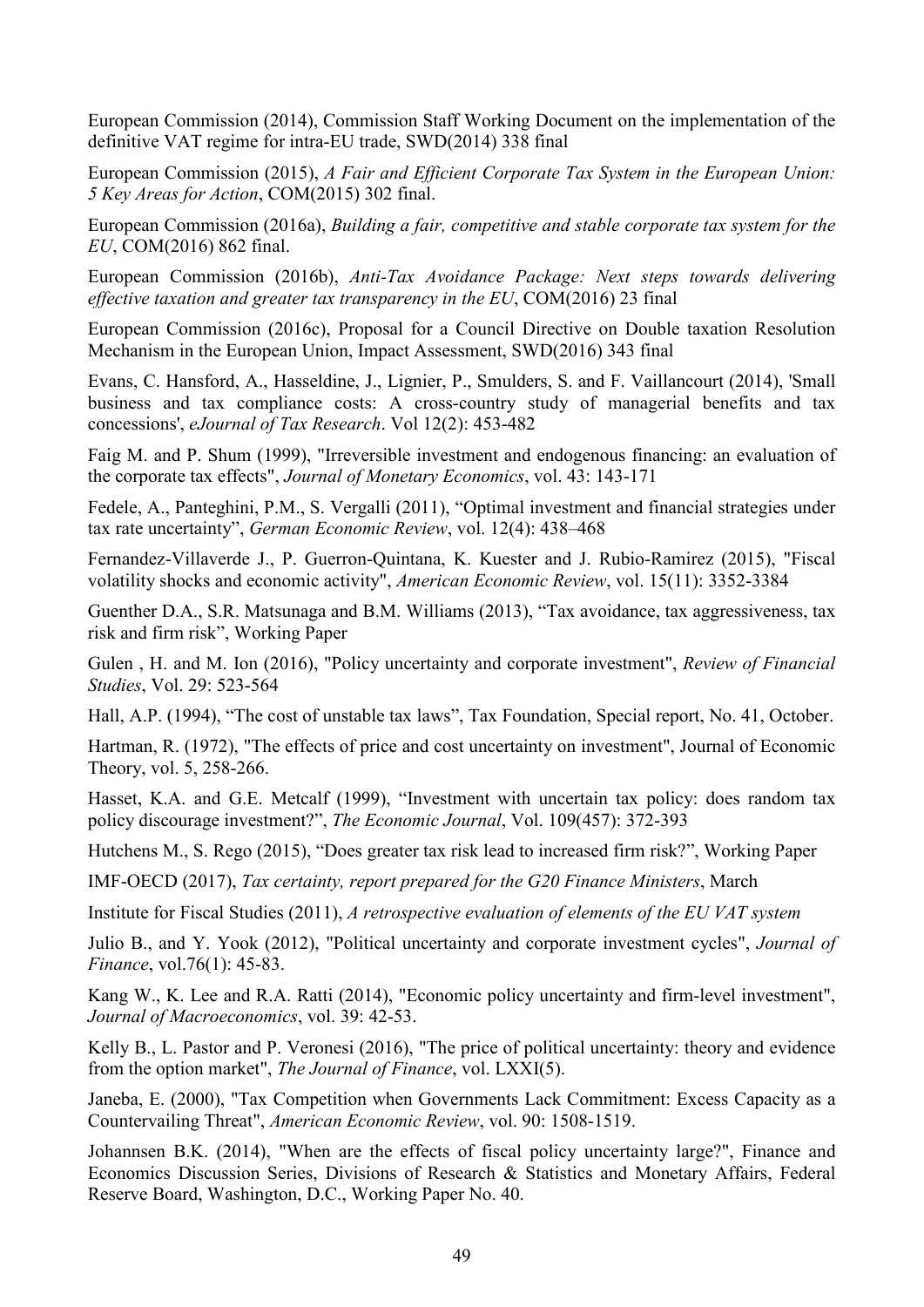Lignier, P and C. Evans (2012), "The rise and rise of tax compliance costs for the small business sector in Australia", *Australian Tax Forum*, vol. 27: 615-672.

Lignier, P, Evans, C and B. Tran-Nam (2014), "Tangled up in tape: The continuing tax compliance plight of the small and medium enterprise business sector", *Australian Tax Forum*, vol. 29: 217- 247.

Little, S., Nightingale, G.D., and A. Fenwick (2013), "Development of Tax Policy in New Zealand: The Generic Tax Policy Process", *Canadian Tax Journal/Revue Fiscale Canadienne,* Volume 61, Number 4, page 1043.

McKenzie K.J., (1994), "The Implications of risk and irreversibility for the measurement of marginal effective tax rates on capital", *Canadian Journal of Economics*, vol. 27(3): 604-19.

Metcalf, G.E. and K.A. Hassett (1995), "Investment under alternative return assumptions: comparing random walks and mean reversion", *Journal of Economic Dynamics and Control*, vol. 19(8): 1471-1488.

Niemann, R. (1999), "Neutral Taxation under Uncertainty--A Real Options Approach," *Finanzarchiv*, vol. 56: 51–66.

Niemann, R. (2004), "Tax rate uncertainty, investment decisions, and tax neutrality", *International Tax and Public Finance*, vol. 11: 265-281.

Niemann, R. (2011), "The impact of tax uncertainty on irreversible investment", *Review of Managerial Science,* vol. 5(1): 1-17.

Niemann, R., and C. Sureth-Sloane (2016), "Does capital tax uncertainty delay irreversible risky investment?", WU International Taxation Research Paper Series, No. 2016-05

OECD(2008), *Study into the role of tax intermediaries.* 

OECD (2013a), *Co-operative Compliance: A Framework - From Enhanced Relationship to Cooperative Compliance.*

OECD (2013b), *Action Plan on Base Erosion and Profit Shifting.*

OECD (2015), *Tax Administration 2015: Comparative Information on OECD and Other Advanced and Emerging Economies.* 

OECD (2016a), *Co-operative Tax Compliance: Building Better Tax Control Frameworks.*

OECD (2016b), *Automatic exchange of financial accounts information: Background information brief*, January.

Oi, W.Y. (1961), "The desirability of price instability under perfect competition", *Econometrica*, vol. 29: 821-852.

Panteghini, P.M., (2001a), "On corporate tax asymmetries and neutrality", *German Economic Review,* vol. 2: 269-286.

Panteghini, P.M., (2001b), "Corporate tax asymmetries under investment irreversibility", *FinanzArchiv*, 58: 207-226.

Pastor L., and P. Veronesi (2013), "Political uncertainty and risk premia", *Journal of Financial Economics*, vol. 110: 520-545.

Pindyck, R.S. (1988), "Irreversible investment, capacity choice, and the value of the firm", *American Economic Review*, vol. 78(5): 969-985.

Pindyck, R.S. (1993), "A note on competitive investment under uncertainty", *American Economic Review*, vol. 83(1): 273-277.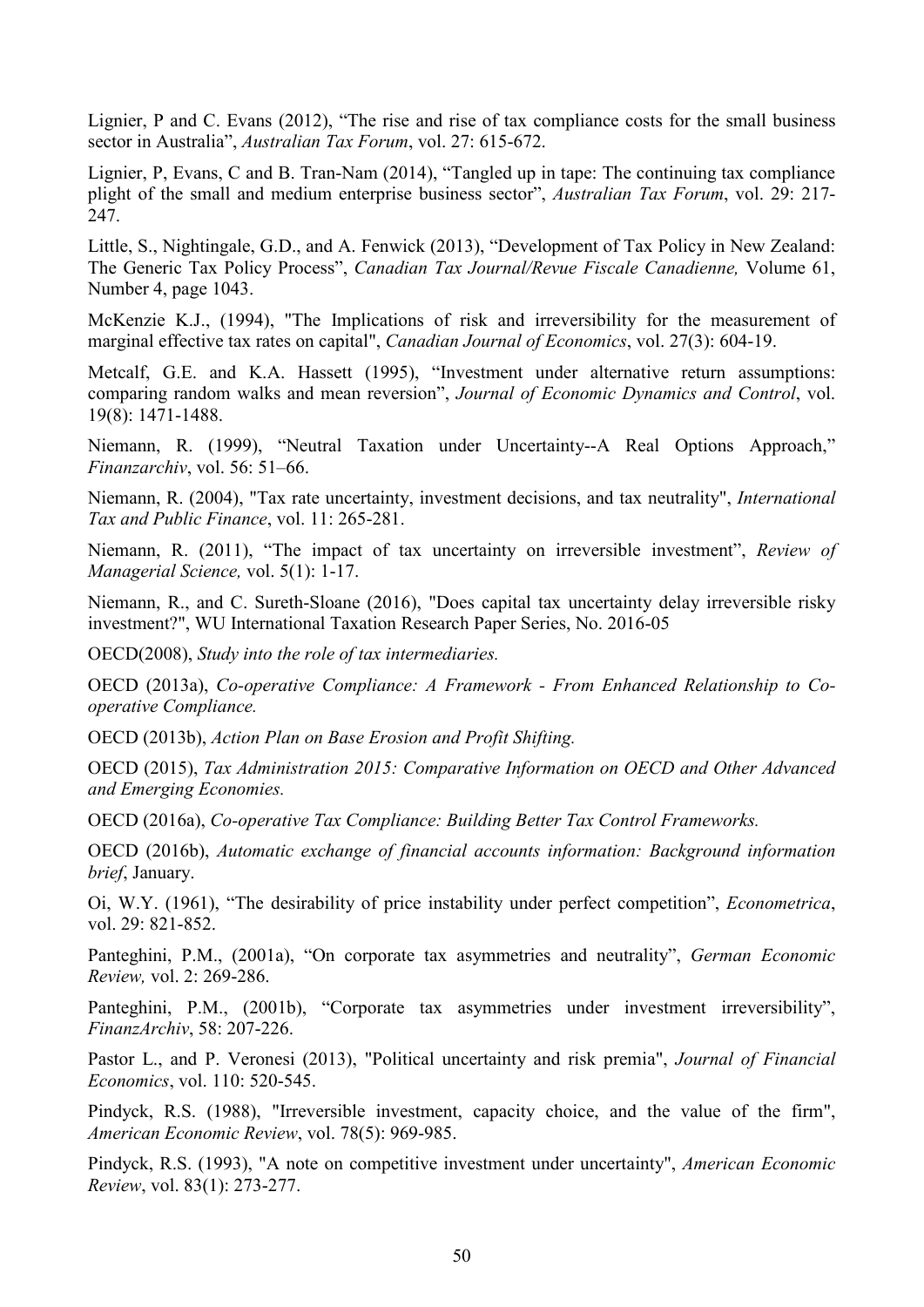Pawlina, G., and P.M. Kort (2005), "Investment under uncertainty and policy change", *Journal Economic Dynamic & Control*, vol. 29: 1193-1209.

Rodrick, D. (1991), "Policy uncertainty and private investment in developing countries", *Journal of Development Economics*, vol. 36(2): 229-242.

Sialm C. (2006), "Stochastic taxation and asset pricing in dynamic general equilibrium", *Journal of Economic Dynamic & Control*, vol. 30: 511-540.

Skinner, J. (1988), "The Welfare cost of uncertain tax policy", *Journal of Public Economics*, vol. 37: 129-145.

Swenson C. (1997), "Rational expectations and tax policy: experimental market evidence", *Journal of Economic Behavior and Organization*, vol. 32(3): 433-455.

Sureth, C., (2002): "Partially irreversible investment decisions and taxation under uncertainty: A real option approach", *German Economic Review*, vol.3: 185-221.

Stiglitz, J. (1982), "Utilitarianism and horizontal equity: the case for random taxation", *Journal of Public Economics*, vol. 18: 1-33.

Taylor G., and G. Richardon (2014), "Incentives for corporate tax planning and reporting: Empirical evidence from Australia", *Journal of Contemporary Accounting & Economics*, vol. 10: 1-15.

Wang, Chen and Huang (2014)," Economic policy uncertainty and corporate investment: Evidence from China", *[Pacific-Basin Finance Journal](https://ideas.repec.org/s/eee/pacfin.html)*, vol. 26: 227-243.

Weiss, L. (1976), "The desirability of cheating incentives and randomness in the optimal income tax", *The Journal of Political Economy*, Vol. 84(6): 1343-1352.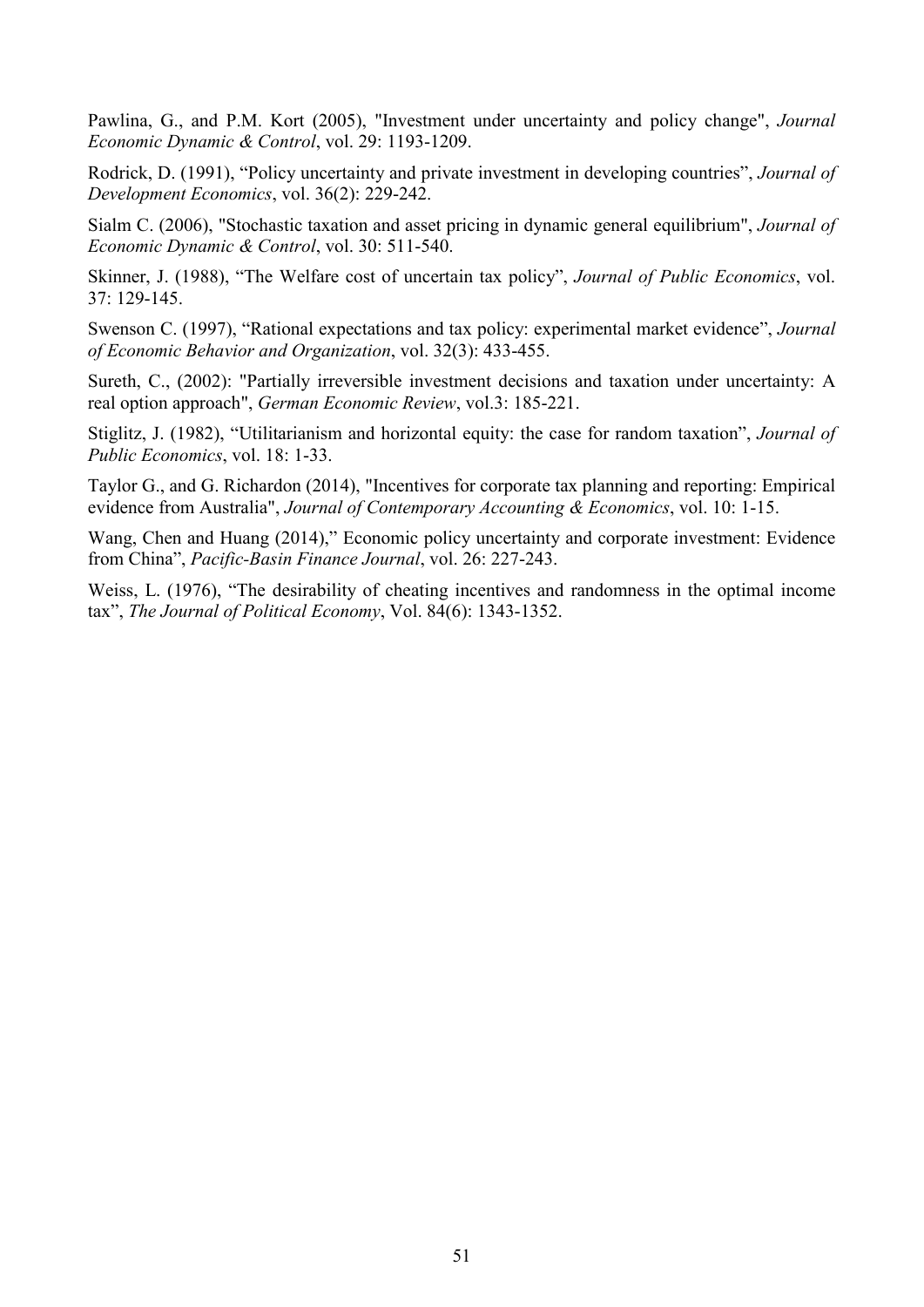#### **TAXATION PAPERS**

Taxation Papers can be accessed and downloaded free of charge at the following address: http://ec.europa.eu/taxation\_customs/taxation/gen\_info/economic\_analysis/tax\_papers/index\_en.htm

The following papers have been issued.

Taxation paper No 66 (2016): Modelling corporate tax reform in the EU: New calibration and simulations with the CORTAX model. Written by Joint Research Center of the European Commission - IPTS

Taxation paper No 65 (2016): The Effects of Tax Reforms to Address the Debt-Equity Bias on the Cost of Capital and on Effective Tax Rates. Written by Centre For European Economic Research (ZEW) Gmbh

Taxation paper No 64 (2016): The Impact of Tax Planning on Forward-Looking Effective Tax Rates. Written by Centre For European Economic Research (ZEW) Gmbh

Taxation paper No 63 (2016): Study on The Effect of Inflation and Interest Rates on Forward-Looking Effective Tax Rates. Written by Centre For European Economic Research (ZEW) Gmbh

Taxation paper No 62 (2016): Financial Transaction Taxes in the European Union. Written by Thomas Hemmelgarn, Gaëtan Nicodème, Bogdan Tasnadi and Pol Vermote

Taxation paper No 61 (2016): Study on Structures of Aggressive Tax Planning and Indicators. Final report. Written by Ramboll Management Consulting and Corit Advisory

Taxation paper No 60 (2015): Wealth distribution and taxation in EU Members. Written by Anna Iara

Taxation paper No 59 (2015): Tax Shifts. Written by Milena Mathé, Gaëtan Nicodème and Savino Ruà

Taxation paper No 58 (2015): Tax Reforms in EU Member States: 2015 Report. Written by Directorate General for Taxation and Customs Union and Directorate General for Economic and Financial Affairs

Taxation Paper No 57 (2015): Patent Boxes Design, Patents Location and Local R&D Written by Annette Alstadsæter, Salvador Barrios, Gaetan Nicodeme, Agnieszka Maria Skonieczna and Antonio Vezzani

Taxation Paper No 56 (2015): Study on the effects and incidence of labour taxation. Final Report. Written by CPB in consortium with: CAPP, CASE, CEPII, ETLA, IFO, IFS, IHS.

Taxation Paper No 55 (2015): Experiences with cash-flow taxation and prospects. Final report. Written by Ernst & Young

Taxation Paper No 54 (2015): Revenue for EMU: a contribution to the debate on fiscal union. Written by Anna Iara

Taxation Paper No 53 (2015): An Assessment of the Performance of the Italian Tax Debt Collection System. Written by Margherita Ebraico and Savino Ruà

Taxation Paper No 52 (2014): A Study on R&D Tax Incentives. Final report. Written by CPB in consortium with: CAPP, CASE, CEPII, ETLA, IFO, IFS, IHS.

Taxation Paper No 51 (2014): Improving VAT compliance – random awards for tax compliance. Written by Jonas Fooken, Thomas Hemmelgarn, Benedikt Herrmann

Taxation Paper No 50 (2014): Debt Bias in Corporate Taxation and the Costs of Banking Crises in the EU. Written by Sven Langedijk, Gaëtan Nicodème, Andrea Pagano, Alessandro Rossi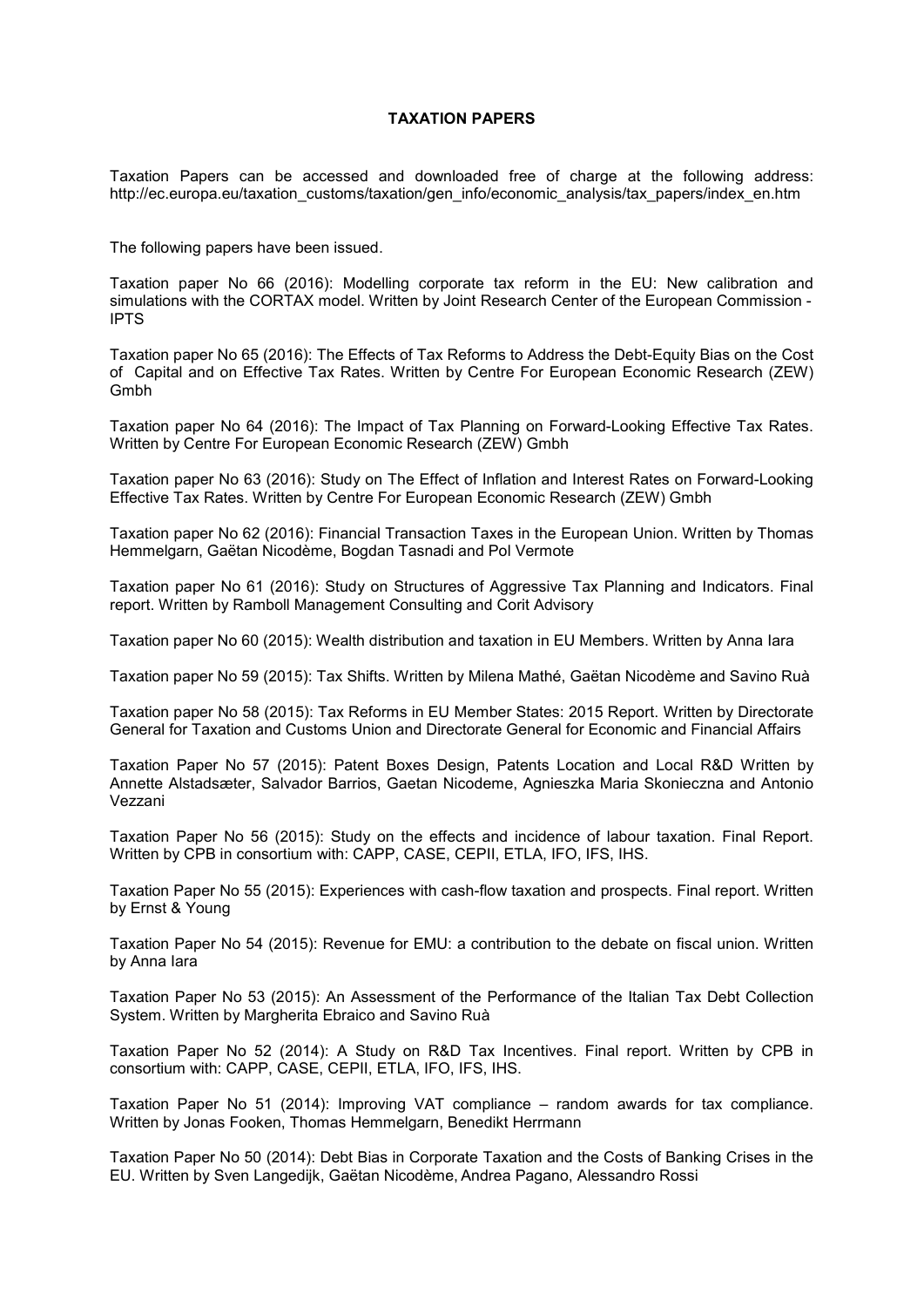Taxation Paper No 49 (2014): A wind of change? Reforms of Tax Systems since the launch of Europe 2020. Written by Gaëlle Garnier , Endre György, Kees Heineken, Milena Mathé, Laura Puglisi, Savino Ruà, Agnieszka Skonieczna and Astrid Van Mierlo

Taxation Paper No 48 (2014): Tax reforms in EU Member States: 2014 Report. Written by Directorate-General for Taxation and Customs Union and Directorate-General for Economic and Financial Affairs, European Commission

Taxation Paper No 47 (2014): Fiscal Devaluations in the Euro Area: What has been done since the crisis? Written by Laura Puglisi

Taxation Paper No 46 (2014): Tax Compliance Social Norms and Institutional Quality: An Evolutionary Theory of Public Good Provision. Written by Panayiotis Nicolaides

Taxation Paper No 45 (2014): Effective Corporate Taxation, Tax Incidence and Tax Reforms: Evidence from OECD Countries. Written by Salvador Barrios, Gaëtan Nicodème, Antonio Jesus Sanchez Fuentes

Taxation Paper No 44 (2014): Addressing the Debt Bias: A Comparison between the Belgian and the Italian ACE Systems. Written by Ernesto Zangari

Taxation Paper No 43 (2014): Financial Activities Taxes, Bank Levies and Systemic Risk. Written by Giuseppina Cannas, Jessica Cariboni, Massimo Marchesi, Gaëtan Nicodème, Marco Petracco Giudici, Stefano Zedda

Taxation Paper No 42 (2014): Thin Capitalization Rules and Multinational Firm Capital Structure. Written by Jennifer Blouin, Harry Huizinga, Luc Laeven and Gaëtan Nicodème

Taxation Paper No 41 (2014): Behavioural Economics and Taxation. Written by Till Olaf Weber, Jonas Fooken and Benedikt Herrmann.

Taxation Paper No 40 (2013): A Review and Evaluation of Methodologies to Calculate Tax Compliance Costs. Written by The Consortium consisting of Ramboll Management Consulting, The Evaluation Partnership and Europe Economic Research

Taxation Paper No 39 (2013): Recent Reforms of Tax Systems in the EU: Good and Bad News. Written by Gaëlle Garnier, Aleksandra Gburzynska, Endre György, Milena Mathé, Doris Prammer, Savino Ruà, Agnieszka Skonieczna.

Taxation Paper No 38 (2013): Tax reforms in EU Member States: Tax policy challenges for economic growth and fiscal sustainability, 2013 Report. Written by Directorate-General for Taxation and Customs Union and Directorate-General for Economic and Financial Affairs, European Commission

Taxation Paper No 37 (2013): Tax Reforms and Capital Structure of Banks. Written by Thomas Hemmelgarn and Daniel Teichmann

Taxation Paper No 36 (2013): Study on the impacts of fiscal devaluation. Written by a consortium under the leader CPB

Taxation Paper No 35 (2013): The marginal cost of public funds in the EU: the case of labour versus green taxes Written by Salvador Barrios, Jonathan Pycroft and Bert Saveyn

Taxation Paper No 34 (2012): Tax reforms in EU Member States: Tax policy challenges for economic growth and fiscal sustainability. Written by Directorate-General for Taxation and Customs Union and Directorate-General for Economic and Financial Affairs, European Commission.

Taxation Paper No 33 (2012): The Debt-Equity Tax Bias: consequences and solutions. Written by Serena Fatica, Thomas Hemmelgarn and Gaëtan Nicodème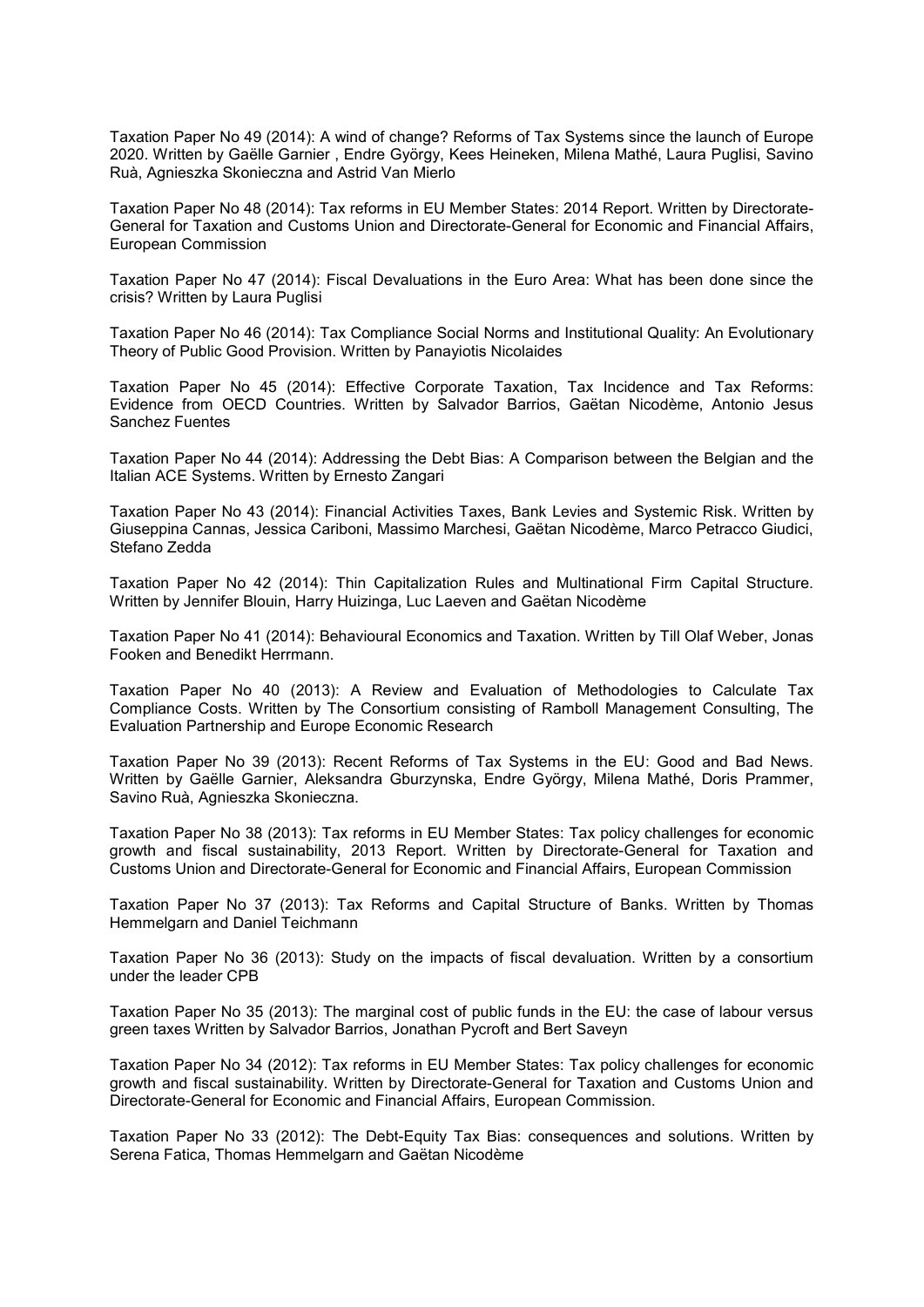Taxation Paper No 32 (2012): Regressivity of environmental taxation: myth or reality? Written by Katri Kosonen

Taxation Paper No 31 (2012): Review of Current Practices for Taxation of Financial Instruments, Profits and Remuneration of the Financial Sector. Written by PWC

Taxation Paper No 30 (2012): Tax Elasticities of Financial Instruments, Profits and Remuneration. Written by Copenhagen Economics.

Taxation Paper No 29 (2011): Quality of Taxation and the Crisis: Tax shifts from a growth perspective. Written by Doris Prammer.

Taxation Paper No 28 (2011): Tax reforms in EU Member States. Written by European Commission

Taxation Paper No 27 (2011): The Role of Housing Tax Provisions in the 2008 Financial Crisis. Written by Thomas Hemmelgarn, Gaetan Nicodeme, and Ernesto Zangari

Taxation Paper No 26 (2010): Financing Bologna Students' Mobility. Written by Marcel Gérard.

Taxation Paper No 25 (2010): Financial Sector Taxation. Written by European Commission.

Taxation Paper No 24 (2010): Tax Policy after the Crisis – Monitoring Tax Revenues and Tax Reforms in EU Member States – 2010 Report. Written by European Commission.

Taxation Paper No 23 (2010): Innovative Financing at a Global Level. Written by European Commission.

Taxation Paper No 22 (2010): Company Car Taxation. Written by Copenhagen Economics.

Taxation Paper No 21 (2010): Taxation and the Quality of Institutions: Asymmetric Effects on FDI. Written by Serena Fatica.

Taxation Paper No 20 (2010): The 2008 Financial Crisis and Taxation Policy. Written by Thomas Hemmelgarn and Gaëtan Nicodème.

Taxation Paper No 19 (2009): The role of fiscal instruments in environmental policy.' Written by Katri Kosonen and Gaëtan Nicodème.

Taxation Paper No 18 (2009): Tax Co-ordination in Europe: Assessing the First Years of the EU-Savings Taxation Directive. Written by Thomas Hemmelgarn and Gaëtan Nicodème.

Taxation Paper No 17 (2009): Alternative Systems of Business Tax in Europe: An applied analysis of ACE and CBIT Reforms. Written by Ruud A. de Mooij and Michael P. Devereux.

Taxation Paper No 16 (2009): International Taxation and multinational firm location decisions. Written by Salvador Barrios, Harry Huizinga, Luc Laeven and Gaëtan Nicodème.

Taxation Paper No 15 (2009): Corporate income tax and economic distortions. Written by Gaëtan Nicodème.

Taxation Paper No 14 (2009): Corporate tax rates in an enlarged European Union. Written by Christina Elschner and Werner Vanborren.

Taxation Paper No 13 (2008): Study on reduced VAT applied to goods and services in the Member States of the European Union. Final report written by Copenhagen Economics.

Taxation Paper No 12 (2008): The corporate income tax rate-revenue paradox: evidence in the EU. Written by Joanna Piotrowska and Werner Vanborren.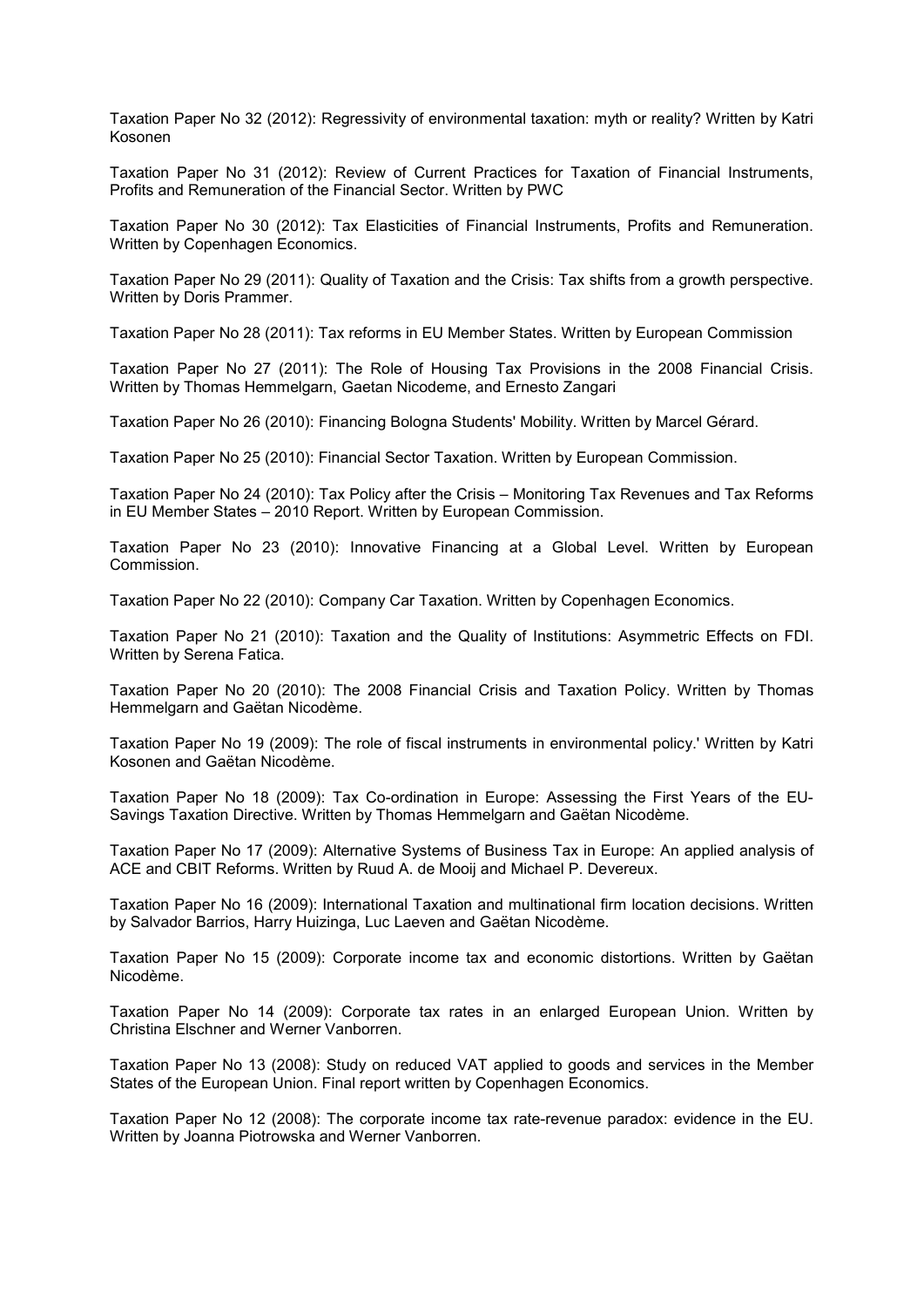Taxation Paper No 11 (2007): Corporate tax policy and incorporation in the EU. Written by Ruud A. de Mooij and Gaëtan Nicodème.

Taxation Paper No 10 (2007): A history of the 'Tax Package': The principles and issues underlying the Community approach. Written by Philippe Cattoir.

Taxation Paper No 9 (2006): The Delineation and Apportionment of an EU Consolidated Tax Base for Multi-jurisdictional Corporate Income Taxation: a Review of Issues and Options. Written by Ana Agúndez-García.

Taxation Paper No 8 (2005): Formulary Apportionment and Group Taxation in the European Union: Insights from the United States and Canada. Written by Joann Martens Weiner.

Taxation Paper No 7 (2005): Measuring the effective levels of company taxation in the new member States : A quantitative analysis. Written by Martin Finkenzeller and Christoph Spengel.

Taxation Paper No 6 (2005): Corporate income tax and the taxation of income from capital. Some evidence from the past reforms and the present debate on corporate income taxation in Belgium. Written by Christian Valenduc.

Taxation Paper No 5 (2005): An implicit tax rate for non-financial corporations: Definition and comparison with other tax indicators. Written by Claudius Schmidt-Faber.

Taxation Paper No 4 (2005): Examination of the macroeconomic implicit tax rate on labour derived by the European Commission. Written by Peter Heijmans and Paolo Acciari.

Taxation Paper No 3 (2005): European Commission Staff Working Paper.

Taxation Paper No 2 (2004): VAT indicators. Written by Alexandre Mathis.

Taxation Paper No 1 (2004): Tax-based EU own resources: an assessment. Written by Philippe Cattoir.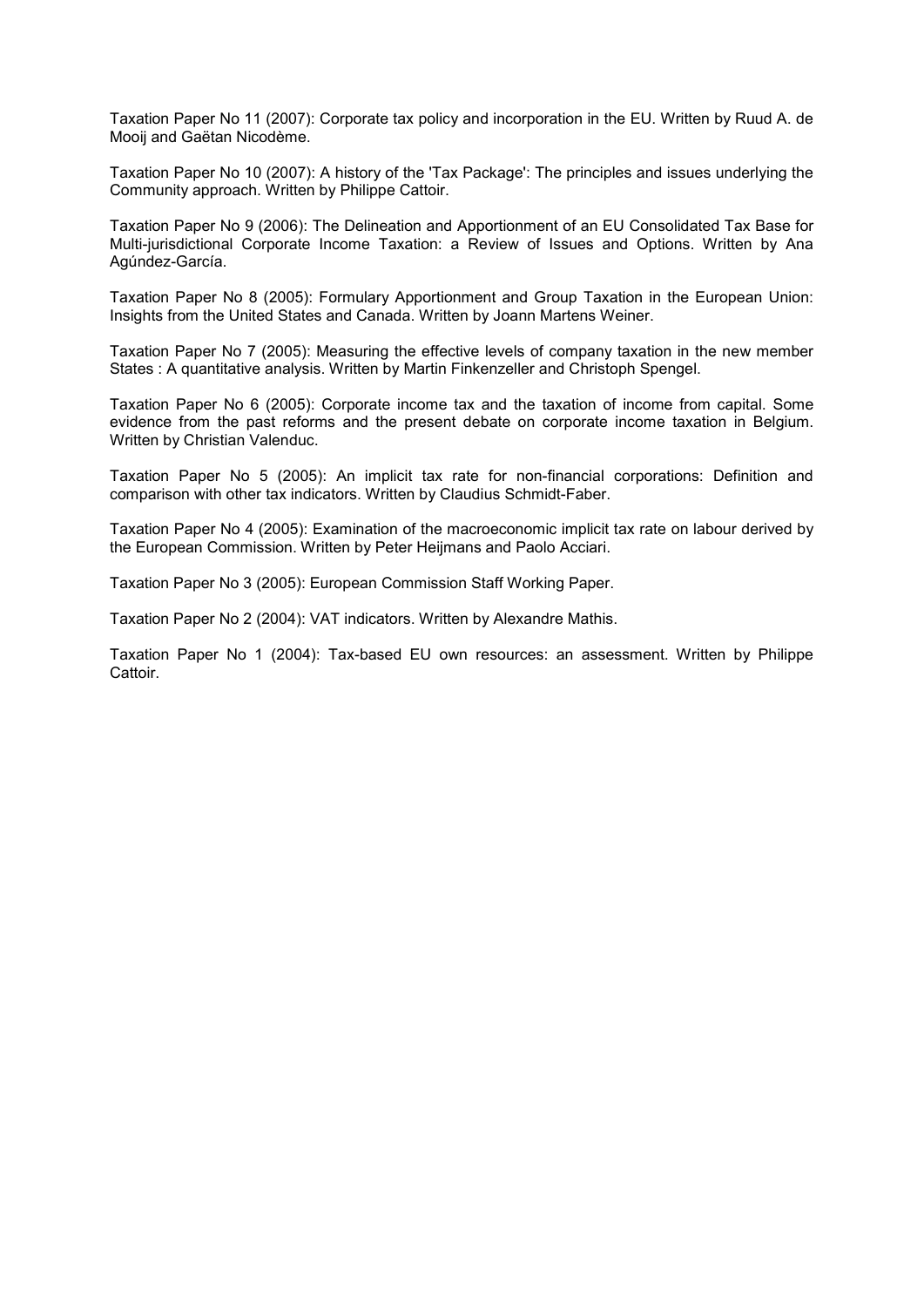### **HOW TO OBTAIN EU PUBLICATIONS**

### **Free publications:**

- one copy: via EU Bookshop (http://bookshop.europa.eu);
- more than one copy or posters/maps: from the European Union's representations (http://ec.europa.eu/represent\_en.htm); from the delegations in non-EU countries (http://eeas.europa.eu/delegations/index\_en.htm); by contacting the Europe Direct service (http://europa.eu/contact/index\_en.htm) or calling 00 800 6 7 8 9 10 11 (freephone number from anywhere in the EU) (\*).

(\*) The information given is free, as are most calls (though some operators, phone boxes or hotels may charge you).

### **Priced publications:**

• via EU Bookshop (http://bookshop.europa.eu).